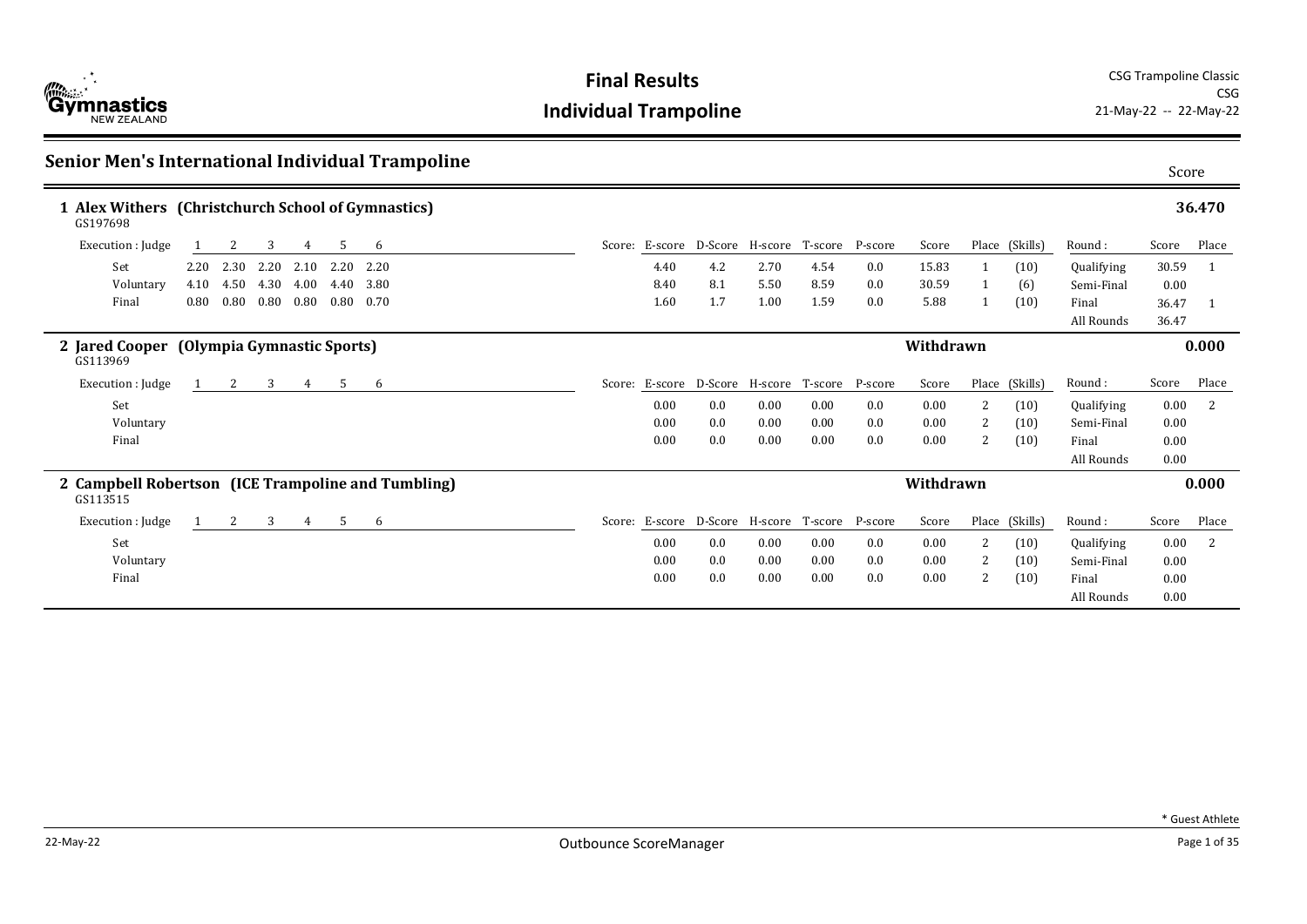

#### **Final Results** CSG Trampoline Classic **Individual Trampoline** 21-May-22 -- 22-May-22

CSG

#### **Senior Men's International Individual Trampoline** Score Score Score Score

#### **Judging Panels:**

Execution Judge 2 Taryn Leathart (CSG) Execution Judge 5 Kay Hayes (CSG) Execution Judge 6 Ken Olley (ICE) Displacement Judge 1 Kendra Street (CSG) Displacement Judge 2 Grant Lucas (ICE) Difficulty Judge 2 Lucy Lucas (ICE)

Chair of Panel **Norma Merrick** (Olympia) Execution Judge 1 Norma Merrick (Olympia) Execution Judge 3 Nicci Glanville (Dynamic) Execution Judge 4 Stephanie Laidlaw (Olympia) Difficulty Judge 1 Jess Thompson (Dunedin)

#### Qualifying Round Semi-Final Round Final Round

Chair of Panel Norma Merrick (Olympia) Execution Judge 1 Norma Merrick (Olympia) Execution Judge 2 Taryn Leathart (CSG) Execution Judge 3 Nicci Glanville (Dynamic) Execution Judge 4 Stephanie Laidlaw (Olympia) Execution Judge 5 Kay Hayes (CSG) Execution Judge 6 Ken Olley (ICE) Displacement Judge 1 Kendra Street (CSG) Displacement Judge 2 Grant Lucas (ICE) Difficulty Judge 1 Jess Thompson (Dunedin) Difficulty Judge 2 Lucy Lucas (ICE)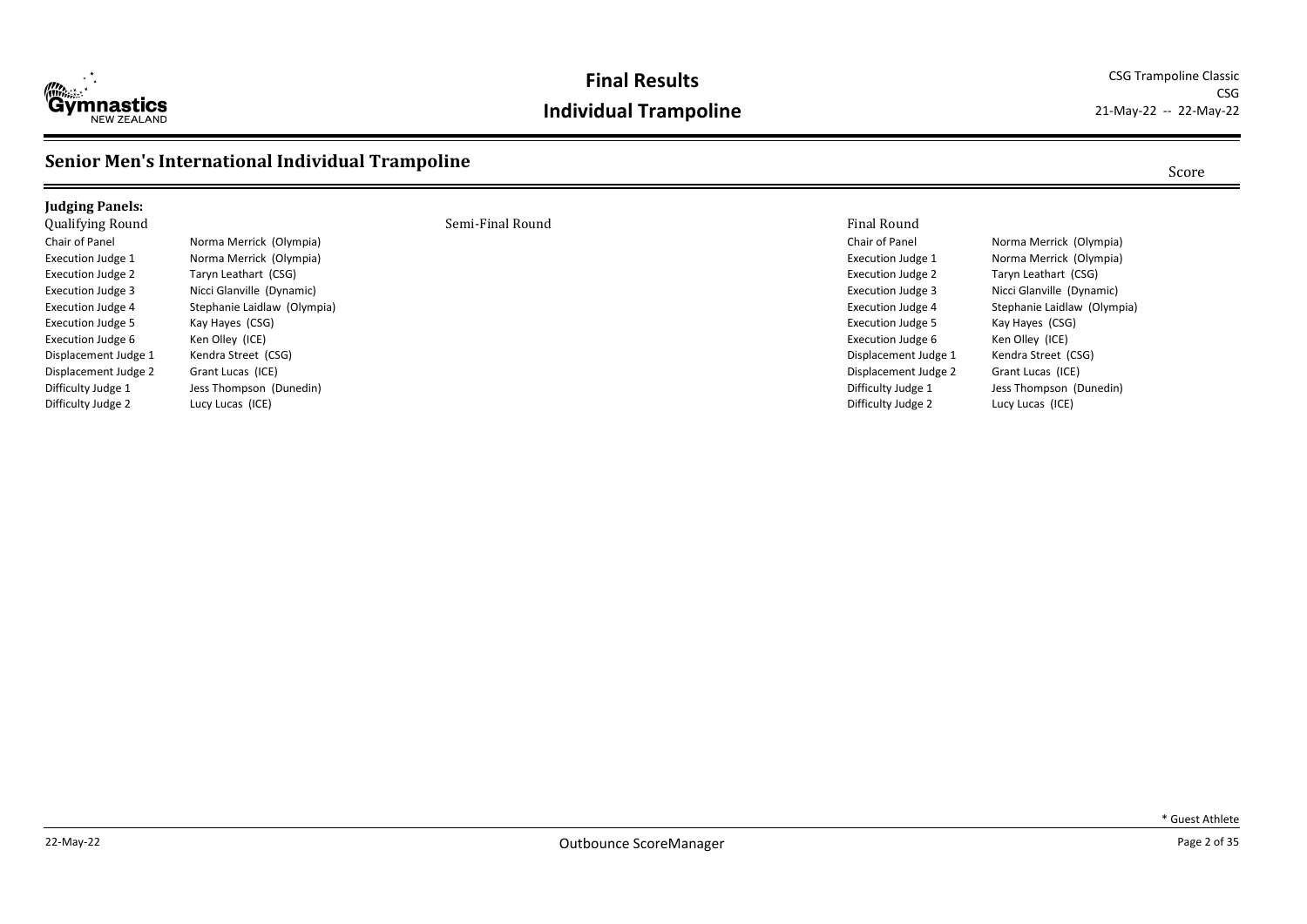

| <b>Snr Women's International Individual Trampoline</b>            |      |                               |                |                |                          |           |  |       |                                                | Score |       |     |           |   |                |                     |                  |                |
|-------------------------------------------------------------------|------|-------------------------------|----------------|----------------|--------------------------|-----------|--|-------|------------------------------------------------|-------|-------|-----|-----------|---|----------------|---------------------|------------------|----------------|
| 1 Madaline Davidson (Olympia Gymnastic Sports)<br>GS113958        |      |                               |                |                |                          |           |  |       |                                                |       |       |     |           |   |                |                     |                  | 107.600        |
| Execution : Judge                                                 |      | 2                             | 3              | 4              | 5                        | 6         |  |       | Score: E-score D-Score H-score T-score P-score |       |       |     | Score     |   | Place (Skills) | Round:              | Score            | Place          |
| Set                                                               |      | 7.50 7.20                     | 6.80           | 6.90           |                          | 6.90 7.20 |  | 14.10 | 14.0                                           | 9.20  | 15.36 | 0.0 | 52.65     | 1 | (10)           | Qualifying          | 54.36            | $\overline{1}$ |
| Voluntary                                                         | 8.60 |                               | 8.00 7.80 7.90 |                |                          | 8.00 7.90 |  | 15.90 | 14.0                                           | 9.20  | 15.26 | 0.0 | 54.36     | 1 | (10)           | Semi-Final          | 0.00             |                |
| Final                                                             | 8.40 |                               |                |                | 7.90 7.70 8.20 8.00 7.90 |           |  | 15.90 | 13.0                                           | 9.10  | 15.25 | 0.0 | 53.24     | 1 | (10)           | Final<br>All Rounds | 107.60<br>107.60 | $\overline{1}$ |
| 2 Braida Thomas (ICE Trampoline and Tumbling)<br>GS535732         |      |                               |                |                |                          |           |  |       |                                                |       |       |     |           |   |                |                     |                  | 94.630         |
| Execution : Judge                                                 |      | 2                             | 3              | 4              | 5                        | 6         |  |       | Score: E-score D-Score H-score T-score P-score |       |       |     | Score     |   | Place (Skills) | Round:              | Score            | Place          |
| Set                                                               | 7.30 | 7.20                          | 6.90           | 6.80           |                          | 6.50 6.60 |  | 13.70 | 8.9                                            | 8.10  | 12.39 | 0.0 | 43.09     | 3 | (10)           | Qualifying          | 48.21            | <sup>2</sup>   |
| Voluntary                                                         | 8.10 | 7.40                          |                |                | 7.60 7.30 7.60 7.50      |           |  | 15.10 | 10.2                                           | 9.20  | 13.71 | 0.0 | 48.21     | 2 | (10)           | Semi-Final          | 0.00             |                |
| Final                                                             |      | 7.60 7.60 7.20 7.20 7.30 7.10 |                |                |                          |           |  | 14.50 | 9.4                                            | 9.00  | 13.53 | 0.0 | 46.42     | 2 | (10)           | Final               | 94.63            | 2              |
|                                                                   |      |                               |                |                |                          |           |  |       |                                                |       |       |     |           |   |                | All Rounds          | 94.63            |                |
| 3 Melissa Romeril (Christchurch School of Gymnastics)<br>GS215772 |      |                               |                |                |                          |           |  |       |                                                |       |       |     |           |   |                |                     |                  | 92.170         |
| Execution : Judge                                                 |      | 2                             | 3              | 4              | 5                        | 6         |  |       | Score: E-score D-Score H-score T-score P-score |       |       |     | Score     |   | Place (Skills) | Round:              | Score            | Place          |
| Set                                                               |      | 7.00 7.60                     |                |                | 6.60 6.90 7.40 6.50      |           |  | 13.90 | 8.4                                            | 8.90  | 12.87 | 0.0 | 44.07     | 2 | (10)           | Qualifying          | 46.25            | 3              |
| Voluntary                                                         | 7.70 |                               |                |                | 7.30 7.20 7.30 7.20 6.80 |           |  | 14.50 | 9.6                                            | 9.30  | 12.86 | 0.0 | 46.25     | 3 | (10)           | Semi-Final          | 0.00             |                |
| Final                                                             |      | 7.70 7.30 7.30 7.20 7.50 7.10 |                |                |                          |           |  | 14.60 | 9.6                                            | 8.90  | 12.83 | 0.0 | 45.92     | 3 | (10)           | Final               | 92.17            | 3              |
|                                                                   |      |                               |                |                |                          |           |  |       |                                                |       |       |     |           |   |                | All Rounds          | 92.17            |                |
| 4 Bronwyn Dibb (ICE Trampoline and Tumbling)<br>GS139018          |      |                               |                |                |                          |           |  |       |                                                |       |       |     | Withdrawn |   |                |                     |                  | 0.000          |
| Execution : Judge                                                 | 1    | 2                             | 3              | $\overline{4}$ | 5                        | 6         |  |       | Score: E-score D-Score H-score T-score P-score |       |       |     | Score     |   | Place (Skills) | Round:              | Score            | Place          |
| Set                                                               |      |                               |                |                |                          |           |  | 0.00  | 0.0                                            | 0.00  | 0.00  | 0.0 | 0.00      | 4 | (10)           | Qualifying          | 0.00             | $\overline{4}$ |
| Voluntary                                                         |      |                               |                |                |                          |           |  | 0.00  | 0.0                                            | 0.00  | 0.00  | 0.0 | 0.00      | 4 | (10)           | Semi-Final          | 0.00             |                |
| Final                                                             |      |                               |                |                |                          |           |  | 0.00  | 0.0                                            | 0.00  | 0.00  | 0.0 | 0.00      | 4 | (10)           | Final               | 0.00             |                |
|                                                                   |      |                               |                |                |                          |           |  |       |                                                |       |       |     |           |   |                | All Rounds          | 0.00             |                |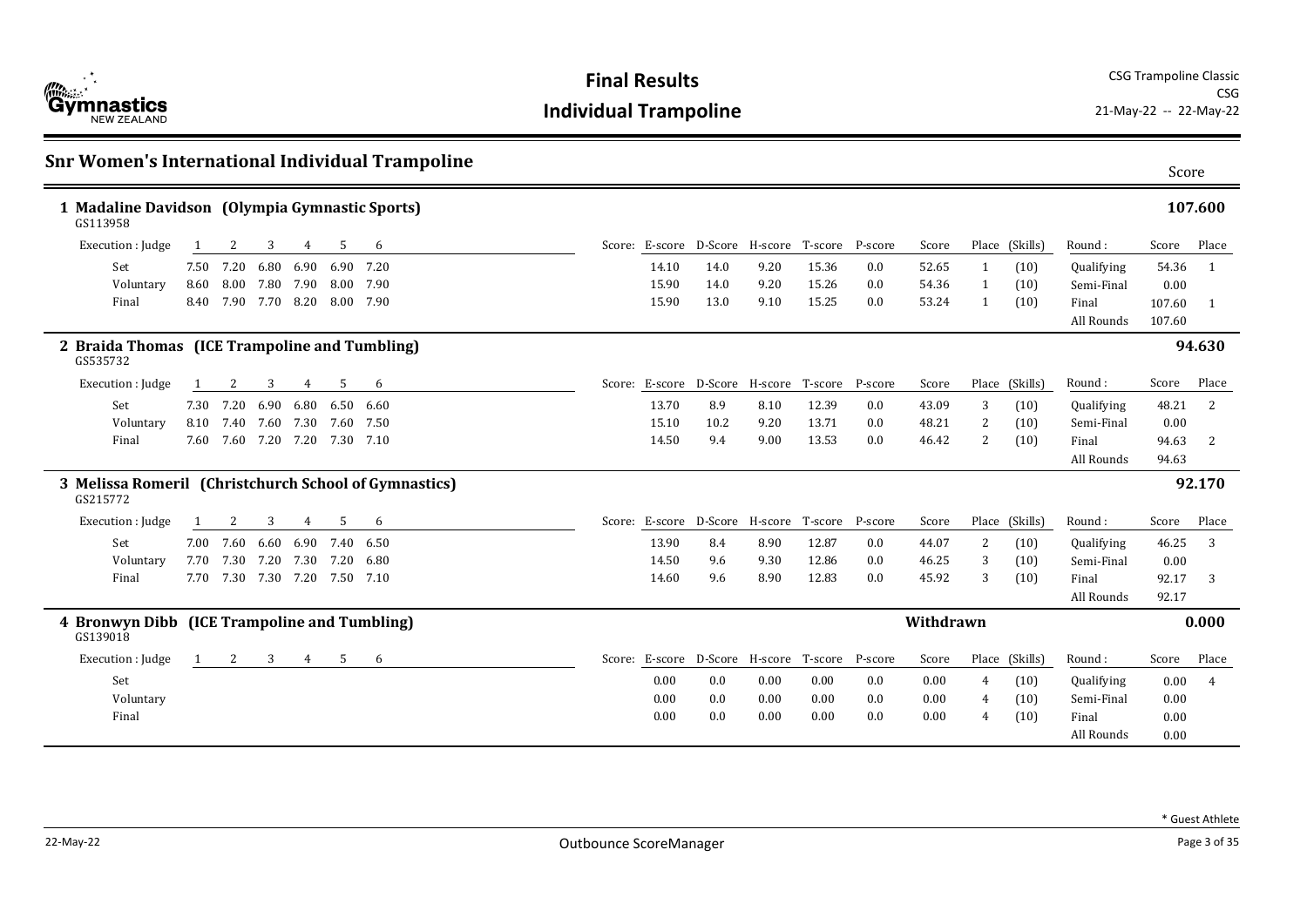

**Final Results** CSG Trampoline Classic CSG<br>21-May-22 -- 22-May-22

#### **Snr Women's International Individual Trampoline** Score Score Score Score Score

| GS275833          | 4 Natalie Donavan (ICE Trampoline and Tumbling) |  |  |  |  |              |  |      |                                        |      |      |         | Withdrawn |       |          |            |       | 0.000 |
|-------------------|-------------------------------------------------|--|--|--|--|--------------|--|------|----------------------------------------|------|------|---------|-----------|-------|----------|------------|-------|-------|
| Execution : Judge |                                                 |  |  |  |  | <sub>t</sub> |  |      | Score: E-score D-Score H-score T-score |      |      | P-score | Score     | Place | (Skills) | Round:     | Score | Place |
| Set               |                                                 |  |  |  |  |              |  | 0.00 | 0.0                                    | 0.00 | 0.00 | 0.0     | 0.00      | 4     | (10)     | Qualifying | 0.00  |       |
| Voluntary         |                                                 |  |  |  |  |              |  | 0.00 | 0.0                                    | 0.00 | 0.00 | 0.0     | 0.00      | 4     | (10)     | Semi-Final | 0.00  |       |
| Final             |                                                 |  |  |  |  |              |  | 0.00 | 0.0                                    | 0.00 | 0.00 | 0.0     | 0.00      | 4     | (10)     | Final      | 0.00  |       |
|                   |                                                 |  |  |  |  |              |  |      |                                        |      |      |         |           |       |          | All Rounds | 0.00  |       |

#### **Judging Panels:**

| Qualifying Round         |                             | Semi-Final Round | <b>Final Round</b>    |
|--------------------------|-----------------------------|------------------|-----------------------|
| Chair of Panel           | Norma Merrick (Olympia)     |                  | Chair of Panel        |
| Execution Judge 1        | Norma Merrick (Olympia)     |                  | <b>Execution Judg</b> |
| Execution Judge 2        | Taryn Leathart (CSG)        |                  | <b>Execution Judg</b> |
| Execution Judge 3        | Nicci Glanville (Dynamic)   |                  | <b>Execution Judg</b> |
| Execution Judge 4        | Stephanie Laidlaw (Olympia) |                  | <b>Execution Judg</b> |
| <b>Execution Judge 5</b> | Kay Hayes (CSG)             |                  | <b>Execution Judg</b> |
| Execution Judge 6        | Ken Olley (ICE)             |                  | <b>Execution Judg</b> |
| Displacement Judge 1     | Kendra Street (CSG)         |                  | Displacement.         |
| Displacement Judge 2     | Grant Lucas (ICE)           |                  | Displacement.         |
| Difficulty Judge 1       | Jess Thompson (Dunedin)     |                  | Difficulty Judge      |
| Difficulty Judge 2       | Lucy Lucas (ICE)            |                  | Difficulty Judge      |

| Chair of Panel           | Norma Merrick (Olympia)     |
|--------------------------|-----------------------------|
| <b>Execution Judge 1</b> | Norma Merrick (Olympia)     |
| <b>Execution Judge 2</b> | Taryn Leathart (CSG)        |
| <b>Execution Judge 3</b> | Nicci Glanville (Dynamic)   |
| <b>Execution Judge 4</b> | Stephanie Laidlaw (Olympia) |
| <b>Execution Judge 5</b> | Kay Hayes (CSG)             |
| <b>Execution Judge 6</b> | Ken Olley (ICE)             |
| Displacement Judge 1     | Kendra Street (CSG)         |
| Displacement Judge 2     | Grant Lucas (ICE)           |
| Difficulty Judge 1       | Jess Thompson (Dunedin)     |
| Difficulty Judge 2       | Lucy Lucas (ICE)            |
|                          |                             |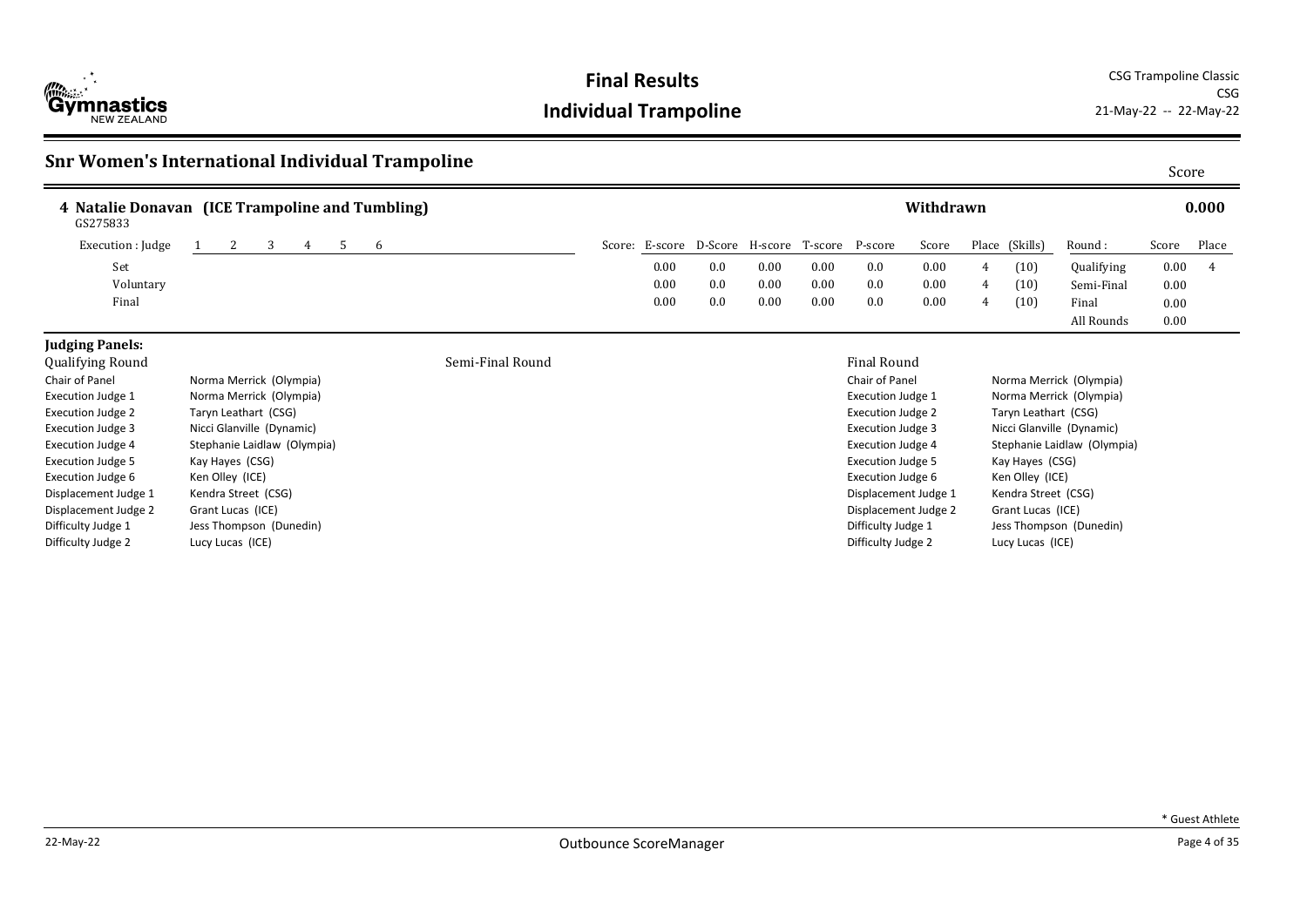

| Junior Men's International Individual Trampoline             |                     |                             |      |                   |                          |                   |                  |       |      |                                                |                      |                          |       |                     |                      |                             | Score  |         |
|--------------------------------------------------------------|---------------------|-----------------------------|------|-------------------|--------------------------|-------------------|------------------|-------|------|------------------------------------------------|----------------------|--------------------------|-------|---------------------|----------------------|-----------------------------|--------|---------|
| 1 Flynn Gunther (Olympia Gymnastic Sports)<br>GS170262       |                     |                             |      |                   |                          |                   |                  |       |      |                                                |                      |                          |       |                     |                      |                             |        | 101.840 |
| Execution : Judge                                            |                     | 2                           | 3    | 4                 | 5                        | 6                 |                  |       |      | Score: E-score D-Score H-score T-score P-score |                      |                          | Score |                     | Place (Skills)       | Round:                      | Score  | Place   |
| Set                                                          | 7.80                | 7.60                        | 7.50 | 7.10              |                          | 7.50 6.90         |                  | 15.00 | 12.1 | 9.30                                           | 15.15                | 0.0                      | 51.54 | 1                   | (10)                 | Qualifying                  | 51.54  | -1      |
| Voluntary                                                    | 0.00                | 0.00                        |      | $0.00 \quad 0.00$ |                          | $0.00 \quad 0.00$ |                  | 0.00  | 0.0  | 0.00                                           | 0.00                 | 0.0                      | 0.00  | 2                   | (10)                 | Semi-Final                  | 0.00   |         |
| Final                                                        | 7.40                |                             |      |                   | 7.10 7.20 7.00 7.10 7.10 |                   |                  | 14.20 | 12.1 | 9.10                                           | 14.91                | 0.0                      | 50.30 |                     | (10)                 | Final                       | 101.84 | -1      |
|                                                              |                     |                             |      |                   |                          |                   |                  |       |      |                                                |                      |                          |       |                     |                      | All Rounds                  | 101.84 |         |
| 2 Zain Gould (Christchurch School of Gymnastics)<br>GS200552 |                     |                             |      |                   |                          |                   |                  |       |      |                                                |                      |                          |       |                     |                      |                             |        | 82.370  |
| Execution : Judge                                            |                     | 2                           | 3    | 4                 | 5                        | 6                 |                  |       |      | Score: E-score D-Score H-score T-score P-score |                      |                          | Score |                     | Place (Skills)       | Round:                      | Score  | Place   |
| Set                                                          |                     | 6.60 6.70                   |      | 6.70 6.40         |                          | 6.40 6.30         |                  | 13.00 | 7.1  | 8.70                                           | 12.02                | 0.0                      | 40.82 | 2                   | (10)                 | Qualifying                  | 40.82  | -2      |
| Voluntary                                                    | 6.40                | 6.70                        | 7.10 | 6.60              |                          | 6.60 6.30         |                  | 13.20 | 7.1  | 9.00                                           | 10.20                | 0.0                      | 39.49 | 1                   | (10)                 | Semi-Final                  | 0.00   |         |
| Final                                                        | 6.80                | 6.70                        | 7.00 | 6.70              |                          | 6.50 6.50         |                  | 13.40 | 7.1  | 8.90                                           | 12.15                | 0.0                      | 41.55 | 2                   | (10)                 | Final                       | 82.37  | 2       |
|                                                              |                     |                             |      |                   |                          |                   |                  |       |      |                                                |                      |                          |       |                     |                      | All Rounds                  | 82.37  |         |
| <b>Judging Panels:</b>                                       |                     |                             |      |                   |                          |                   |                  |       |      |                                                |                      |                          |       |                     |                      |                             |        |         |
| <b>Qualifying Round</b>                                      |                     |                             |      |                   |                          |                   | Semi-Final Round |       |      |                                                |                      | <b>Final Round</b>       |       |                     |                      |                             |        |         |
| Chair of Panel                                               |                     | Norma Merrick (Olympia)     |      |                   |                          |                   |                  |       |      |                                                |                      | Chair of Panel           |       |                     |                      | Norma Merrick (Olympia)     |        |         |
| <b>Execution Judge 1</b>                                     |                     | Norma Merrick (Olympia)     |      |                   |                          |                   |                  |       |      |                                                |                      | <b>Execution Judge 1</b> |       |                     |                      | Norma Merrick (Olympia)     |        |         |
| <b>Execution Judge 2</b>                                     |                     | Taryn Leathart (CSG)        |      |                   |                          |                   |                  |       |      |                                                |                      | <b>Execution Judge 2</b> |       |                     | Taryn Leathart (CSG) |                             |        |         |
| <b>Execution Judge 3</b>                                     |                     | Nicci Glanville (Dynamic)   |      |                   |                          |                   |                  |       |      |                                                |                      | <b>Execution Judge 3</b> |       |                     |                      | Nicci Glanville (Dynamic)   |        |         |
| <b>Execution Judge 4</b>                                     |                     | Stephanie Laidlaw (Olympia) |      |                   |                          |                   |                  |       |      |                                                |                      | <b>Execution Judge 4</b> |       |                     |                      | Stephanie Laidlaw (Olympia) |        |         |
| <b>Execution Judge 5</b>                                     | Kay Hayes (CSG)     |                             |      |                   |                          |                   |                  |       |      |                                                |                      | <b>Execution Judge 5</b> |       |                     | Kay Hayes (CSG)      |                             |        |         |
| Execution Judge 6                                            | Ken Olley (ICE)     |                             |      |                   |                          |                   |                  |       |      |                                                |                      | Execution Judge 6        |       |                     | Ken Olley (ICE)      |                             |        |         |
| Displacement Judge 1                                         | Kendra Street (CSG) |                             |      |                   |                          |                   |                  |       |      |                                                | Displacement Judge 1 |                          |       | Kendra Street (CSG) |                      |                             |        |         |
| Displacement Judge 2                                         | Grant Lucas (ICE)   |                             |      |                   |                          |                   |                  |       |      |                                                | Displacement Judge 2 |                          |       | Grant Lucas (ICE)   |                      |                             |        |         |
| Difficulty Judge 1                                           |                     | Jess Thompson (Dunedin)     |      |                   |                          |                   |                  |       |      |                                                |                      | Difficulty Judge 1       |       |                     |                      | Jess Thompson (Dunedin)     |        |         |
| Difficulty Judge 2                                           |                     | Lucy Lucas (ICE)            |      |                   |                          |                   |                  |       |      |                                                |                      | Difficulty Judge 2       |       |                     | Lucy Lucas (ICE)     |                             |        |         |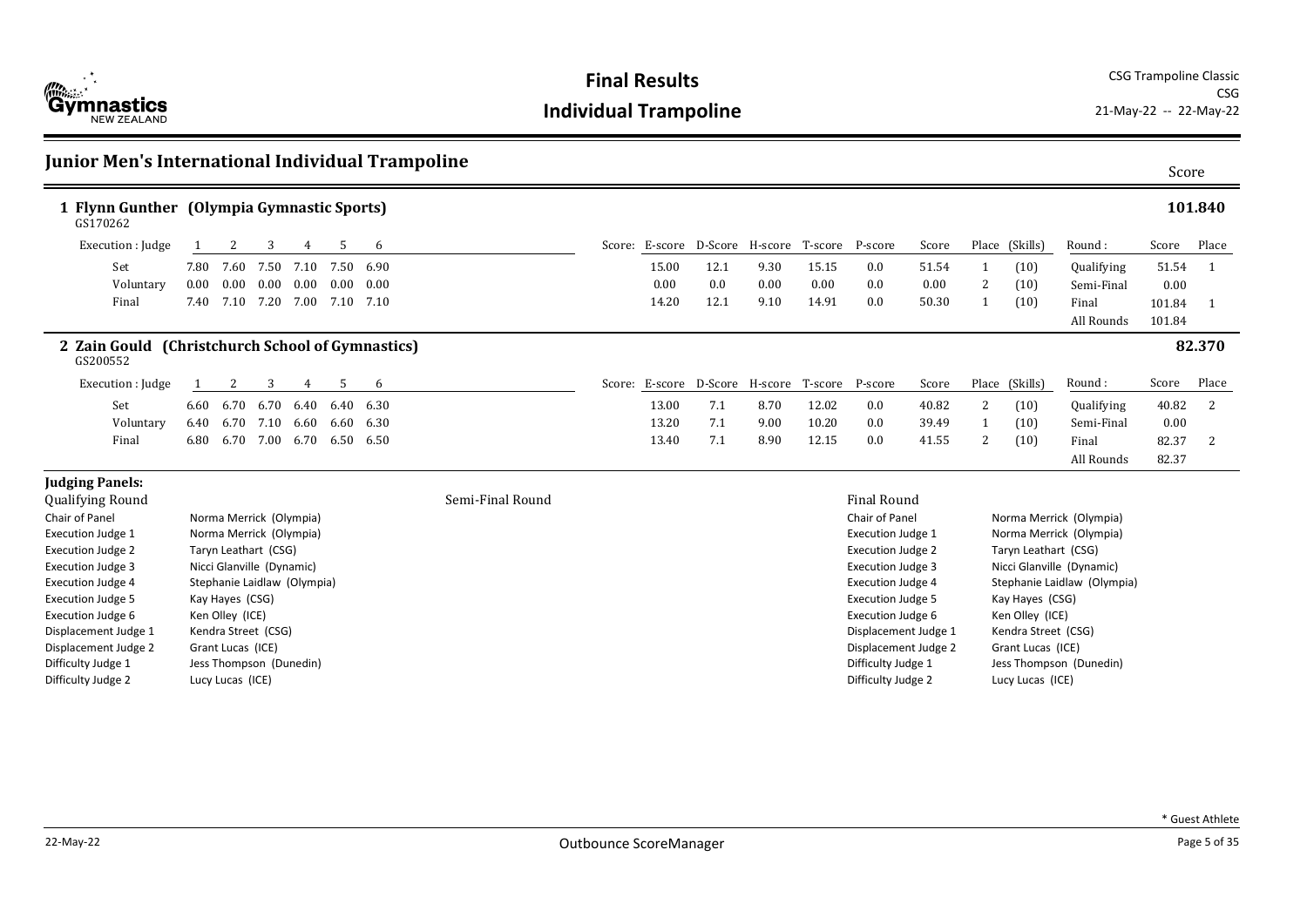

|                                                               |      |                               |      |      |                      | Junior Women's International Individual Trampoline |       |     |                                                |       |         |       |                |                |                     | Score          |                |
|---------------------------------------------------------------|------|-------------------------------|------|------|----------------------|----------------------------------------------------|-------|-----|------------------------------------------------|-------|---------|-------|----------------|----------------|---------------------|----------------|----------------|
| 1 Lisa Howden (Olympia Gymnastic Sports)<br>GS268670          |      |                               |      |      |                      |                                                    |       |     |                                                |       |         |       |                |                |                     |                | 90.690         |
| Execution : Judge                                             |      | 2                             | 3    | 4    | 5                    | 6                                                  |       |     | Score: E-score D-Score H-score T-score P-score |       |         | Score |                | Place (Skills) | Round:              | Score          | Place          |
| Set                                                           | 8.00 | 7.40                          | 7.80 |      | 7.40 7.40 7.40       |                                                    | 14.80 | 8.3 | 9.70                                           | 12.76 | 0.0     | 45.55 | -1             | (10)           | Qualifying          | 45.55          | $\overline{1}$ |
| Voluntary                                                     |      | 7.80 7.30 7.60 7.00 7.80 7.40 |      |      |                      |                                                    | 15.00 | 8.3 | 9.50                                           | 12.76 | 0.0     | 45.55 | -1             | (10)           | Semi-Final          | 0.00           |                |
| Final                                                         |      | 7.70 7.50 7.60 7.40 7.20 7.70 |      |      |                      |                                                    | 15.10 | 8.3 | 9.10                                           | 12.64 | 0.0     | 45.14 | -1             | (10)           | Final<br>All Rounds | 90.69<br>90.69 | -1             |
| 2 nicola Cox (ICE Trampoline and Tumbling)<br>GS140841        |      |                               |      |      |                      |                                                    |       |     |                                                |       |         |       |                |                |                     |                | 87.230         |
| Execution : Judge                                             |      | 2                             | 3    | 4    | 5                    | 6                                                  |       |     | Score: E-score D-Score H-score T-score         |       | P-score | Score |                | Place (Skills) | Round:              | Score          | Place          |
| Set                                                           |      | 7.10 7.30                     | 7.20 |      | 6.90 7.20 7.20       |                                                    | 14.40 | 7.2 | 9.30                                           | 12.86 | 0.0     | 43.76 | $\overline{2}$ | (10)           | Qualifying          | 43.76          | 2              |
| Voluntary                                                     | 6.40 | 6.60                          | 6.50 |      | 6.60 6.30 6.80       |                                                    | 13.10 | 7.2 | 8.90                                           | 12.49 | 0.0     | 41.69 | 3              | (10)           | Semi-Final          | 0.00           |                |
| Final                                                         | 7.10 | 7.40 7.10 7.00 7.30 7.40      |      |      |                      |                                                    | 14.40 | 7.2 | 9.30                                           | 12.58 | 0.0     | 43.47 | 2              | (10)           | Final               | 87.23          | 2              |
|                                                               |      |                               |      |      |                      |                                                    |       |     |                                                |       |         |       |                |                | All Rounds          | 87.23          |                |
| 3 Alexandra Watson (ICE Trampoline and Tumbling)<br>GS282392  |      |                               |      |      |                      |                                                    |       |     |                                                |       |         |       |                |                |                     |                | 85.870         |
| Execution : Judge                                             |      | 2                             | 3    | 4    | -5                   | 6                                                  |       |     | Score: E-score D-Score H-score T-score P-score |       |         | Score |                | Place (Skills) | Round:              | Score          | Place          |
| Set                                                           |      | 7.30 7.50                     | 7.40 | 6.90 | 6.80 6.80            |                                                    | 14.20 | 7.6 | 9.50                                           | 11.74 | 0.0     | 43.03 | 3              | (1)            | Qualifying          | 43.03          | 3              |
| Voluntary                                                     | 6.70 | 6.90                          | 6.90 | 6.50 |                      | 6.90 7.20                                          | 13.80 | 7.6 | 9.70                                           | 11.88 | 0.0     | 42.97 | 2              | (10)           | Semi-Final          | 0.00           |                |
| Final                                                         | 0.00 | 7.00 7.00 6.60 6.80 7.00      |      |      |                      |                                                    | 13.80 | 7.6 | 9.70                                           | 11.75 | 0.0     | 42.84 | 3              | (10)           | Final               | 85.87          | 3              |
|                                                               |      |                               |      |      |                      |                                                    |       |     |                                                |       |         |       |                |                | All Rounds          | 85.87          |                |
| 4 Cleo Pearce (Christchurch School of Gymnastics)<br>GS246505 |      |                               |      |      |                      |                                                    |       |     |                                                |       |         |       |                |                |                     |                | 8.620          |
| Execution : Judge                                             |      | 2                             | 3    | 4    | 5                    | 6                                                  |       |     | Score: E-score D-Score H-score T-score         |       | P-score | Score |                | Place (Skills) | Round:              | Score          | Place          |
| Set                                                           | 0.70 | 0.70                          | 0.70 | 0.70 |                      | $0.70 \quad 0.70$                                  | 1.40  | 1.1 | 0.10                                           | 1.27  | 0.0     | 3.87  | 4              | (10)           | Qualifying          | 3.87           | $\overline{4}$ |
| Voluntary                                                     | 0.70 | 0.70                          | 0.70 |      | $0.70$ $0.70$ $0.70$ |                                                    | 1.40  | 1.1 | 0.10                                           | 1.26  | 0.0     | 3.85  | $\overline{4}$ | (1)            | Semi-Final          | 0.00           |                |
| Final                                                         | 0.70 | 0.70  0.70  0.60  0.70  0.70  |      |      |                      |                                                    | 1.40  | 1.1 | 1.00                                           | 1.26  | 0.0     | 4.75  | 4              | (10)           | Final               | 8.62           | $\overline{4}$ |
|                                                               |      |                               |      |      |                      |                                                    |       |     |                                                |       |         |       |                |                | All Rounds          | 8.62           |                |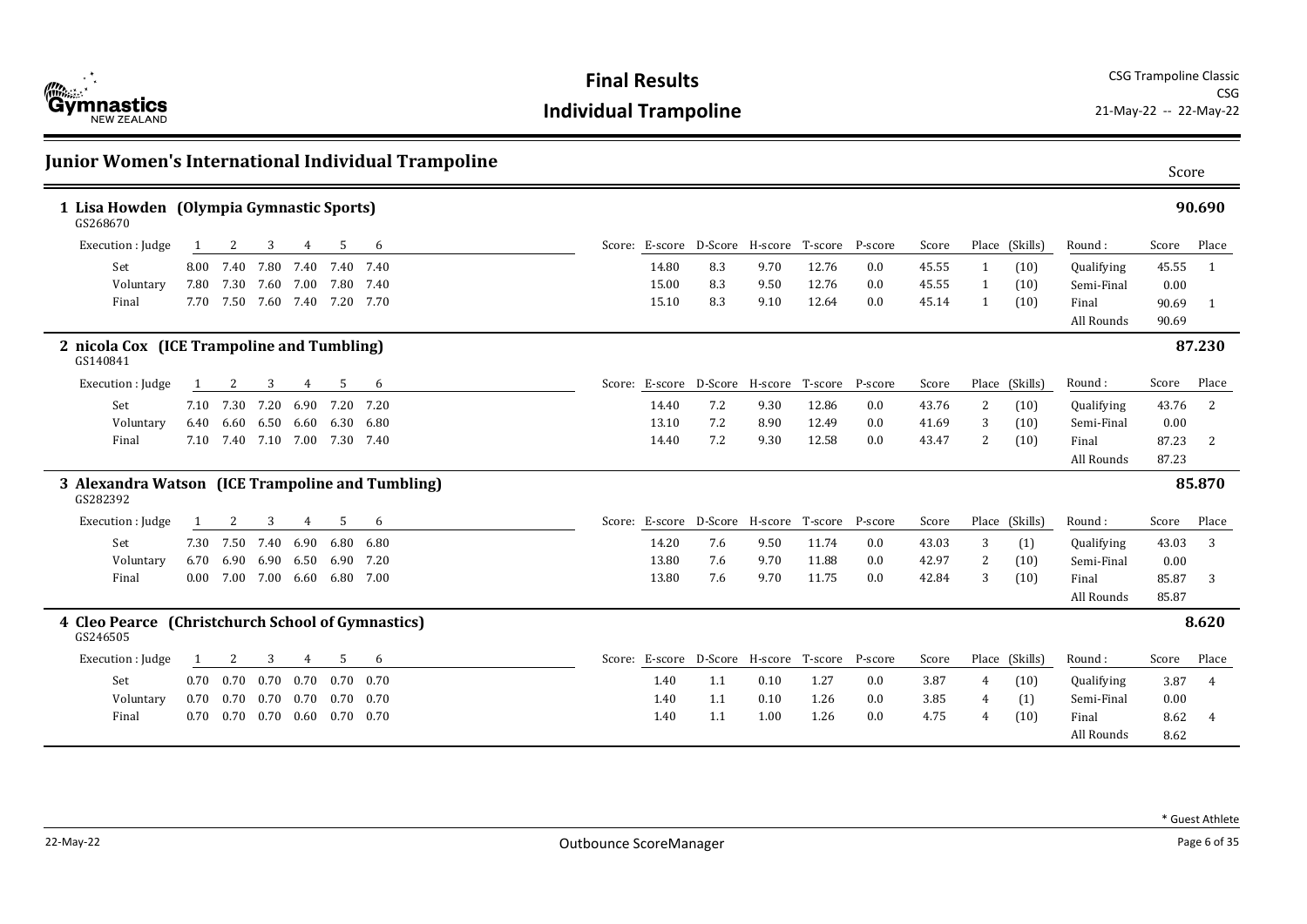

**Final Results** CSG Trampoline Classic CSG<br>21-May-22 -- 22-May-22

#### **Junior Women's International Individual Trampoline** Score Score Score Score Score

| 5 Lauren Sheere (Olympia Gymnastic Sports)<br>GS164991 |  |  |  |      |                                        |          |      |         | Withdrawn |                |                   |       | 0.000 |
|--------------------------------------------------------|--|--|--|------|----------------------------------------|----------|------|---------|-----------|----------------|-------------------|-------|-------|
| Execution : Judge                                      |  |  |  |      | Score: E-score D-Score H-score T-score |          |      | P-score | Score     | Place (Skills) | Round :           | Score | Place |
| Set                                                    |  |  |  | 0.00 | 0.0                                    | $0.00\,$ | 0.00 | 0.0     | 0.00      | (10)           | <b>Qualifying</b> | 0.00  |       |
| Voluntary                                              |  |  |  | 0.00 | 0.0                                    | $0.00\,$ | 0.00 | 0.0     | 0.00      | (10)           | Semi-Final        | 0.00  |       |
| Final                                                  |  |  |  | 0.00 | 0.0                                    | $0.00\,$ | 0.00 | 0.0     | 0.00      | (10)           | Final             | 0.00  |       |
|                                                        |  |  |  |      |                                        |          |      |         |           |                | All Rounds        | 0.00  |       |

#### **Judging Panels:**

| Qualitying Kounu         |                             |
|--------------------------|-----------------------------|
| Chair of Panel           | Norma Merrick (Olympia)     |
| <b>Execution Judge 1</b> | Norma Merrick (Olympia)     |
| <b>Execution Judge 2</b> | Taryn Leathart (CSG)        |
| <b>Execution Judge 3</b> | Nicci Glanville (Dynamic)   |
| <b>Execution Judge 4</b> | Stephanie Laidlaw (Olympia) |
| <b>Execution Judge 5</b> | Kay Hayes (CSG)             |
| <b>Execution Judge 6</b> | Ken Olley (ICE)             |
| Displacement Judge 1     | Kendra Street (CSG)         |
| Displacement Judge 2     | Grant Lucas (ICE)           |
| Difficulty Judge 1       | Jess Thompson (Dunedin)     |
| Difficulty Judge 2       | Lucy Lucas (ICE)            |

#### ed a semi-Final Round Final Round Semi-Final Round Semi-Final Round Final Round Final Round

| Chair of Panel           | Norma Merrick (Olympia)     |
|--------------------------|-----------------------------|
| <b>Execution Judge 1</b> | Norma Merrick (Olympia)     |
| <b>Execution Judge 2</b> | Taryn Leathart (CSG)        |
| <b>Execution Judge 3</b> | Nicci Glanville (Dynamic)   |
| <b>Execution Judge 4</b> | Stephanie Laidlaw (Olympia) |
| <b>Execution Judge 5</b> | Kay Hayes (CSG)             |
| <b>Execution Judge 6</b> | Ken Olley (ICE)             |
| Displacement Judge 1     | Kendra Street (CSG)         |
| Displacement Judge 2     | Grant Lucas (ICE)           |
| Difficulty Judge 1       | Jess Thompson (Dunedin)     |
| Difficulty Judge 2       | Lucy Lucas (ICE)            |
|                          |                             |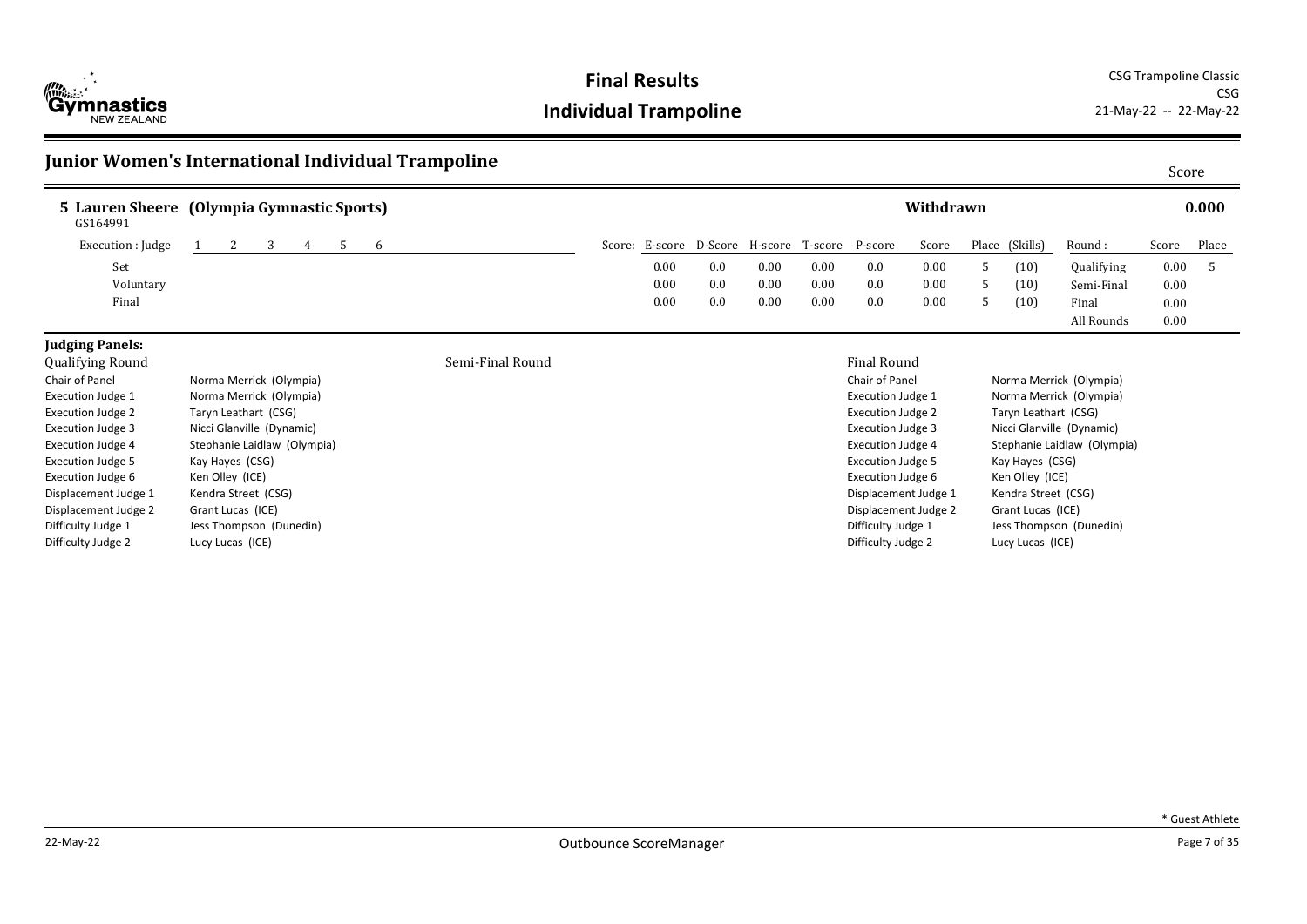

**Final Results** CSG Trampoline Classic CSG<br>21-May-22 -- 22-May-22

#### Sub-Junior Women's International Individual Trampoline **Sub-Sub-Sub-Sub-Sub-Sub-Sub-Sub-Sub-Super** Score

| 1 Layla-Leigh Johnson (Olympia Gymnastic Sports)<br>GS242632 |                |                               |           |                  |       |                                                |      |       |             |       |                |            |          | 86.740 |
|--------------------------------------------------------------|----------------|-------------------------------|-----------|------------------|-------|------------------------------------------------|------|-------|-------------|-------|----------------|------------|----------|--------|
| Execution : Judge                                            |                | 4                             | . რ       |                  |       | Score: E-score D-Score H-score T-score P-score |      |       |             | Score | Place (Skills) | Round :    | Score    | Place  |
| Set                                                          |                | 8.20 7.90 7.80 7.50 7.90 7.50 |           |                  | 15.70 | 6.4                                            | 9.30 | 12.80 | 0.0         | 44.20 | (10)           | Qualifying | 44.20    |        |
| Voluntary                                                    |                | 7.10 7.30 6.50 6.70 6.70 6.50 |           |                  | 13.40 | 6.3                                            | 9.20 | 12.67 | 0.0         | 41.56 | (10)           | Semi-Final | $0.00\,$ |        |
| Final                                                        | 7.90 7.50 7.30 | 7.20                          | 7.40 7.60 |                  | 14.90 | 6.3                                            | 8.70 | 12.64 | 0.0         | 42.54 | (10)           | Final      | 86.74    |        |
|                                                              |                |                               |           |                  |       |                                                |      |       |             |       |                | All Rounds | 86.74    |        |
| <b>Judging Panels:</b>                                       |                |                               |           |                  |       |                                                |      |       |             |       |                |            |          |        |
| Qualifying Round                                             |                |                               |           | Semi-Final Round |       |                                                |      |       | Final Round |       |                |            |          |        |

| Norma Merrick (Olympia)     |
|-----------------------------|
| Norma Merrick (Olympia)     |
| Taryn Leathart (CSG)        |
| Nicci Glanville (Dynamic)   |
| Stephanie Laidlaw (Olympia) |
| Kay Hayes (CSG)             |
| Ken Olley (ICE)             |
| Kendra Street (CSG)         |
| Grant Lucas (ICE)           |
| Jess Thompson (Dunedin)     |
| Lucy Lucas (ICE)            |
|                             |

#### Chair of Panel Norma Merrick (Olympia) Execution Judge 1 Norma Merrick (Olympia) Execution Judge 2 Taryn Leathart (CSG)<br>Execution Judge 3 Nicci Glanville (Dynar Nicci Glanville (Dynamic) Execution Judge 4 Stephanie Laidlaw (Olympia) Execution Judge 5 Kay Hayes (CSG) Execution Judge 6 Ken Olley (ICE) Displacement Judge 1 Kendra Street (CSG) Displacement Judge 2 Grant Lucas (ICE) Difficulty Judge 1 Jess Thompson (Dunedin) Difficulty Judge 2 Lucy Lucas (ICE)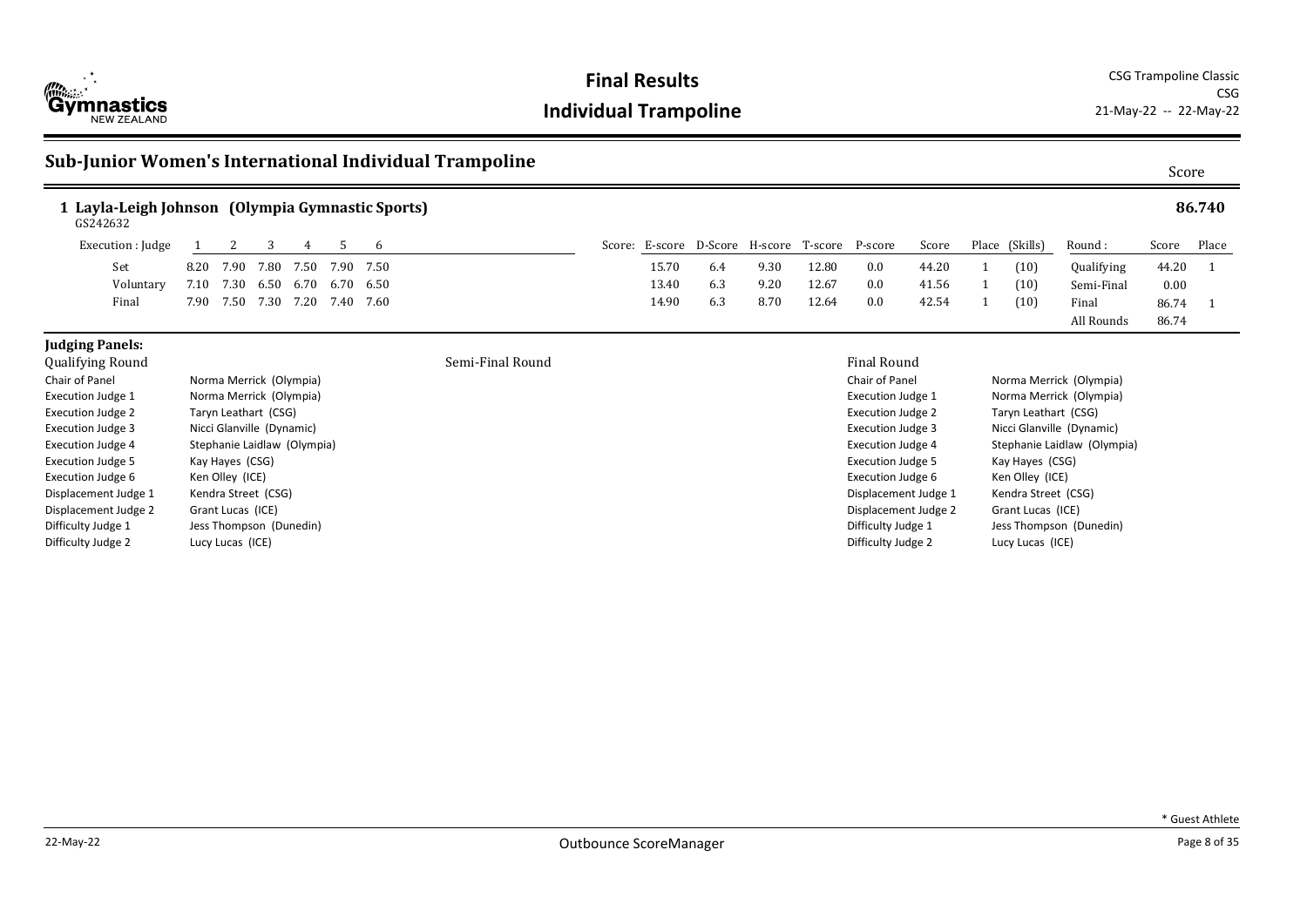

Displacement Judge 2 Grant Lucas (ICE) Difficulty Judge 1 Jess Thompson (Dunedin) Difficulty Judge 2 Lucy Lucas (ICE)

#### **Individual Trampoline** 21-May-22 -- 22-May-22

**Final Results** CSG Trampoline Classic CSG

> Displacement Judge 2 Grant Lucas (ICE) Difficulty Judge 1 Jess Thompson (Dunedin) Difficulty Judge 2 Lucy Lucas (ICE)

#### **Youth Women's International Individual Trampoline** Score Score Score Score Score **1 Liliana Gunther (Olympia Gymnastic Sports) 57.390** Round : Qualifying Semi-Final Final All Rounds Score Place 43.91 1 0.00 57.39 1 GS212276 57.39 Execution : Judge 1 2 3 4 5 6 Score: E-score D-Score H-score T-score P-score Score Place (Skills) Set 7.90 7.70 7.40 7.40 7.60 7.60 15.20 7.4 9.10 12.12 0.0 43.82 1 (10) Voluntary 7.80 7.90 7.50 7.30 8.00 7.30 15.30 7.9 8.80 11.91 0.0 43.91 1 (10) Final 2.50 2.20 2.10 2.20 2.10 2.20 4.40 2.4 2.90 3.78 0.0 13.48 1 (10) **Judging Panels:** Qualifying Round Semi-Final Round Final Round Chair of Panel **Norma Merrick** (Olympia) Execution Judge 1 Norma Merrick (Olympia) Execution Judge 2 Taryn Leathart (CSG) Execution Judge 3 Nicci Glanville (Dynamic) Execution Judge 4 Stephanie Laidlaw (Olympia) Execution Judge 5 Kay Hayes (CSG) Execution Judge 6 Ken Olley (ICE) Displacement Judge 1 Kendra Street (CSG) Chair of Panel Norma Merrick (Olympia) Execution Judge 1 Norma Merrick (Olympia) Execution Judge 2 Taryn Leathart (CSG) Execution Judge 3 Nicci Glanville (Dynamic) Execution Judge 4 Stephanie Laidlaw (Olympia) Execution Judge 5 Kay Hayes (CSG) Execution Judge 6 Ken Olley (ICE) Displacement Judge 1 Kendra Street (CSG)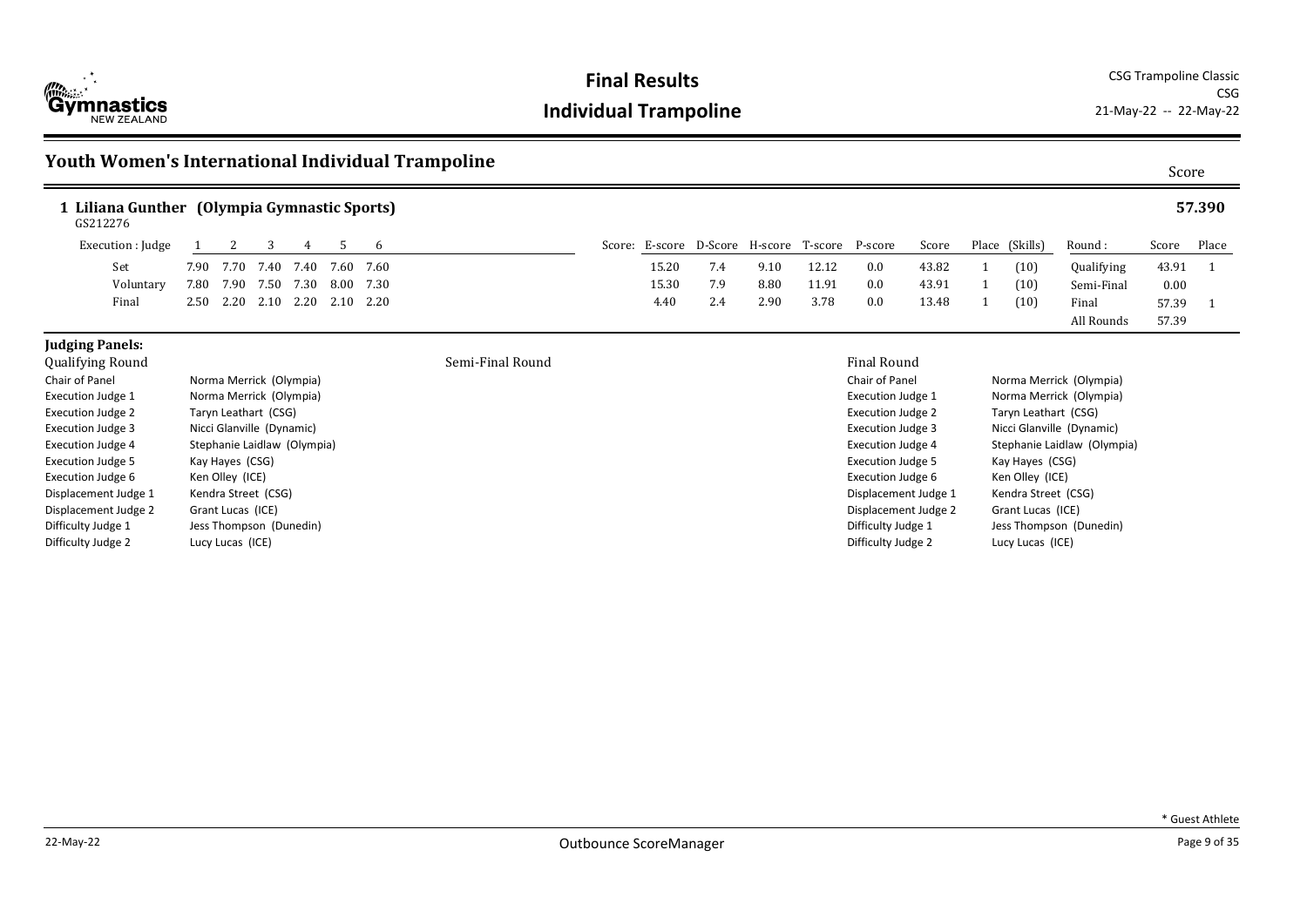

| 17+ Men's Individual Trampoline                                  |      |                   |                         |      |    |   |                  |        |       |     |                                         |       |                          |       |                      |                         | Score |        |
|------------------------------------------------------------------|------|-------------------|-------------------------|------|----|---|------------------|--------|-------|-----|-----------------------------------------|-------|--------------------------|-------|----------------------|-------------------------|-------|--------|
| 1 Bradon Freeman (Christchurch School of Gymnastics)<br>GS106771 |      |                   |                         |      |    |   |                  |        |       |     |                                         |       |                          |       |                      |                         |       | 90.120 |
| Execution : Judge                                                |      |                   | 3                       | 4    | -5 | 6 |                  | Score: |       |     | E-score D-Score H-score T-score P-score |       |                          | Score | Place (Skills)       | Round:                  | Score | Place  |
| Set                                                              | 8.80 | 8.40              | 8.90                    | 8.60 |    |   |                  |        | 17.35 | 4.4 | 9.60                                    | 14.05 | 0.0                      | 45.39 | (10)                 | Qualifying              | 45.39 |        |
| Voluntary                                                        | 8.10 | 8.40              | 8.40                    | 7.70 |    |   |                  |        | 16.30 | 5.4 | 9.10                                    | 13.45 | 0.0                      | 44.25 | (10)                 | Semi-Final              | 0.00  |        |
| Final                                                            | 7.90 | 8.20              | 8.30                    | 8.40 |    |   |                  |        | 16.40 | 5.4 | 9.40                                    | 13.53 | 0.0                      | 44.73 | (10)                 | Final                   | 90.12 |        |
|                                                                  |      |                   |                         |      |    |   |                  |        |       |     |                                         |       |                          |       |                      | All Rounds              | 90.12 |        |
| <b>Judging Panels:</b>                                           |      |                   |                         |      |    |   |                  |        |       |     |                                         |       |                          |       |                      |                         |       |        |
| <b>Qualifying Round</b>                                          |      |                   |                         |      |    |   | Semi-Final Round |        |       |     |                                         |       | <b>Final Round</b>       |       |                      |                         |       |        |
| Chair of Panel                                                   |      |                   | Norma Merrick (Olympia) |      |    |   |                  |        |       |     |                                         |       | Chair of Panel           |       |                      | Norma Merrick (Olympia) |       |        |
| <b>Execution Judge 1</b>                                         |      | Kay Hayes (CSG)   |                         |      |    |   |                  |        |       |     |                                         |       | Execution Judge 1        |       | Kay Hayes (CSG)      |                         |       |        |
| Execution Judge 2                                                |      |                   | Taryn Leathart (CSG)    |      |    |   |                  |        |       |     |                                         |       | Execution Judge 2        |       | Taryn Leathart (CSG) |                         |       |        |
| <b>Execution Judge 3</b>                                         |      |                   | Tracy Penney (ICE)      |      |    |   |                  |        |       |     |                                         |       | <b>Execution Judge 3</b> |       | Tracy Penney (ICE)   |                         |       |        |
| Execution Judge 4                                                |      | Grant Lucas (ICE) |                         |      |    |   |                  |        |       |     |                                         |       | Execution Judge 4        |       | Grant Lucas (ICE)    |                         |       |        |
| Displacement Judge 1                                             |      |                   | Jodi Wickes (Olympia)   |      |    |   |                  |        |       |     |                                         |       | Displacement Judge 1     |       |                      | Jodi Wickes (Olympia)   |       |        |
| Difficulty Judge 1                                               |      |                   | Vicki Humphreys (ICE)   |      |    |   |                  |        |       |     |                                         |       | Difficulty Judge 1       |       |                      | Vicki Humphreys (ICE)   |       |        |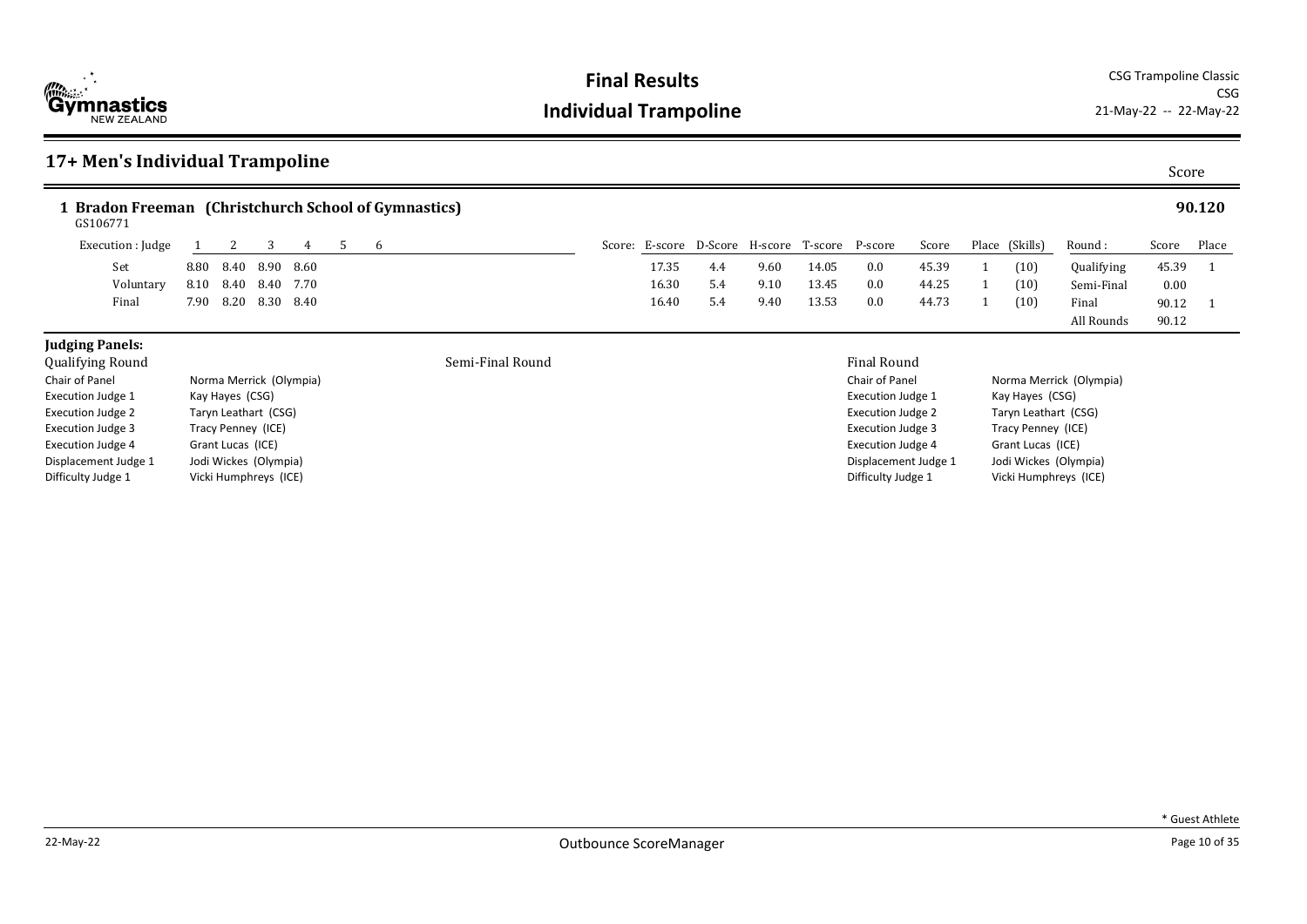| 17+ Women's Individual Trampoline                            |       |                                                |      |       |     |           |                |                |            | Score |                |
|--------------------------------------------------------------|-------|------------------------------------------------|------|-------|-----|-----------|----------------|----------------|------------|-------|----------------|
| 1 Lana Moree (Dunedin Trampoline Sports)<br>GS653965         |       |                                                |      |       |     |           |                |                |            |       | 78.430         |
| Execution : Judge<br>-5<br>6<br>3<br>4<br>2                  |       | Score: E-score D-Score H-score T-score P-score |      |       |     | Score     |                | Place (Skills) | Round:     | Score | Place          |
| Set<br>7.50 7.50 7.40<br>7.30                                | 14.85 | 3.5                                            | 9.30 | 11.13 | 0.0 | 38.77     | $\mathbf{1}$   | (10)           | Qualifying | 39.09 | $\mathbf{1}$   |
| 7.20<br>Voluntary<br>7.40<br>7.00<br>7.20                    | 14.40 | 4.1                                            | 9.10 | 11.50 | 0.0 | 39.09     | 1              | (10)           | Semi-Final | 0.00  |                |
| 7.60 7.20 7.50<br>Final<br>7.50                              | 14.95 | 3.5                                            | 9.40 | 11.49 | 0.0 | 39.34     | 1              | (10)           | Final      | 78.43 | $\overline{1}$ |
|                                                              |       |                                                |      |       |     |           |                |                | All Rounds | 78.43 |                |
| 2 Lexi Ross (ICE Trampoline and Tumbling)<br>GS233789        |       |                                                |      |       |     | Withdrawn |                |                |            |       | 0.000          |
| 3<br>Execution : Judge<br>2<br>5<br>1<br>4<br>-6             |       | Score: E-score D-Score H-score T-score P-score |      |       |     | Score     |                | Place (Skills) | Round:     | Score | Place          |
| Set                                                          | 0.00  | 0.0                                            | 0.00 | 0.00  | 0.0 | 0.00      | 2              | (10)           | Qualifying | 0.00  | 2              |
| Voluntary                                                    | 0.00  | 0.0                                            | 0.00 | 0.00  | 0.0 | 0.00      | 2              | (10)           | Semi-Final | 0.00  |                |
| Final                                                        | 0.00  | 0.0                                            | 0.00 | 0.00  | 0.0 | 0.00      | $\overline{2}$ | (10)           | Final      | 0.00  |                |
|                                                              |       |                                                |      |       |     |           |                |                | All Rounds | 0.00  |                |
| 2 Hollie Ward (ICE Trampoline and Tumbling)<br>GS282388      |       |                                                |      |       |     | Withdrawn |                |                |            |       | 0.000          |
| Execution : Judge<br>3<br>$\overline{4}$<br>5<br>2<br>6<br>1 |       | Score: E-score D-Score H-score T-score P-score |      |       |     | Score     |                | Place (Skills) | Round:     | Score | Place          |
| Set                                                          | 0.00  | 0.0                                            | 0.00 | 0.00  | 0.0 | 0.00      | 2              | (10)           | Qualifying | 0.00  | <sup>2</sup>   |
| Voluntary                                                    | 0.00  | 0.0                                            | 0.00 | 0.00  | 0.0 | 0.00      | 2              | (10)           | Semi-Final | 0.00  |                |
| Final                                                        | 0.00  | 0.0                                            | 0.00 | 0.00  | 0.0 | 0.00      | 2              | (10)           | Final      | 0.00  |                |
|                                                              |       |                                                |      |       |     |           |                |                | All Rounds | 0.00  |                |
| 2 Maddison Moore (Olympia Gymnastic Sports)<br>GS268708      |       |                                                |      |       |     | Withdrawn |                |                |            |       | 0.000          |
| 3<br>5<br>Execution : Judge<br>2<br>4<br>6<br>1              |       | Score: E-score D-Score H-score T-score P-score |      |       |     | Score     |                | Place (Skills) | Round:     | Score | Place          |
| Set                                                          | 0.00  | 0.0                                            | 0.00 | 0.00  | 0.0 | 0.00      | 2              | (10)           | Qualifying | 0.00  | <sup>2</sup>   |
| Voluntary                                                    | 0.00  | 0.0                                            | 0.00 | 0.00  | 0.0 | 0.00      | 2              | (10)           | Semi-Final | 0.00  |                |
| Final                                                        | 0.00  | 0.0                                            | 0.00 | 0.00  | 0.0 | 0.00      | 2              | (10)           | Final      | 0.00  |                |
|                                                              |       |                                                |      |       |     |           |                |                | All Rounds | 0.00  |                |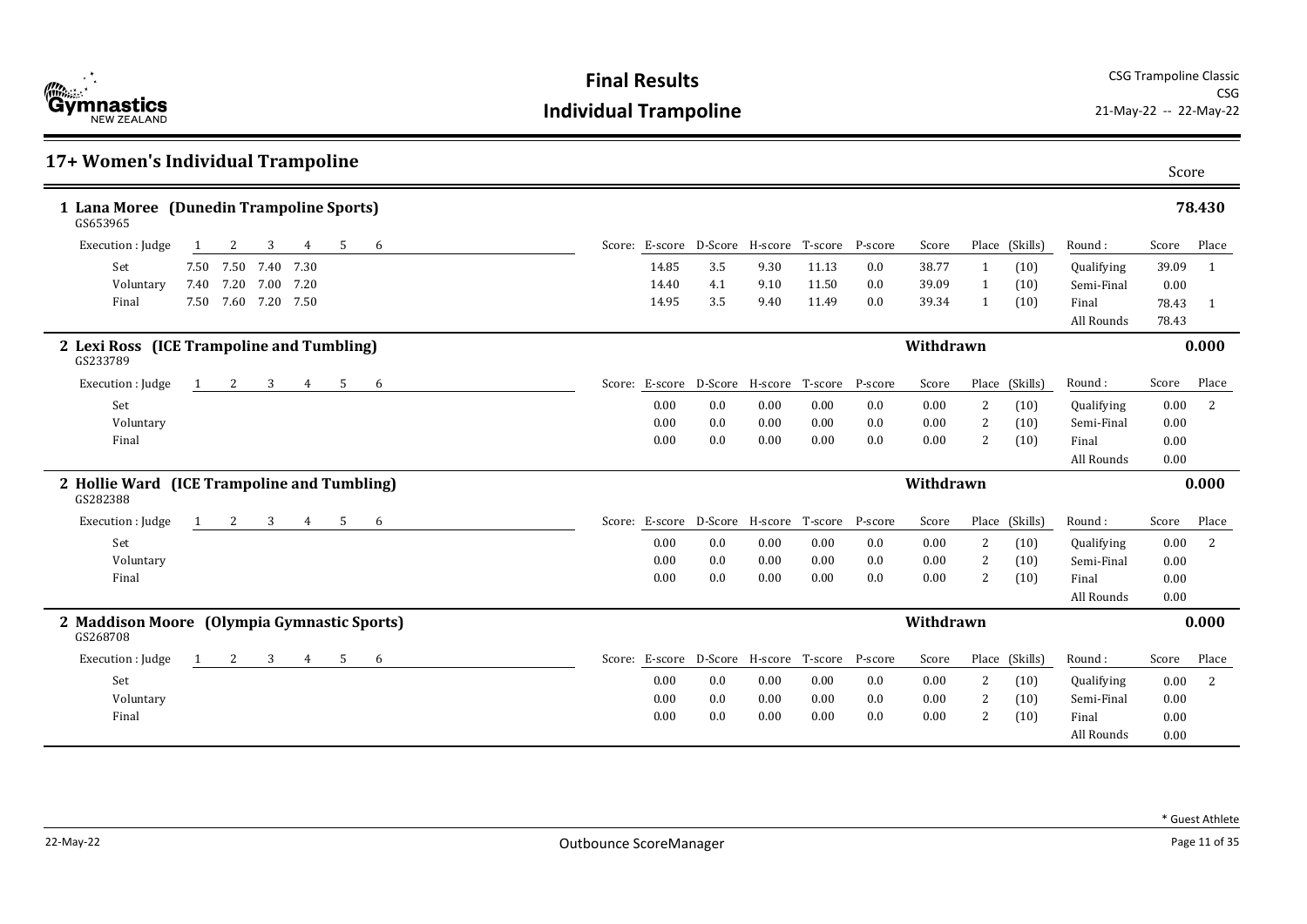

#### **Final Results** CSG Trampoline Classic **Individual Trampoline**

CSG<br>21-May-22 -- 22-May-22

#### **17+ Women's Individual Trampoline** Score

| <b>Iudging Panels:</b>   |                         |                  |                       |
|--------------------------|-------------------------|------------------|-----------------------|
| <b>Qualifying Round</b>  |                         | Semi-Final Round | <b>Final Round</b>    |
| Chair of Panel           | Norma Merrick (Olympia) |                  | Chair of Panel        |
| Execution Judge 1        | Kay Hayes (CSG)         |                  | <b>Execution Judg</b> |
| Execution Judge 2        | Taryn Leathart (CSG)    |                  | <b>Execution Judg</b> |
| <b>Execution Judge 3</b> | Tracy Penney (ICE)      |                  | <b>Execution Judg</b> |
| Execution Judge 4        | Grant Lucas (ICE)       |                  | <b>Execution Judg</b> |
| Displacement Judge 1     | Jodi Wickes (Olympia)   |                  | Displacement          |

Difficulty Judge 1 Vicki Humphreys (ICE)

Chair of Panel Norma Merrick (Olympia) Execution Judge 1 Kay Hayes (CSG) Execution Judge 2 Taryn Leathart (CSG) Execution Judge 3 Tracy Penney (ICE) Execution Judge 4 Grant Lucas (ICE)<br>Displacement Judge 1 Jodi Wickes (Olym Displacement Judge 1 Jodi Wickes (Olympia)<br>Difficulty Judge 1 Vicki Humphreys (ICE) Vicki Humphreys (ICE)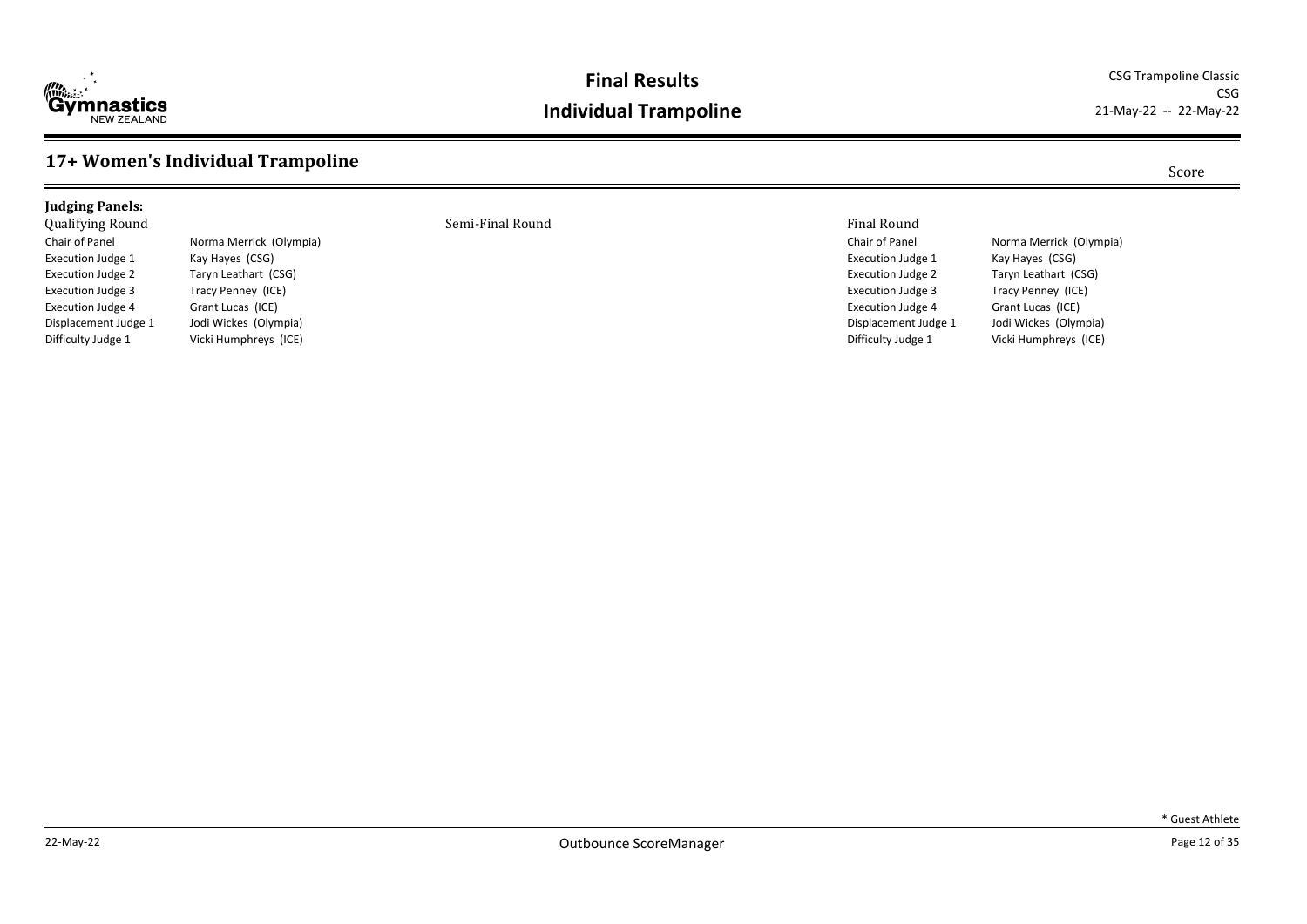

| 15-16 Men's Individual Trampoline                         |      |                       |      |                         |    |   |                  |       |     |                                                |       |                          |       |   |                       |                         |                | Score  |
|-----------------------------------------------------------|------|-----------------------|------|-------------------------|----|---|------------------|-------|-----|------------------------------------------------|-------|--------------------------|-------|---|-----------------------|-------------------------|----------------|--------|
| 1 Luke Johnson (ICE Trampoline and Tumbling)              |      |                       |      |                         |    |   |                  |       |     |                                                |       |                          |       |   |                       |                         |                | 75.210 |
| Execution : Judge                                         |      | 2                     | 3    | 4                       | -5 | 6 |                  |       |     | Score: E-score D-Score H-score T-score P-score |       |                          | Score |   | Place (Skills)        | Round:                  | Score          | Place  |
| Set                                                       |      | 5.50 5.60             | 5.60 | 5.20                    |    |   |                  | 10.98 | 5.1 | 9.40                                           | 10.26 | 0.0                      | 35.73 | 2 | (10)                  | Qualifying              | 37.85          |        |
| Voluntary                                                 | 6.50 | 6.60                  | 6.90 | 6.10                    |    |   |                  | 13.05 | 5.1 | 9.20                                           | 10.51 | 0.0                      | 37.85 |   | (10)                  | Semi-Final              | 0.00           |        |
| Final                                                     | 6.20 | 6.10                  | 6.20 | 5.70                    |    |   |                  | 12.15 | 5.1 | 9.60                                           | 10.52 | 0.0                      | 37.36 |   | (10)                  | Final<br>All Rounds     | 75.21<br>75.21 |        |
| 2 Alex Scarlett (Invercargill Gymnastic Club)<br>GS534006 |      |                       |      |                         |    |   |                  |       |     |                                                |       |                          |       |   |                       |                         |                | 73.970 |
| Execution : Judge                                         |      | 2                     | 3    | 4                       | 5  | 6 |                  |       |     | Score: E-score D-Score H-score T-score P-score |       |                          | Score |   | Place (Skills)        | Round:                  | Score          | Place  |
| Set                                                       | 6.50 | 6.70                  | 6.70 | 6.50                    |    |   |                  | 13.20 | 4.4 | 9.30                                           | 9.81  | 0.0                      | 36.71 |   | (10)                  | Qualifying              | 36.71          | 2      |
| Voluntary                                                 | 6.70 | 6.80                  | 6.60 | 6.30                    |    |   |                  | 13.20 | 4.4 | 9.10                                           | 9.96  | 0.0                      | 36.65 | 2 | (10)                  | Semi-Final              | 0.00           |        |
| Final                                                     | 6.80 | 6.80                  | 6.80 | 6.60                    |    |   |                  | 13.55 | 4.4 | 9.30                                           | 10.02 | 0.0                      | 37.26 | 2 | (10)                  | Final                   | 73.97          | 2      |
|                                                           |      |                       |      |                         |    |   |                  |       |     |                                                |       |                          |       |   |                       | All Rounds              | 73.97          |        |
| <b>Judging Panels:</b><br><b>Qualifying Round</b>         |      |                       |      |                         |    |   | Semi-Final Round |       |     |                                                |       | Final Round              |       |   |                       |                         |                |        |
| Chair of Panel                                            |      |                       |      | Norma Merrick (Olympia) |    |   |                  |       |     |                                                |       | Chair of Panel           |       |   |                       | Norma Merrick (Olympia) |                |        |
| Execution Judge 1                                         |      | Kay Hayes (CSG)       |      |                         |    |   |                  |       |     |                                                |       | Execution Judge 1        |       |   | Kay Hayes (CSG)       |                         |                |        |
| <b>Execution Judge 2</b>                                  |      | Taryn Leathart (CSG)  |      |                         |    |   |                  |       |     |                                                |       | <b>Execution Judge 2</b> |       |   | Taryn Leathart (CSG)  |                         |                |        |
| <b>Execution Judge 3</b>                                  |      | Tracy Penney (ICE)    |      |                         |    |   |                  |       |     |                                                |       | <b>Execution Judge 3</b> |       |   | Tracy Penney (ICE)    |                         |                |        |
| <b>Execution Judge 4</b>                                  |      | Grant Lucas (ICE)     |      |                         |    |   |                  |       |     |                                                |       | <b>Execution Judge 4</b> |       |   | Grant Lucas (ICE)     |                         |                |        |
| Displacement Judge 1                                      |      | Jodi Wickes (Olympia) |      |                         |    |   |                  |       |     |                                                |       | Displacement Judge 1     |       |   | Jodi Wickes (Olympia) |                         |                |        |

Displacement Judge 1 Jodi Wickes (Olympia)<br>Difficulty Judge 1 Vicki Humphreys (ICE)

Vicki Humphreys (ICE)

Displacement Judge 1 Jodi Wickes (Olympia)<br>Difficulty Judge 1 Vicki Humphreys (ICE)

Vicki Humphreys (ICE)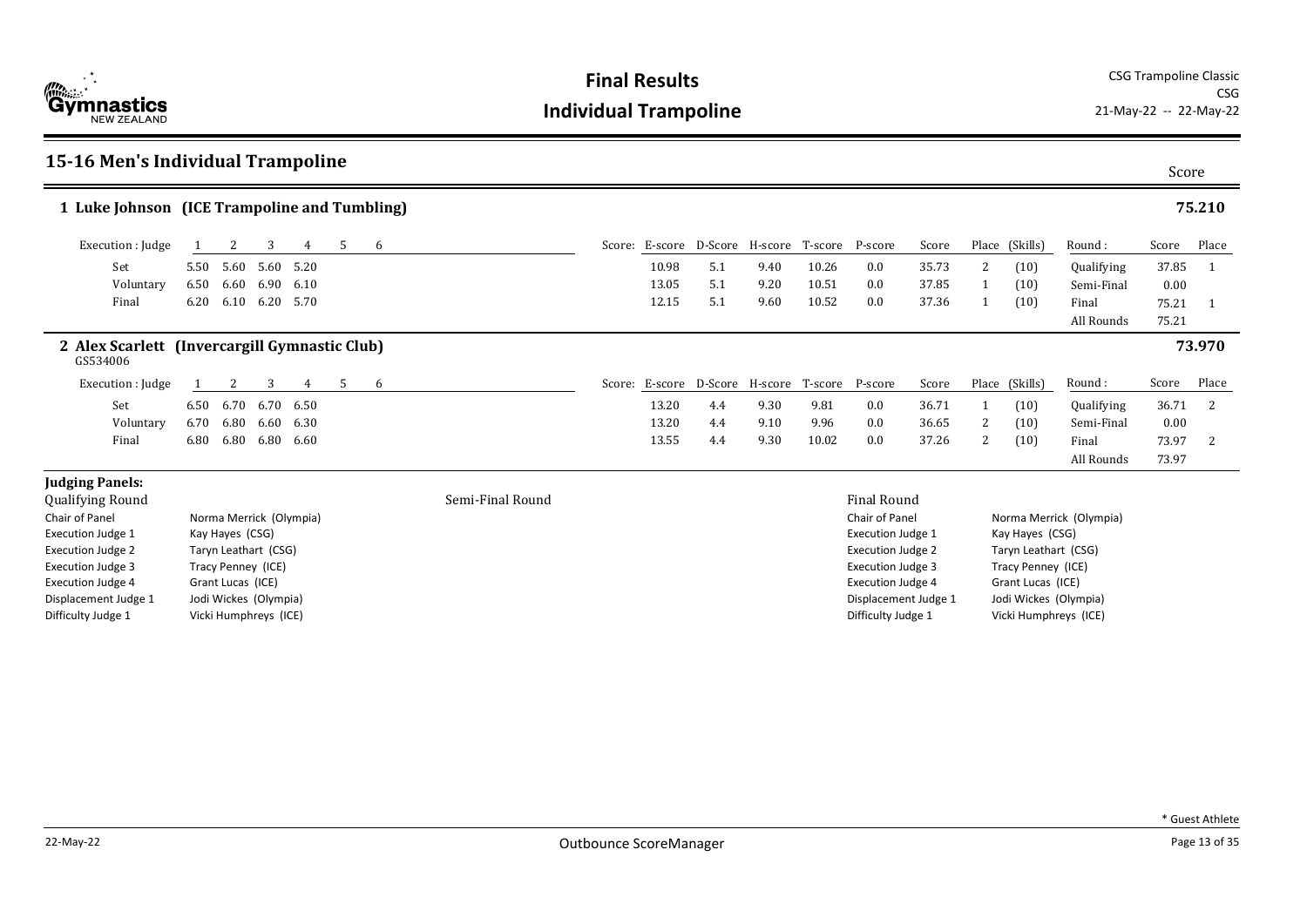

| <b>15-16 Women's Individual Trampoline</b>                 |      |      |                     |                            |   |   |  |       |                                                |      |       |         |       |   |                |            | Score |                |
|------------------------------------------------------------|------|------|---------------------|----------------------------|---|---|--|-------|------------------------------------------------|------|-------|---------|-------|---|----------------|------------|-------|----------------|
| 1 Hannah Norris (Invercargill Gymnastic Club)<br>GS551722  |      |      |                     |                            |   |   |  |       |                                                |      |       |         |       |   |                |            |       | 88.920         |
| Execution : Judge                                          |      | 2    | 3                   | 4                          | 5 | 6 |  |       | Score: E-score D-Score H-score T-score P-score |      |       |         | Score |   | Place (Skills) | Round:     | Score | Place          |
| Set                                                        | 8.00 |      | 8.30 8.10           | 8.10                       |   |   |  | 16.23 | 6.0                                            | 9.80 | 12.87 | 0.0     | 44.89 | 1 | (10)           | Qualifying | 44.89 | $\overline{1}$ |
| Voluntary                                                  | 6.60 |      | 6.80 7.00           | 7.10                       |   |   |  | 13.75 | 5.8                                            | 9.60 | 12.61 | 0.0     | 41.75 | 6 | (10)           | Semi-Final | 0.00  |                |
| Final                                                      | 7.20 |      | 7.50 7.70           | 7.60                       |   |   |  | 15.00 | 7.1                                            | 9.50 | 12.43 | 0.0     | 44.03 | 2 | (10)           | Final      | 88.92 | 1              |
|                                                            |      |      |                     |                            |   |   |  |       |                                                |      |       |         |       |   |                | All Rounds | 88.92 |                |
| 2 Atalia Crocker<br>GS124476                               |      |      |                     | (Olympia Gymnastic Sports) |   |   |  |       |                                                |      |       |         |       |   |                |            |       | 88.540         |
| Execution : Judge                                          | -1   | 2    | 3                   | 4                          | 5 | 6 |  |       | Score: E-score D-Score H-score T-score         |      |       | P-score | Score |   | Place (Skills) | Round:     | Score | Place          |
| Set                                                        | 7.90 | 8.10 | 8.10                | 8.20                       |   |   |  | 16.18 | 6.3                                            | 9.20 | 12.56 | 0.0     | 44.23 | 2 | (10)           | Qualifying | 44.23 | 2              |
| Voluntary                                                  | 7.80 | 7.90 | 8.20                | 8.00                       |   |   |  | 15.95 | 6.3                                            | 9.40 | 12.34 | 0.0     | 43.98 | 1 | (10)           | Semi-Final | 0.00  |                |
| Final                                                      | 7.80 |      | 8.10 8.20 7.90      |                            |   |   |  | 16.00 | 6.3                                            | 9.40 | 12.62 | 0.0     | 44.31 | 1 | (10)           | Final      | 88.54 | 2              |
|                                                            |      |      |                     |                            |   |   |  |       |                                                |      |       |         |       |   |                | All Rounds | 88.54 |                |
| 3 Lucy Lucus (ICE Trampoline and Tumbling)<br>GS282387     |      |      |                     |                            |   |   |  |       |                                                |      |       |         |       |   |                |            |       | 86.090         |
| Execution : Judge                                          | 1    | 2    | 3                   | $\overline{4}$             | 5 | 6 |  |       | Score: E-score D-Score H-score T-score P-score |      |       |         | Score |   | Place (Skills) | Round:     | Score | Place          |
| Set                                                        | 0.60 | 0.70 | 0.70                | 0.70                       |   |   |  | 1.38  | 1.1                                            | 0.90 | 1.41  | 0.0     | 4.78  | 8 | (1)            | Qualifying | 42.21 | -5             |
| Voluntary                                                  | 7.70 |      | 7.50 7.80           | 7.60                       |   |   |  | 15.30 | 6.1                                            | 9.00 | 11.81 | 0.0     | 42.21 | 4 | (10)           | Semi-Final | 0.00  |                |
| Final                                                      |      |      | 7.50 7.70 7.70 7.70 |                            |   |   |  | 15.35 | 7.1                                            | 9.20 | 12.23 | 0.0     | 43.88 | 3 | (10)           | Final      | 86.09 | 3              |
|                                                            |      |      |                     |                            |   |   |  |       |                                                |      |       |         |       |   |                | All Rounds | 86.09 |                |
| 4 Jessica Penney (ICE Trampoline and Tumbling)<br>GS169017 |      |      |                     |                            |   |   |  |       |                                                |      |       |         |       |   |                |            |       | 85.970         |
| Execution : Judge                                          |      | 2    | 3                   | 4                          | 5 | 6 |  |       | Score: E-score D-Score H-score T-score P-score |      |       |         | Score |   | Place (Skills) | Round:     | Score | Place          |
| Set                                                        |      |      | 7.60 7.90 8.10      | 8.00                       |   |   |  | 15.80 | 5.7                                            | 9.60 | 11.41 | 0.0     | 42.50 | 3 | (10)           | Qualifying | 43.29 | 3              |
| Voluntary                                                  | 8.10 | 8.20 | 8.40                | 8.10                       |   |   |  | 16.40 | 5.7                                            | 9.30 | 11.89 | 0.0     | 43.29 | 2 | (10)           | Semi-Final | 0.00  |                |
| Final                                                      | 7.90 |      | 7.80 8.00           | 8.00                       |   |   |  | 15.85 | 5.7                                            | 9.50 | 11.63 | 0.0     | 42.68 | 6 | (10)           | Final      | 85.97 | 4              |
|                                                            |      |      |                     |                            |   |   |  |       |                                                |      |       |         |       |   |                | All Rounds | 85.97 |                |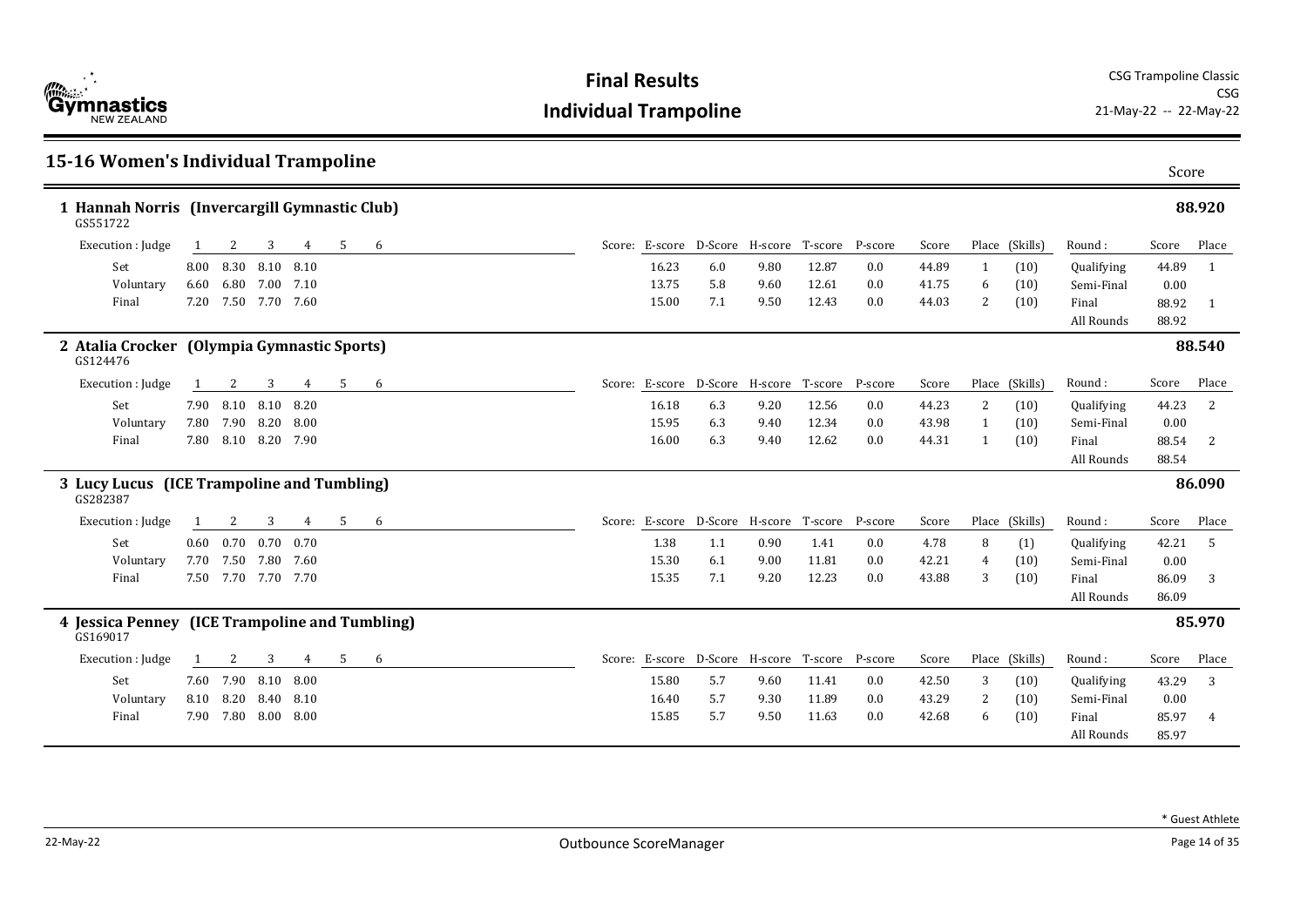| 15-16 Women's Individual Trampoline                                |      |                     |                |                |    |                                                                  |       |                                                |      |       |     |       |                |                |                     | Score          |                |
|--------------------------------------------------------------------|------|---------------------|----------------|----------------|----|------------------------------------------------------------------|-------|------------------------------------------------|------|-------|-----|-------|----------------|----------------|---------------------|----------------|----------------|
| 5 Nicola McLachlan (Christchurch School of Gymnastics)<br>GS194678 |      |                     |                |                |    |                                                                  |       |                                                |      |       |     |       |                |                |                     |                | 85.890         |
| Execution : Judge                                                  |      | 2                   | 3              | 4              | 5  | 6                                                                |       | Score: E-score D-Score H-score T-score P-score |      |       |     | Score |                | Place (Skills) | Round:              | Score          | Place          |
| Set                                                                |      | 7.80 7.70 7.90      |                | 7.80           |    |                                                                  | 15.60 | 5.3                                            | 9.30 | 12.30 | 0.0 | 42.49 | $\overline{4}$ | (10)           | Qualifying          | 43.02          | $\overline{4}$ |
| Voluntary                                                          | 7.80 | 7.60 8.20           |                | 7.80           |    |                                                                  | 15.65 | 5.3                                            | 9.80 | 12.28 | 0.0 | 43.02 | 3              | (10)           | Semi-Final          | 0.00           |                |
| Final                                                              |      | 7.90 8.00 8.10 8.10 |                |                |    |                                                                  | 16.05 | 5.3                                            | 9.40 | 12.12 | 0.0 | 42.87 | 5              | (10)           | Final<br>All Rounds | 85.89<br>85.89 | -5             |
| GS188168                                                           |      |                     |                |                |    | 6 Carmen Leathart-Sutherland (Christchurch School of Gymnastics) |       |                                                |      |       |     |       |                |                |                     |                | 85.290         |
| Execution : Judge                                                  |      | 2                   | 3              | 4              | 5  | 6                                                                |       | Score: E-score D-Score H-score T-score P-score |      |       |     | Score |                | Place (Skills) | Round:              | Score          | Place          |
| Set                                                                | 8.10 | 8.10                | 7.70           | 7.60           |    |                                                                  | 15.75 | 5.0                                            | 9.20 | 12.10 | 0.0 | 42.05 | 5              | (10)           | Qualifying          | 42.05          | 6              |
| Voluntary                                                          | 7.70 | 7.50                | 7.50           | 7.30           |    |                                                                  | 15.00 | 5.6                                            | 9.30 | 12.13 | 0.0 | 42.02 | 5              | (10)           | Semi-Final          | 0.00           |                |
| Final                                                              | 7.90 |                     | 8.30 8.00 7.80 |                |    |                                                                  | 16.00 | 5.6                                            | 9.40 | 12.24 | 0.0 | 43.24 | 4              | (10)           | Final               | 85.29          | 6              |
|                                                                    |      |                     |                |                |    |                                                                  |       |                                                |      |       |     |       |                |                | All Rounds          | 85.29          |                |
| 7 Caoimhe Heath (Aspiring Gymsports)                               |      |                     |                |                |    |                                                                  |       |                                                |      |       |     |       |                |                |                     |                | 80.250         |
| Execution : Judge                                                  |      | 2                   | 3              | $\overline{4}$ | -5 | 6                                                                |       | Score: E-score D-Score H-score T-score P-score |      |       |     | Score |                | Place (Skills) | Round:              | Score          | Place          |
| Set                                                                | 7.90 |                     | 7.60 7.40      | 7.50           |    |                                                                  | 15.20 | 4.3                                            | 9.50 | 10.74 | 0.0 | 39.74 | 7              | (10)           | Qualifying          | 39.74          | 8              |
| Voluntary                                                          | 7.60 |                     | 7.60 7.70      | 7.20           |    |                                                                  | 15.13 | 4.3                                            | 9.20 | 10.67 | 0.0 | 39.29 | 8              | (10)           | Semi-Final          | 0.00           |                |
| Final                                                              |      | 8.00 7.90 7.80 7.70 |                |                |    |                                                                  | 15.70 | 4.3                                            | 9.60 | 10.92 | 0.0 | 40.51 | 7              | (10)           | Final               | 80.25          |                |
|                                                                    |      |                     |                |                |    |                                                                  |       |                                                |      |       |     |       |                |                | All Rounds          | 80.25          |                |
| 8 Jamie Glanville (Dynamic Gymnastic Sports)<br>GS595911           |      |                     |                |                |    |                                                                  |       |                                                |      |       |     |       |                |                |                     |                | 80.040         |
| Execution : Judge                                                  |      | 2                   | 3              | 4              | 5  | 6                                                                |       | Score: E-score D-Score H-score T-score P-score |      |       |     | Score |                | Place (Skills) | Round:              | Score          | Place          |
| Set                                                                |      | 7.50 7.90 7.40      |                | 7.60           |    |                                                                  | 15.20 | 4.7                                            | 9.40 | 10.92 | 0.0 | 40.22 | 6              | (10)           | Qualifying          | 40.48          | 7              |
| Voluntary                                                          | 7.90 | $8.00\,$            | 7.60           | 7.50           |    |                                                                  | 15.50 | 4.7                                            | 9.40 | 10.88 | 0.0 | 40.48 | -7             | (10)           | Semi-Final          | 0.00           |                |
| Final                                                              | 7.70 |                     | 7.60 7.70      | 7.70           |    |                                                                  | 15.38 | 4.1                                            | 9.40 | 10.69 | 0.0 | 39.56 | 8              | (10)           | Final               | 80.04          | 8              |
|                                                                    |      |                     |                |                |    |                                                                  |       |                                                |      |       |     |       |                |                | All Rounds          | 80.04          |                |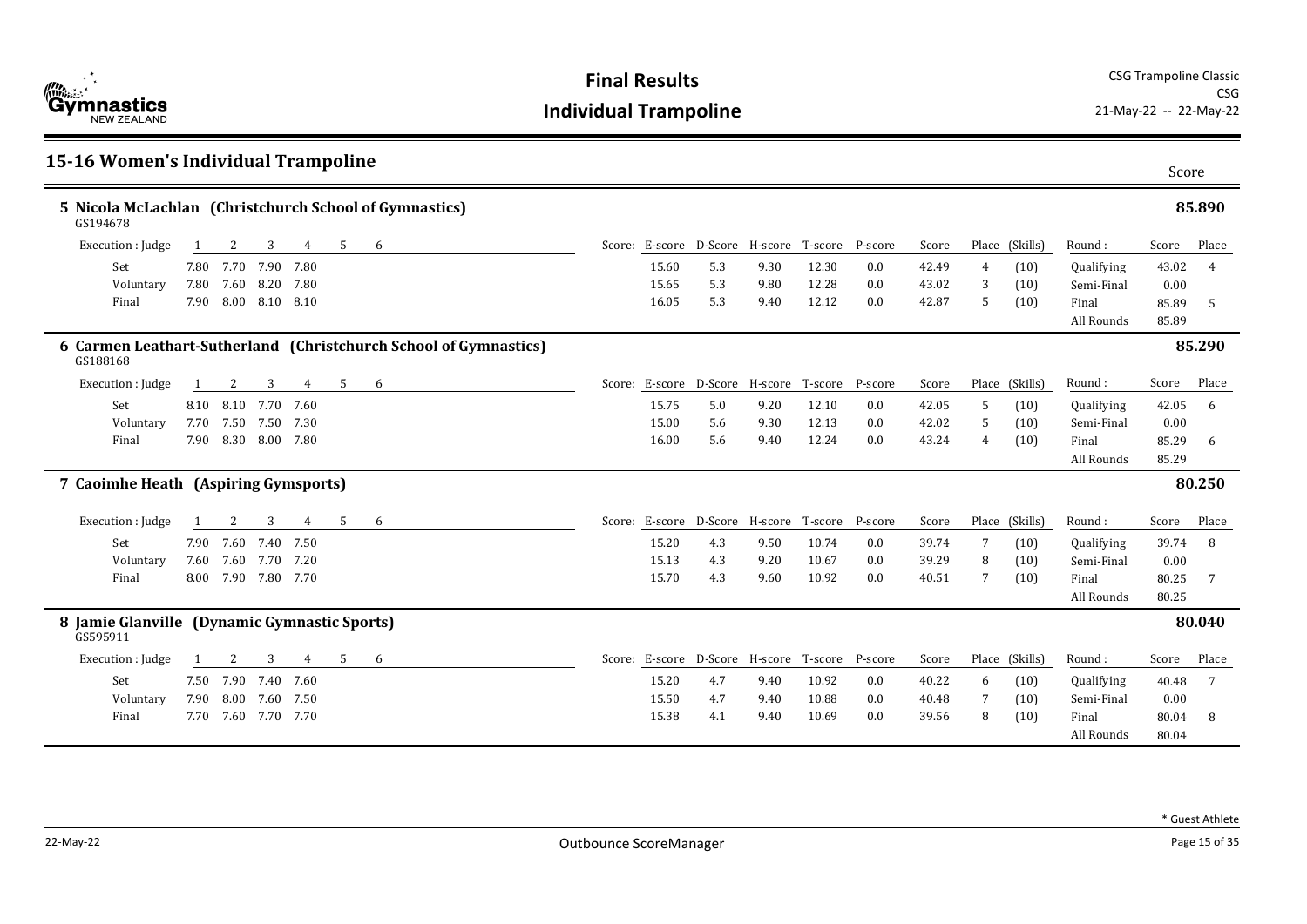**Final Results** CSG Trampoline Classic CSG<br>21-May-22 -- 22-May-22

|                          | 15-16 Women's Individual Trampoline                 |        |                  |      |                                                |      |      |                          |           |   |                       |                         | Score |       |
|--------------------------|-----------------------------------------------------|--------|------------------|------|------------------------------------------------|------|------|--------------------------|-----------|---|-----------------------|-------------------------|-------|-------|
| GS543048                 | 9 Ella Van Meer (ICE Trampoline and Tumbling)       |        |                  |      |                                                |      |      |                          | Withdrawn |   |                       |                         |       | 0.000 |
| Execution : Judge        | 3<br>2<br>4                                         | 5<br>6 |                  |      | Score: E-score D-Score H-score T-score P-score |      |      |                          | Score     |   | Place (Skills)        | Round:                  | Score | Place |
| Set                      |                                                     |        |                  | 0.00 | 0.0                                            | 0.00 | 0.00 | 0.0                      | 0.00      | 9 | (10)                  | Qualifying              | 0.00  | 9     |
| Voluntary                |                                                     |        |                  | 0.00 | 0.0                                            | 0.00 | 0.00 | 0.0                      | 0.00      | 9 | (10)                  | Semi-Final              | 0.00  |       |
| Final                    |                                                     |        |                  | 0.00 | 0.0                                            | 0.00 | 0.00 | 0.0                      | 0.00      | 9 | (10)                  | Final                   | 0.00  |       |
|                          |                                                     |        |                  |      |                                                |      |      |                          |           |   |                       | All Rounds              | 0.00  |       |
| GS623692                 | 9 Laurice Power (Christchurch School of Gymnastics) |        |                  |      |                                                |      |      |                          | Withdrawn |   |                       |                         |       | 0.000 |
| Execution : Judge        | 3<br>2<br>4                                         | 5<br>6 |                  |      | Score: E-score D-Score H-score T-score P-score |      |      |                          | Score     |   | Place (Skills)        | Round:                  | Score | Place |
| Set                      |                                                     |        |                  | 0.00 | 0.0                                            | 0.00 | 0.00 | 0.0                      | 0.00      | 9 | (10)                  | Qualifying              | 0.00  | 9     |
| Voluntary                |                                                     |        |                  | 0.00 | 0.0                                            | 0.00 | 0.00 | 0.0                      | 0.00      | 9 | (10)                  | Semi-Final              | 0.00  |       |
| Final                    |                                                     |        |                  | 0.00 | 0.0                                            | 0.00 | 0.00 | 0.0                      | 0.00      | 9 | (10)                  | Final                   | 0.00  |       |
|                          |                                                     |        |                  |      |                                                |      |      |                          |           |   |                       | All Rounds              | 0.00  |       |
| <b>Judging Panels:</b>   |                                                     |        |                  |      |                                                |      |      |                          |           |   |                       |                         |       |       |
| <b>Qualifying Round</b>  |                                                     |        | Semi-Final Round |      |                                                |      |      | Final Round              |           |   |                       |                         |       |       |
| Chair of Panel           | Norma Merrick (Olympia)                             |        |                  |      |                                                |      |      | Chair of Panel           |           |   |                       | Norma Merrick (Olympia) |       |       |
| Execution Judge 1        | Kay Hayes (CSG)                                     |        |                  |      |                                                |      |      | Execution Judge 1        |           |   | Kay Hayes (CSG)       |                         |       |       |
| <b>Execution Judge 2</b> | Taryn Leathart (CSG)                                |        |                  |      |                                                |      |      | <b>Execution Judge 2</b> |           |   | Taryn Leathart (CSG)  |                         |       |       |
| <b>Execution Judge 3</b> | Tracy Penney (ICE)                                  |        |                  |      |                                                |      |      | <b>Execution Judge 3</b> |           |   | Tracy Penney (ICE)    |                         |       |       |
| <b>Execution Judge 4</b> | Grant Lucas (ICE)                                   |        |                  |      |                                                |      |      | <b>Execution Judge 4</b> |           |   | Grant Lucas (ICE)     |                         |       |       |
| Displacement Judge 1     | Jodi Wickes (Olympia)                               |        |                  |      |                                                |      |      | Displacement Judge 1     |           |   | Jodi Wickes (Olympia) |                         |       |       |
| Difficulty Judge 1       | Vicki Humphreys (ICE)                               |        |                  |      |                                                |      |      | Difficulty Judge 1       |           |   | Vicki Humphreys (ICE) |                         |       |       |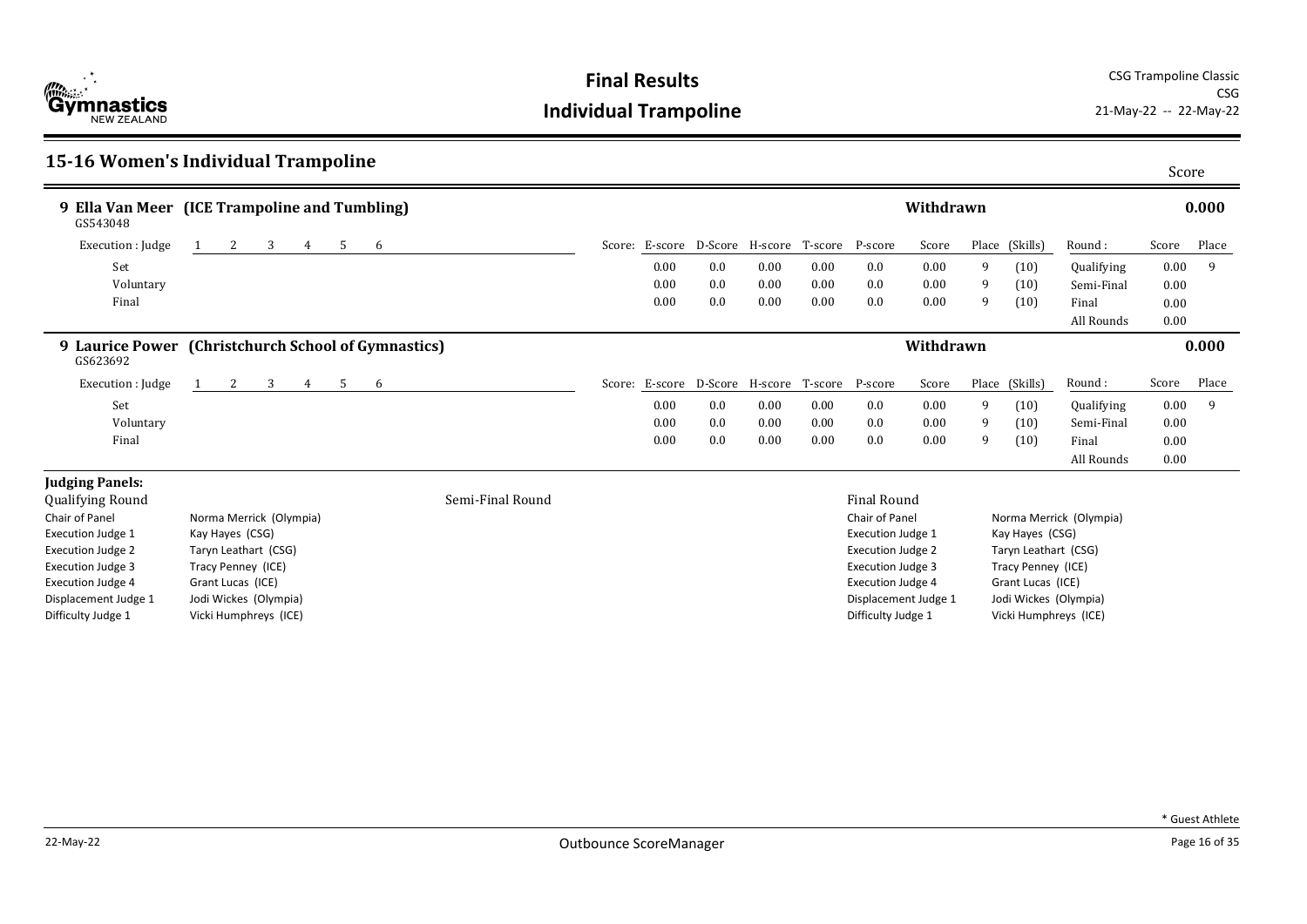| <b>Example 1</b><br><b>Gymnastics</b><br><b>NFW 7FAI AND</b> |
|--------------------------------------------------------------|
|--------------------------------------------------------------|

| 13-14 Men's Individual Trampoline                              |      |                     |                |      |   |   |                                                |     |      |       |     |       |    |                |                     | Score          |                |
|----------------------------------------------------------------|------|---------------------|----------------|------|---|---|------------------------------------------------|-----|------|-------|-----|-------|----|----------------|---------------------|----------------|----------------|
| 1 Finley Smith (Olympia Gymnastic Sports)<br>GS280844          |      |                     |                |      |   |   |                                                |     |      |       |     |       |    |                |                     |                | 85.250         |
| Execution : Judge                                              |      | 2                   | 3              | 4    | 5 | 6 | Score: E-score D-Score H-score T-score P-score |     |      |       |     | Score |    | Place (Skills) | Round:              | Score          | Place          |
| Set                                                            |      | 7.70 8.00           | 7.80           | 7.70 |   |   | 15.60                                          | 5.5 | 9.30 | 12.40 | 0.0 | 42.80 | -1 | (10)           | Qualifying          | 43.47          | $\overline{1}$ |
| Voluntary                                                      | 8.10 |                     | 8.20 8.00      | 8.00 |   |   | 16.15                                          | 5.5 | 9.50 | 12.33 | 0.0 | 43.47 | -1 | (10)           | Semi-Final          | 0.00           |                |
| Final                                                          |      | 7.50 7.40 7.50 7.60 |                |      |   |   | 15.00                                          | 5.5 | 9.20 | 12.08 | 0.0 | 41.78 | 1  | (10)           | Final<br>All Rounds | 85.25<br>85.25 | -1             |
| 2 Jakob Anderson (Invercargill Gymnastic Club)<br>GS534116     |      |                     |                |      |   |   |                                                |     |      |       |     |       |    |                |                     |                | 82.470         |
| Execution : Judge                                              |      | 2                   | 3              | 4    | 5 | 6 | Score: E-score D-Score H-score T-score P-score |     |      |       |     | Score |    | Place (Skills) | Round:              | Score          | Place          |
| Set                                                            |      | 7.40 7.20           | 7.50           | 7.10 |   |   | 14.60                                          | 5.3 | 9.60 | 11.44 | 0.0 | 40.94 | 2  | (10)           | Qualifying          | 41.10          | 2              |
| Voluntary                                                      | 7.60 | 7.50                | 7.40           | 7.30 |   |   | 14.90                                          | 5.3 | 9.50 | 11.40 | 0.0 | 41.10 | 2  | (10)           | Semi-Final          | 0.00           |                |
| Final                                                          |      | 7.50 7.30 7.50 7.50 |                |      |   |   | 14.95                                          | 5.3 | 9.50 | 11.62 | 0.0 | 41.37 | 2  | (10)           | Final               | 82.47          | 2              |
|                                                                |      |                     |                |      |   |   |                                                |     |      |       |     |       |    |                | All Rounds          | 82.47          |                |
| 3 Jaeger Pryce (Christchurch School of Gymnastics)<br>GS679617 |      |                     |                |      |   |   |                                                |     |      |       |     |       |    |                |                     |                | 80.570         |
| Execution : Judge                                              | 1    | 2                   | 3              | 4    | 5 | 6 | Score: E-score D-Score H-score T-score P-score |     |      |       |     | Score |    | Place (Skills) | Round:              | Score          | Place          |
| Set                                                            |      | 7.50 6.60 7.20      |                | 7.20 |   |   | 14.33                                          | 4.1 | 9.60 | 12.02 | 0.0 | 40.04 | 4  | (10)           | Qualifying          | 40.25          | $\overline{4}$ |
| Voluntary                                                      | 7.20 |                     | 7.10 7.00 7.20 |      |   |   | 14.25                                          | 4.1 | 9.70 | 12.21 | 0.0 | 40.25 | 4  | (10)           | Semi-Final          | 0.00           |                |
| Final                                                          |      | 6.70 7.10 6.90 7.30 |                |      |   |   | 14.00                                          | 4.1 | 9.80 | 12.43 | 0.0 | 40.32 | 3  | (10)           | Final               | 80.57          | 3              |
|                                                                |      |                     |                |      |   |   |                                                |     |      |       |     |       |    |                | All Rounds          | 80.57          |                |
| 4 Luke Street (Christchurch School of Gymnastics)<br>GS534336  |      |                     |                |      |   |   |                                                |     |      |       |     |       |    |                |                     |                | 80.490         |
| Execution : Judge                                              |      | 2                   | 3              | 4    | 5 | 6 | Score: E-score D-Score H-score T-score P-score |     |      |       |     | Score |    | Place (Skills) | Round:              | Score          | Place          |
| Set                                                            |      | 7.50 7.20 7.20      |                | 7.10 |   |   | 14.45                                          | 4.1 | 9.70 | 11.91 | 0.0 | 40.16 | 3  | (10)           | Qualifying          | 40.33          | 3              |
| Voluntary                                                      | 7.30 | 7.40                | 7.30           | 6.90 |   |   | 14.53                                          | 5.0 | 9.30 | 11.51 | 0.0 | 40.33 | 3  | (10)           | Semi-Final          | 0.00           |                |
| Final                                                          |      | 7.40 7.30 7.10 6.70 |                |      |   |   | 14.25                                          | 5.0 | 9.40 | 11.52 | 0.0 | 40.16 | 4  | (10)           | Final               | 80.49          |                |
|                                                                |      |                     |                |      |   |   |                                                |     |      |       |     |       |    |                | All Rounds          | 80.49          |                |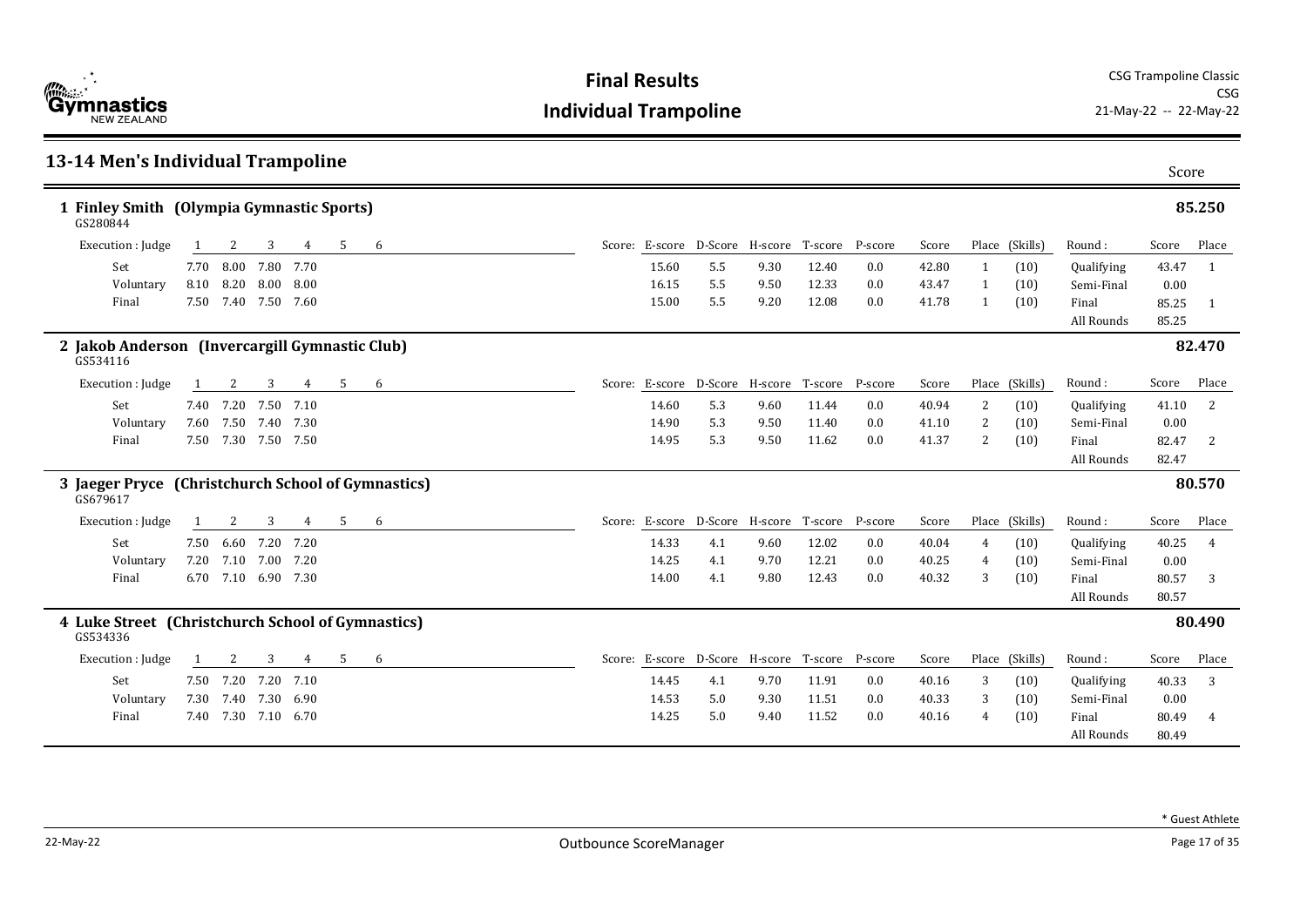

#### **Final Results** CSG Trampoline Classic **Individual Trampoline**

CSG<br>21-May-22 -- 22-May-22

#### **13-14 Men's Individual Trampoline** Score

Jodi Wickes (Olympia)

#### **Judging Panels:** Qualifying Round Semi-Final Round Final Round

Chair of Panel Vicki Humphreys (ICE) Execution Judge 1 Kay Hayes (CSG) Execution Judge 2 Ilonka Buwalda (ICE) Execution Judge 3 Norma Merrick (Olympia) Execution Judge 4 Cleo Pearce (CSG)<br>Displacement Judge 1 Jodi Wickes (Olym Difficulty Judge 1 Maddie Davidson (Olympia)

Chair of Panel Vicki Humphreys (ICE) Execution Judge 1 Kay Hayes (CSG) Execution Judge 2 Ilonka Buwalda (ICE) Execution Judge 3 Norma Merrick (Olympia) Execution Judge 4 Cleo Pearce (CSG)<br>Displacement Judge 1 Jodi Wickes (Olym Jodi Wickes (Olympia) Difficulty Judge 1 Maddie Davidson (Olympia)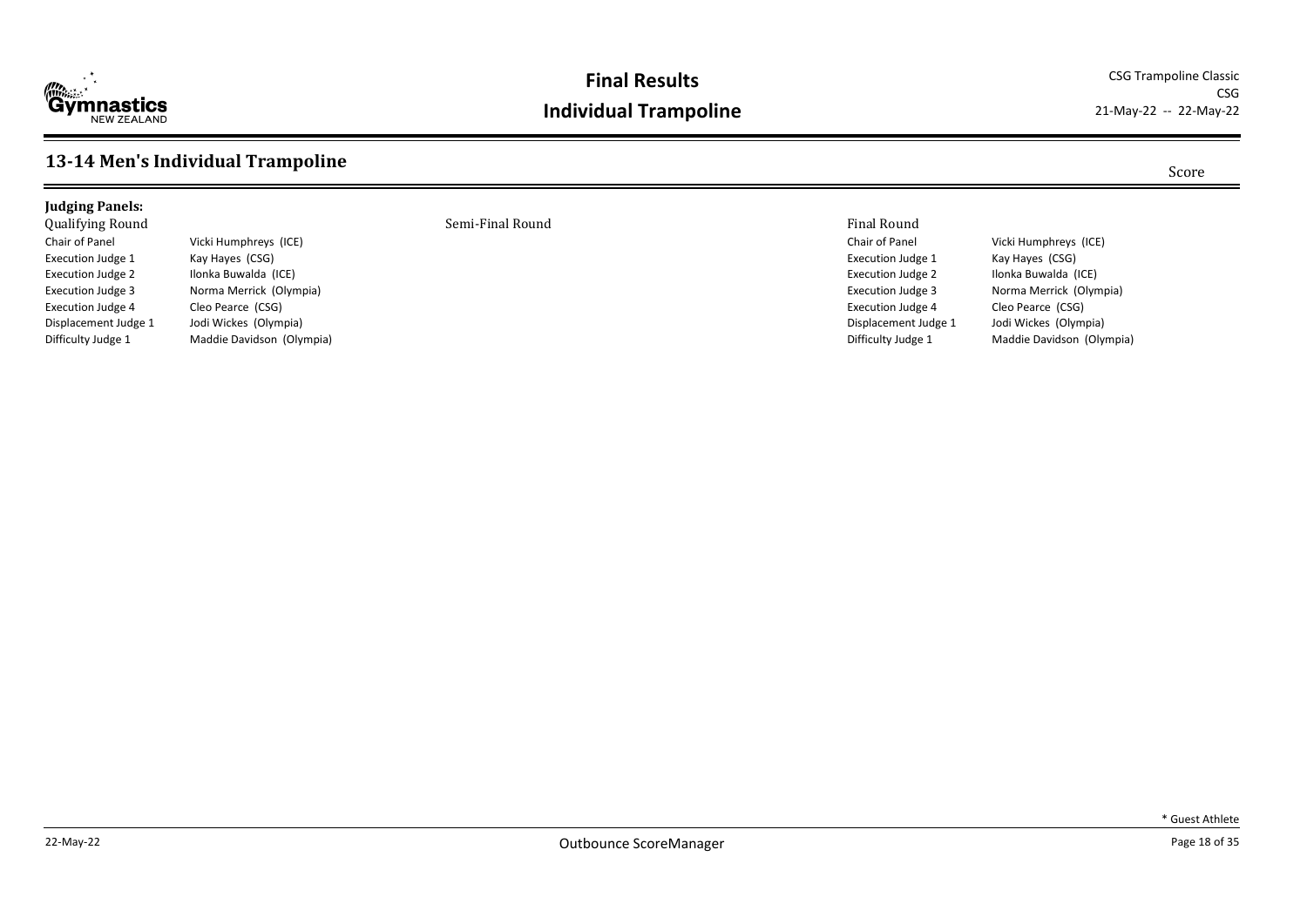

| 13-14 Women's Individual Trampoline                                                                                                        | Score                   |
|--------------------------------------------------------------------------------------------------------------------------------------------|-------------------------|
| 1 Grace Smith (Olympia Gymnastic Sports)<br>GS542307                                                                                       | 87.730                  |
| Score: E-score D-Score H-score T-score P-score<br>Execution : Judge<br>3<br>5<br>6<br>Score<br>Place (Skills)<br>Round:<br>2<br>4          | Place<br>Score          |
| 8.10<br>7.40<br>12.71<br>3<br>Set<br>7.50<br>7.60<br>15.25<br>5.4<br>9.50<br>0.0<br>42.85<br>(10)<br>Qualifying                            | 43.88<br>$\overline{1}$ |
| 8.00 8.00<br>15.73<br>13.06<br>Semi-Final<br>7.90<br>7.40<br>5.4<br>0.0<br>43.88<br>(10)<br>Voluntary<br>9.70<br>$\mathbf{1}$              | 0.00                    |
| Final<br>8.10 7.90 7.30<br>15.50<br>5.4<br>13.16<br>0.0<br>43.85<br>7.70<br>9.80<br>(10)<br>Final<br>1                                     | 87.73<br>-1             |
| All Rounds                                                                                                                                 | 87.73                   |
| 2 Anya Crocker (Olympia Gymnastic Sports)<br>GS209538                                                                                      | 87.440                  |
| Score: E-score D-Score H-score T-score<br>Place (Skills)<br>Execution : Judge<br>3<br>5<br>P-score<br>Score<br>Round:<br>2<br>4<br>6<br>-1 | Place<br>Score          |
| 8.10<br>Set<br>8.00 8.10<br>8.20<br>16.20<br>9.30<br>12.67<br>0.0<br>2<br>Qualifying<br>5.4<br>43.56<br>(10)                               | 43.74<br>2              |
| 7.80<br>8.30<br>12.55<br>2<br>Voluntary<br>8.10<br>8.00<br>16.10<br>5.4<br>0.0<br>43.74<br>9.70<br>(10)<br>Semi-Final                      | 0.00                    |
| 8.30<br>8.00 8.60<br>8.30<br>16.60<br>5.4<br>12.51<br>0.0<br>43.70<br>$\overline{2}$<br>Final<br>9.20<br>(10)<br>Final                     | 87.44<br>2              |
| All Rounds                                                                                                                                 | 87.44                   |
| 3 Zara Whitehead (Olympia Gymnastic Sports)<br>GS169075                                                                                    | 85.240                  |
| Score: E-score D-Score H-score T-score P-score<br>Execution : Judge<br>5<br>Place (Skills)<br>3<br>4<br>6<br>Score<br>Round:<br>2          | Score<br>Place          |
| 8.10<br>8.30<br>Set<br>7.60<br>15.80<br>5.4<br>9.50<br>11.90<br>0.0<br>42.59<br>7.60<br>-5<br>(10)<br>Qualifying                           | 42.70<br>$\overline{4}$ |
| 7.80<br>7.90<br>12.13<br>42.70<br>Voluntary<br>7.20<br>7.80<br>15.48<br>5.4<br>9.70<br>0.0<br>(10)<br>Semi-Final<br>4                      | 0.00                    |
| 7.50 8.10 8.20 7.40<br>12.14<br>15.60<br>5.4<br>0.0<br>42.54<br>3<br>Final<br>9.40<br>(10)<br>Final                                        | 85.24<br>3              |
| All Rounds                                                                                                                                 | 85.24                   |
| 4 Finleigh Glanville (Dynamic Gymnastic Sports)<br>GS595912                                                                                | 84.850                  |
| 5<br>Score: E-score D-Score H-score T-score P-score<br>Place (Skills)<br>Execution : Judge<br>3<br>6<br>Score<br>Round:<br>2<br>4          | Place<br>Score          |
| 8.20<br>Set<br>8.00<br>8.10<br>16.25<br>5.3<br>11.64<br>8.20<br>9.50<br>0.0<br>42.68<br>(10)<br>Qualifying<br>4                            | 42.68<br>-5             |
| 11.52<br>2.0<br>39.32<br>7.80<br>7.90 7.70<br>7.80<br>15.60<br>7<br>(10)<br>Semi-Final<br>Voluntary<br>4.6<br>9.60                         | 0.00                    |
| 16.03<br>5.3<br>11.55<br>Final<br>8.10<br>8.00 8.00<br>8.00<br>9.30<br>0.0<br>42.17<br>4<br>(10)<br>Final                                  | 84.85                   |
| All Rounds                                                                                                                                 | 84.85                   |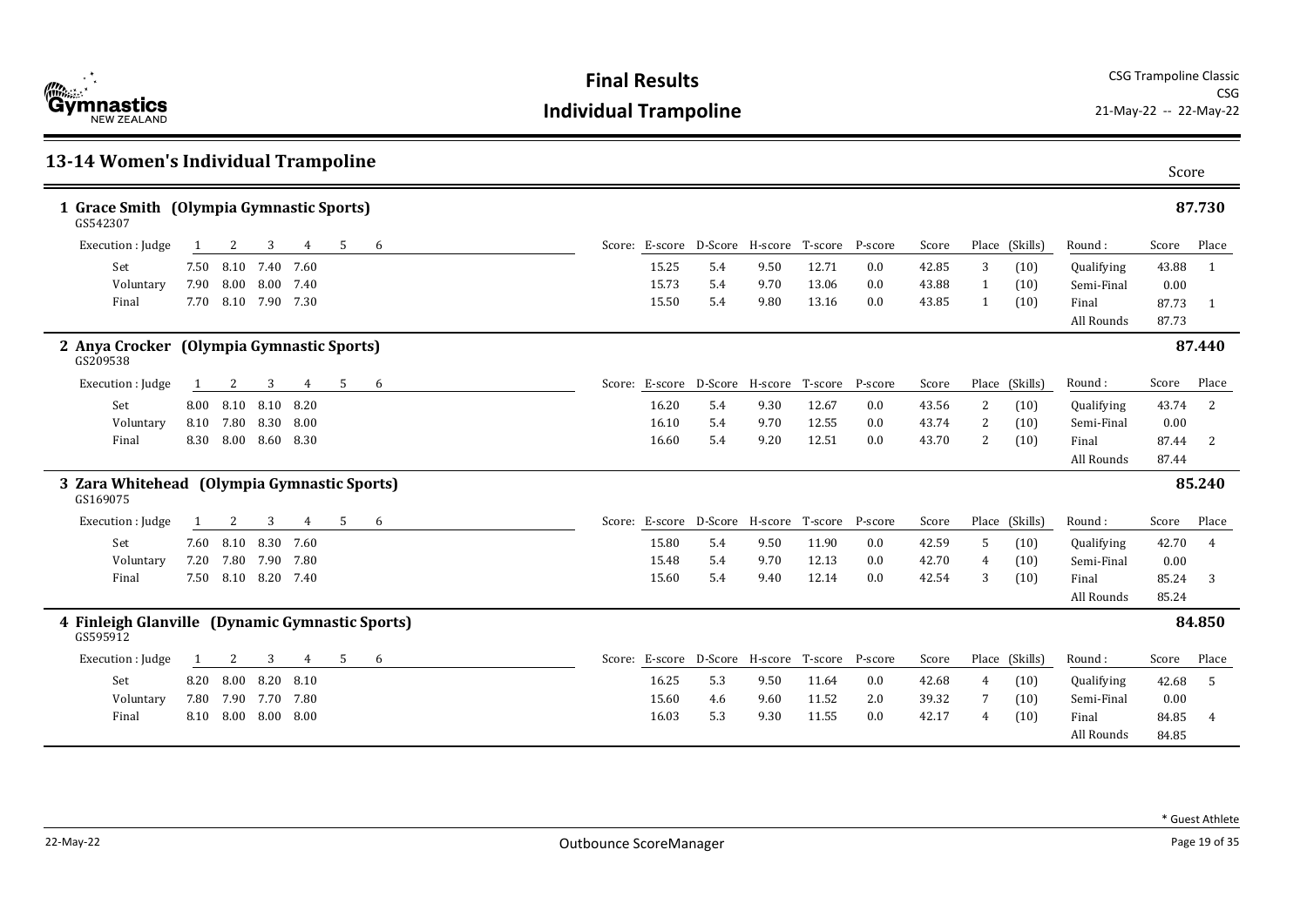

| 13-14 Women's Individual Trampoline                             |      |                     |           |      |    |   |  |       |                                                |      |       |         |       | Score |                |            |       |        |
|-----------------------------------------------------------------|------|---------------------|-----------|------|----|---|--|-------|------------------------------------------------|------|-------|---------|-------|-------|----------------|------------|-------|--------|
| 5 Katelyn Key (Invercargill Gymnastic Club)<br>GS236200         |      |                     |           |      |    |   |  |       |                                                |      |       |         |       |       |                |            |       | 79.790 |
| Execution : Judge                                               |      | 2                   | 3         | 4    | -5 | 6 |  |       | Score: E-score D-Score H-score T-score P-score |      |       |         | Score |       | Place (Skills) | Round:     | Score | Place  |
| Set                                                             |      | 6.90 7.30           | 7.10      | 6.50 |    |   |  | 13.90 | 4.3                                            | 9.70 | 10.68 | 0.0     | 38.57 | 8     | (10)           | Qualifying | 39.42 | 8      |
| Voluntary                                                       |      | 6.90 7.30 7.20      |           | 6.80 |    |   |  | 14.10 | 4.9                                            | 9.80 | 10.63 | 0.0     | 39.42 | 6     | (10)           | Semi-Final | 0.00  |        |
| Final                                                           |      | 7.20 7.40 7.00 6.70 |           |      |    |   |  | 14.15 | 5.5                                            | 9.70 | 11.03 | 0.0     | 40.37 | -5    | (10)           | Final      | 79.79 | -5     |
|                                                                 |      |                     |           |      |    |   |  |       |                                                |      |       |         |       |       |                | All Rounds | 79.79 |        |
| 6 Veronica Stan (Christchurch School of Gymnastics)<br>GS291251 |      |                     |           |      |    |   |  |       |                                                |      |       |         |       |       |                |            |       | 78.600 |
| Execution : Judge                                               | -1   | 2                   | 3         | 4    | 5  | 6 |  |       | Score: E-score D-Score H-score T-score         |      |       | P-score | Score |       | Place (Skills) | Round:     | Score | Place  |
| Set                                                             |      | 8.10 8.10           | 7.70      | 8.00 |    |   |  | 15.98 | 5.7                                            | 9.50 | 12.46 | 0.0     | 43.63 | -1    | (10)           | Qualifying | 43.63 | 3      |
| Voluntary                                                       | 8.00 | 8.00                | 7.50      | 7.70 |    |   |  | 15.60 | 5.7                                            | 9.50 | 12.52 | 0.0     | 43.32 | 3     | (10)           | Semi-Final | 0.00  |        |
| Final                                                           | 6.40 | 6.60                | 6.30 6.70 |      |    |   |  | 13.00 | 4.4                                            | 7.50 | 10.08 | 0.0     | 34.97 | 7     | (8)            | Final      | 78.60 | 6      |
|                                                                 |      |                     |           |      |    |   |  |       |                                                |      |       |         |       |       |                | All Rounds | 78.60 |        |
| 7 Bronny Wilson (Dunedin Trampoline Sports)<br>GS690659         |      |                     |           |      |    |   |  |       |                                                |      |       |         |       |       |                |            |       | 77.370 |
| Execution : Judge                                               |      | 2                   | 3         | 4    | 5  | 6 |  |       | Score: E-score D-Score H-score T-score P-score |      |       |         | Score |       | Place (Skills) | Round:     | Score | Place  |
| Set                                                             |      | 7.20 6.80           | 7.10      | 7.00 |    |   |  | 14.05 | 4.7                                            | 9.40 | 11.80 | 0.0     | 39.95 | 7     | (10)           | Qualifying | 39.95 | 7      |
| Voluntary                                                       | 7.00 | 7.00                | 7.10 6.70 |      |    |   |  | 13.95 | 4.2                                            | 9.40 | 11.51 | 0.0     | 39.05 | 8     | (10)           | Semi-Final | 0.00  |        |
| Final                                                           |      | 6.10 6.30 6.20 5.90 |           |      |    |   |  | 12.25 | 4.4                                            | 9.30 | 11.47 | 0.0     | 37.42 | 6     | (10)           | Final      | 77.37 | -7     |
|                                                                 |      |                     |           |      |    |   |  |       |                                                |      |       |         |       |       |                | All Rounds | 77.37 |        |
| 8 Meg Wright (Olympia Gymnastic Sports)<br>GS554206             |      |                     |           |      |    |   |  |       |                                                |      |       |         |       |       |                |            |       | 75.190 |
| Execution : Judge                                               |      | 2                   | 3         | 4    | 5  | 6 |  |       | Score: E-score D-Score H-score T-score         |      |       | P-score | Score |       | Place (Skills) | Round:     | Score | Place  |
| Set                                                             |      | 8.10 8.10           | 8.30      | 7.50 |    |   |  | 16.10 | 4.5                                            | 9.80 | 11.02 | 0.0     | 41.41 | 6     | (10)           | Qualifying | 41.61 | -6     |
| Voluntary                                                       |      | 8.00 8.10           | 8.60      | 8.00 |    |   |  | 16.28 | 4.5                                            | 9.80 | 11.04 | 0.0     | 41.61 | -5    | (10)           | Semi-Final | 0.00  |        |
| Final                                                           |      | 6.50 6.60 6.60 6.50 |           |      |    |   |  | 13.10 | 3.9                                            | 7.70 | 8.88  | 0.0     | 33.58 | 8     | (8)            | Final      | 75.19 | 8      |
|                                                                 |      |                     |           |      |    |   |  |       |                                                |      |       |         |       |       |                | All Rounds | 75.19 |        |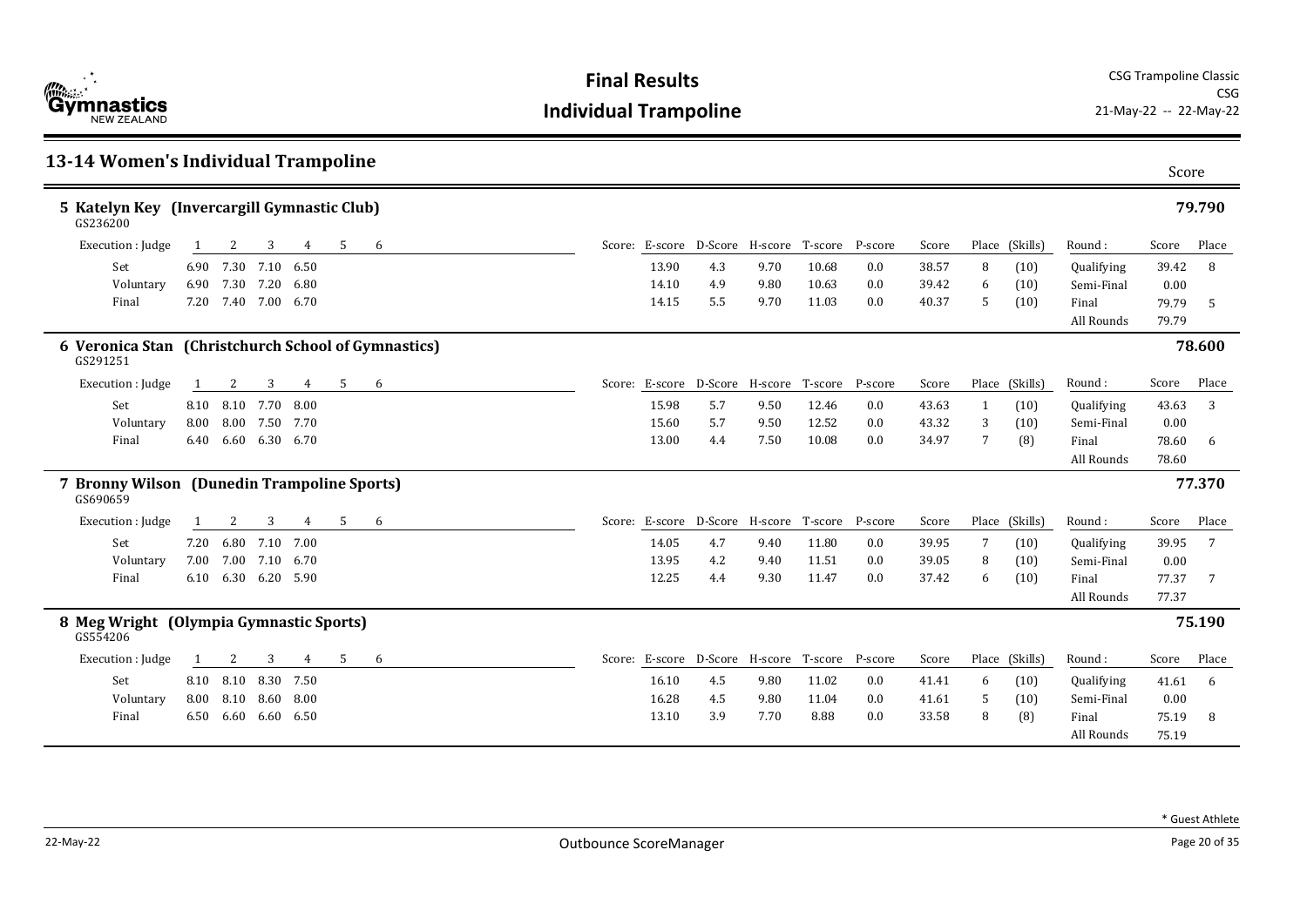| 13-14 Women's Individual Trampoline                      |                     |   |      |    |   |                                                |     |      |       |     |       |    |                |            | Score |        |
|----------------------------------------------------------|---------------------|---|------|----|---|------------------------------------------------|-----|------|-------|-----|-------|----|----------------|------------|-------|--------|
| 9 Emma Armour (Dynamic Gymnastic Sports)<br>GS656709     |                     |   |      |    |   |                                                |     |      |       |     |       |    |                |            |       | 38.400 |
| Execution : Judge                                        | 2                   | 3 | 4    | -5 | 6 | Score: E-score D-Score H-score T-score P-score |     |      |       |     | Score |    | Place (Skills) | Round:     | Score | Place  |
| Set                                                      | 7.10 7.30 7.20 7.30 |   |      |    |   | 14.45                                          | 3.4 | 9.70 | 10.86 | 0.0 | 38.40 | 9  | (10)           | Qualifying | 38.40 | 9      |
| Voluntary                                                | 7.10 7.50 7.10 7.00 |   |      |    |   | 14.28                                          | 4.1 | 9.10 | 10.83 | 0.0 | 38.30 | 9  | (10)           | Semi-Final | 0.00  |        |
| Final                                                    |                     |   |      |    |   | 0.00                                           | 0.0 | 0.00 | 0.00  | 0.0 | 0.00  | 9  | (10)           | Final      | 0.00  |        |
|                                                          |                     |   |      |    |   |                                                |     |      |       |     |       |    |                | All Rounds | 38.40 |        |
| 10 Lenni Miller (Aspiring Gymsports)                     |                     |   |      |    |   |                                                |     |      |       |     |       |    |                |            |       | 38.170 |
| Execution : Judge                                        | 2                   | 3 | 4    | 5  | 6 | Score: E-score D-Score H-score T-score P-score |     |      |       |     | Score |    | Place (Skills) | Round:     | Score | Place  |
| Set                                                      | 7.40 7.60 7.30 7.00 |   |      |    |   | 14.65                                          | 4.1 | 9.30 | 10.12 | 0.0 | 38.17 | 10 | (10)           | Qualifying | 38.17 | 10     |
| Voluntary                                                | 7.40 7.10 7.50 7.10 |   |      |    |   | 14.55                                          | 3.5 | 9.60 | 10.11 | 0.0 | 37.76 | 11 | (10)           | Semi-Final | 0.00  |        |
| Final                                                    |                     |   |      |    |   | 0.00                                           | 0.0 | 0.00 | 0.00  | 0.0 | 0.00  | 9  | (10)           | Final      | 0.00  |        |
|                                                          |                     |   |      |    |   |                                                |     |      |       |     |       |    |                | All Rounds | 38.17 |        |
| 11 Ella Neylon (Invercargill Gymnastic Club)<br>GS545413 |                     |   |      |    |   |                                                |     |      |       |     |       |    |                |            |       | 38.060 |
| Execution : Judge                                        | 2                   | 3 | 4    | 5  | 6 | Score: E-score D-Score H-score T-score P-score |     |      |       |     | Score |    | Place (Skills) | Round:     | Score | Place  |
| Set                                                      | 7.00 6.80 6.90 6.80 |   |      |    |   | 13.75                                          | 4.2 | 9.70 | 10.42 | 0.0 | 38.06 | 11 | (10)           | Qualifying | 38.06 | 11     |
| Voluntary                                                | 7.10 7.10 7.10 7.20 |   |      |    |   | 14.23                                          | 4.2 | 9.50 | 10.06 | 0.0 | 37.98 | 10 | (10)           | Semi-Final | 0.00  |        |
| Final                                                    |                     |   |      |    |   | 0.00                                           | 0.0 | 0.00 | 0.00  | 0.0 | 0.00  | 9  | (10)           | Final      | 0.00  |        |
|                                                          |                     |   |      |    |   |                                                |     |      |       |     |       |    |                | All Rounds | 38.06 |        |
| 12 Piper Carson-Wolfe (Aspiring Gymsports)               |                     |   |      |    |   |                                                |     |      |       |     |       |    |                |            |       | 37.680 |
| Execution : Judge                                        | 2                   | 3 | 4    | 5  | 6 | Score: E-score D-Score H-score T-score P-score |     |      |       |     | Score |    | Place (Skills) | Round:     | Score | Place  |
| Set                                                      | 6.50 7.10 7.00      |   | 6.70 |    |   | 13.65                                          | 3.9 | 9.30 | 10.83 | 0.0 | 37.68 | 12 | (10)           | Qualifying | 37.68 | 12     |
| Voluntary                                                | 6.30 6.70 6.30 6.30 |   |      |    |   | 12.70                                          | 4.3 | 9.30 | 11.11 | 0.0 | 37.40 | 13 | (10)           | Semi-Final | 0.00  |        |
| Final                                                    |                     |   |      |    |   | 0.00                                           | 0.0 | 0.00 | 0.00  | 0.0 | 0.00  | 9  | (10)           | Final      | 0.00  |        |
|                                                          |                     |   |      |    |   |                                                |     |      |       |     |       |    |                | All Rounds | 37.68 |        |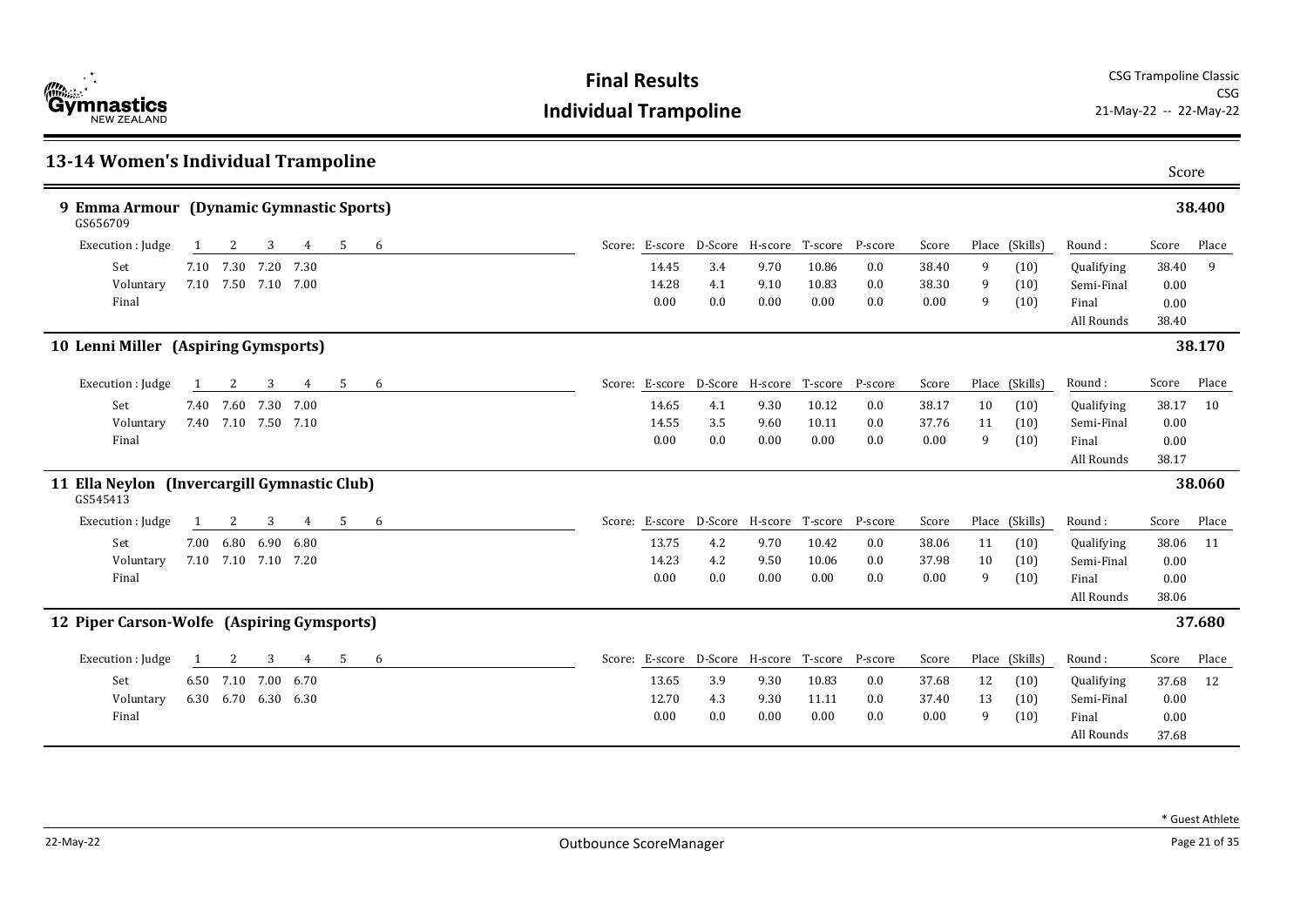| <b>Cymnastics</b><br>Gymnastics |
|---------------------------------|
|---------------------------------|

| 13-14 Women's Individual Trampoline                           |                                                                                        | Score                        |
|---------------------------------------------------------------|----------------------------------------------------------------------------------------|------------------------------|
| 13 Addison Judd (Dynamic Gymnastic Sports)<br>GS584671        |                                                                                        | 37.550                       |
| Execution : Judge<br>3<br>4<br>-5<br>-6<br>2                  | Score: E-score D-Score H-score T-score<br>P-score<br>Place (Skills)<br>Score<br>Round: | Place<br>Score               |
| 6.80 7.20<br>7.20<br>Set<br>7.10                              | 9.50<br>9.78<br>13<br>14.18<br>4.1<br>0.0<br>37.55<br>(10)                             | Qualifying<br>37.55<br>13    |
| 6.30 6.40 6.70 6.20<br>Voluntary                              | 12.80<br>2.9<br>8.47<br>0.0<br>32.77<br>8.60<br>14<br>(10)                             | Semi-Final<br>0.00           |
| Final                                                         | 0.0<br>0.0<br>0.00<br>9<br>0.00<br>0.00<br>0.00<br>(10)<br>Final                       | 0.00                         |
|                                                               |                                                                                        | All Rounds<br>37.55          |
| 14 Sarah Reeve (Dynamic Gymnastic Sports)<br>GS584675         |                                                                                        | 37.440                       |
| Execution : Judge<br>5<br>2<br>3<br>6<br>1<br>4               | Score: E-score D-Score H-score T-score<br>P-score<br>Score<br>Place (Skills)<br>Round: | Score<br>Place               |
| 5.80<br>Set<br>6.00<br>5.50<br>5.60                           | (8)<br>11.45<br>2.4<br>8.22<br>0.0<br>29.46<br>14<br>7.40                              | Qualifying<br>37.44<br>14    |
| Voluntary<br>7.20 7.40 7.60 7.00                              | 10.24<br>12<br>14.60<br>3.0<br>9.60<br>0.0<br>37.44<br>(10)                            | Semi-Final<br>0.00           |
| Final                                                         | 0.00<br>0.0<br>0.00<br>0.00<br>0.0<br>0.00<br>9<br>(10)<br>Final                       | 0.00                         |
|                                                               |                                                                                        | 37.44<br>All Rounds          |
| 15 Phoenix Johnson (ICE Trampoline and Tumbling)<br>GS592526  | Withdrawn                                                                              | 0.000                        |
| Execution : Judge<br>3<br>-5<br>2<br>$4^{\circ}$<br>6<br>1    | Score: E-score D-Score H-score T-score<br>P-score<br>Place (Skills)<br>Score<br>Round: | Score<br>Place               |
| Set                                                           | 0.00<br>15<br>0.0<br>0.00<br>0.00<br>0.0<br>0.00<br>(10)                               | $0.00\,$<br>15<br>Qualifying |
| Voluntary                                                     | 0.00<br>0.0<br>0.00<br>0.00<br>0.0<br>0.00<br>15<br>(10)                               | Semi-Final<br>0.00           |
| Final                                                         | 0.00<br>0.0<br>0.00<br>0.00<br>0.0<br>0.00<br>9<br>(10)<br>Final                       | 0.00                         |
|                                                               |                                                                                        | All Rounds<br>0.00           |
| 15 Zoe Nicholson (Aspiring Gymsports)                         | Withdrawn                                                                              | 0.000                        |
| Execution : Judge<br>2<br>3<br>$4\overline{ }$<br>5<br>1<br>6 | Score: E-score D-Score H-score T-score<br>P-score<br>Place (Skills)<br>Score<br>Round: | Score<br>Place               |
| Set                                                           | 0.00<br>0.0<br>0.00<br>0.00<br>0.0<br>0.00<br>15<br>(10)                               | 15<br>Qualifying<br>0.00     |
| Voluntary                                                     | 0.00<br>0.0<br>0.00<br>0.00<br>0.0<br>0.00<br>(10)<br>15                               | Semi-Final<br>0.00           |
| Final                                                         | 0.0<br>0.00<br>9<br>(10)<br>0.00<br>0.0<br>0.00<br>0.00<br>Final                       | 0.00                         |
|                                                               |                                                                                        | All Rounds<br>0.00           |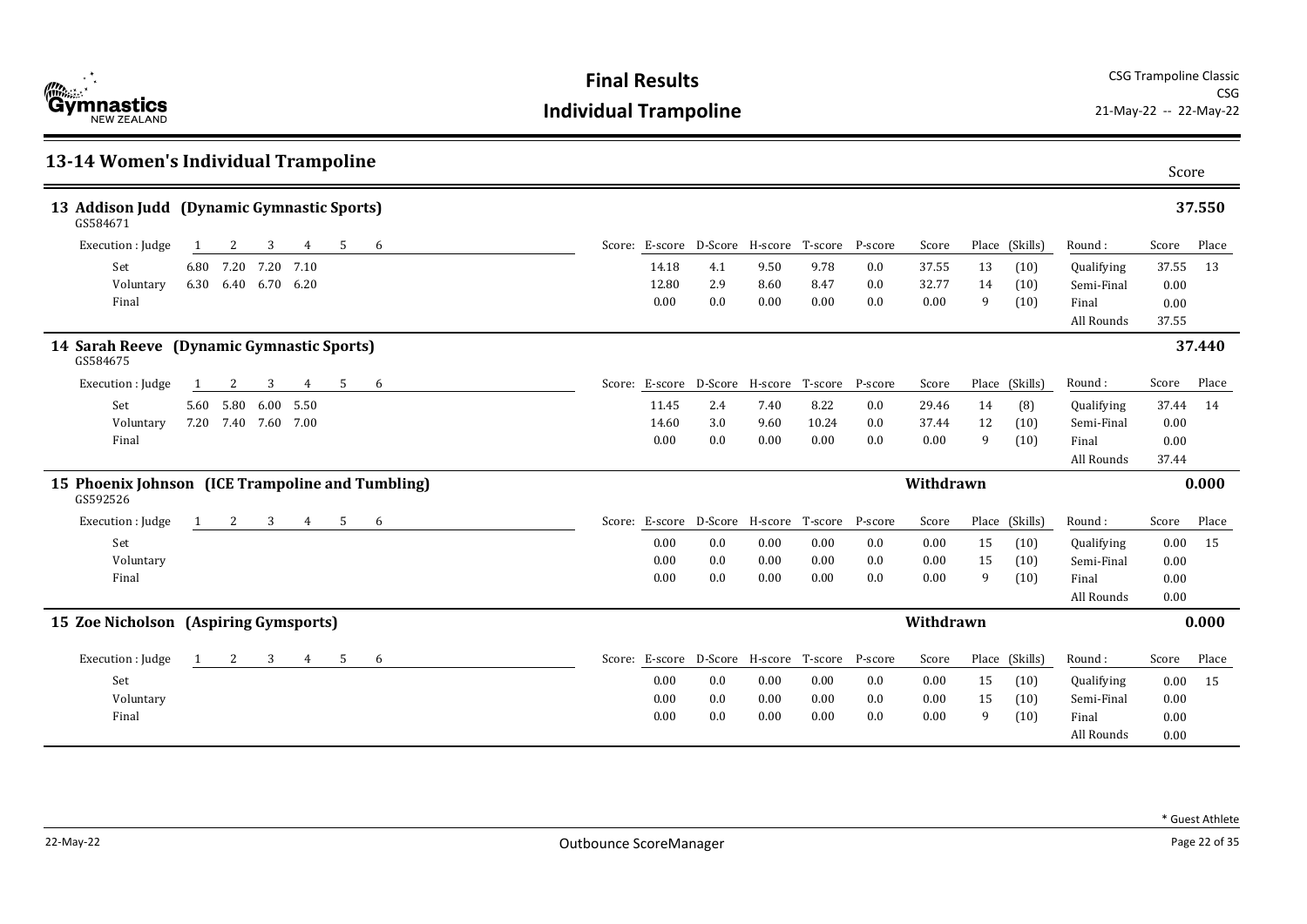

#### **Final Results** CSG Trampoline Classic **Individual Trampoline**

CSG<br>21-May-22 -- 22-May-22

#### **13-14 Women's Individual Trampoline** Score

Difficulty Judge 1 Maddie Davidson (Olympia)

#### **Judging Panels:** Qualifying Round Semi-Final Round Final Round Chair of Panel Vicki Humphreys (ICE) Execution Judge 1 Kay Hayes (CSG) Execution Judge 2 Ilonka Buwalda (ICE) Execution Judge 3 Norma Merrick (Olympia) Execution Judge 4 Cleo Pearce (CSG)<br>Displacement Judge 1 Jodi Wickes (Olym Jodi Wickes (Olympia)

Chair of Panel Vicki Humphreys (ICE) Execution Judge 1 Kay Hayes (CSG) Execution Judge 2 Ilonka Buwalda (ICE) Execution Judge 3 Norma Merrick (Olympia) Execution Judge 4 Cleo Pearce (CSG)<br>Displacement Judge 1 Jodi Wickes (Olym Jodi Wickes (Olympia) Difficulty Judge 1 Maddie Davidson (Olympia)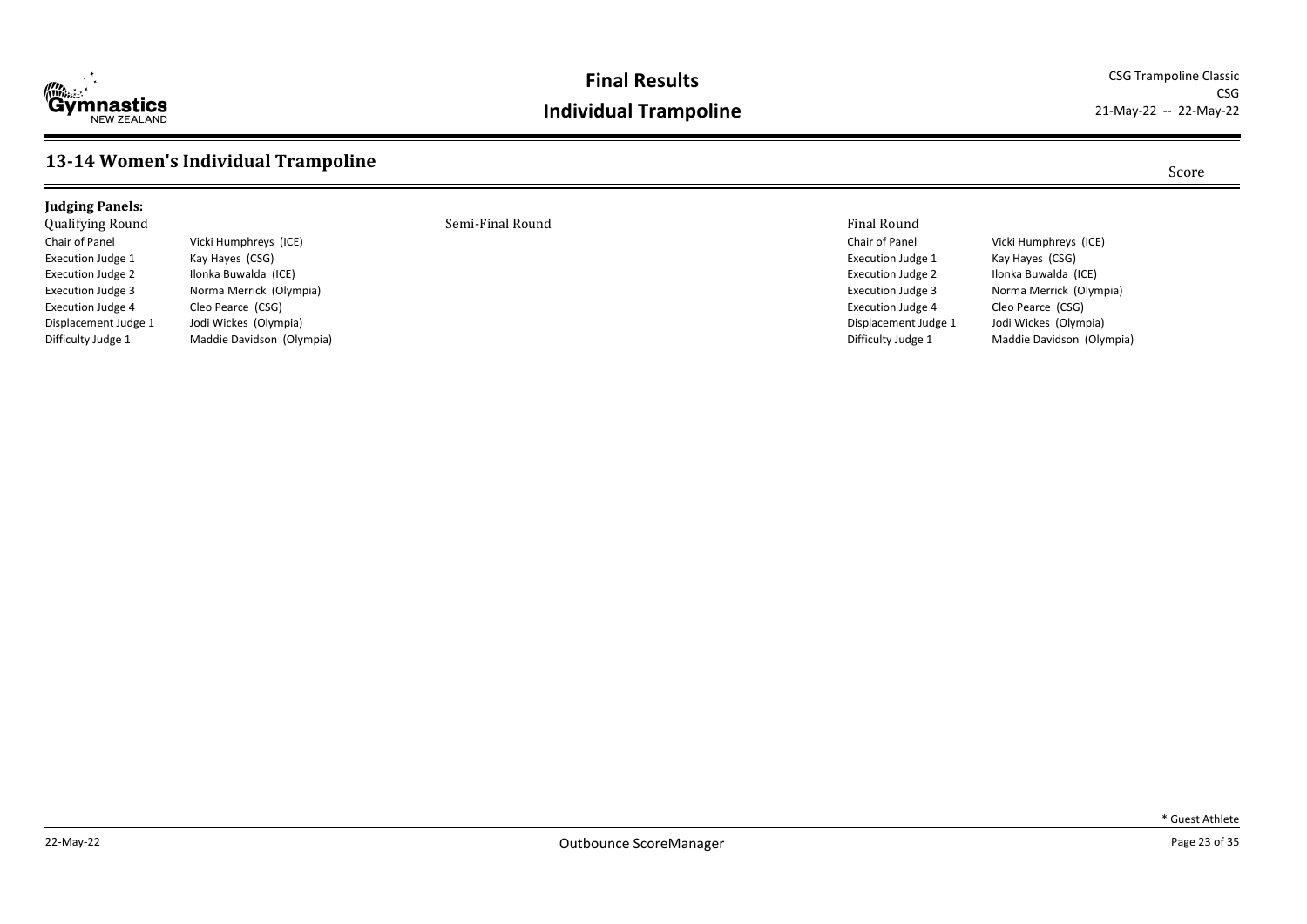

| 11-12 Men's Individual Trampoline                                  |      |      |                          |      |      |   |       |                                                |      |         |         |       |   |                |            | Score |                |
|--------------------------------------------------------------------|------|------|--------------------------|------|------|---|-------|------------------------------------------------|------|---------|---------|-------|---|----------------|------------|-------|----------------|
| 1 Harrison Patrick (Christchurch School of Gymnastics)<br>GS665048 |      |      |                          |      |      |   |       |                                                |      |         |         |       |   |                |            |       | 75.340         |
| Execution : Judge                                                  | 1    | 2    | 3                        | 4    | 5    | 6 |       | Score: E-score D-Score H-score T-score P-score |      |         |         | Score |   | Place (Skills) | Round:     | Score | Place          |
| Set                                                                | 6.80 | 7.00 | 6.70                     | 6.50 | 6.50 |   | 13.40 | 3.7                                            | 8.90 | 9.31    | 0.0     | 35.31 | 1 | (10)           | Qualifying | 37.87 | - 1            |
| Voluntary                                                          |      |      | 7.10 7.10 7.30 7.30 7.10 |      |      |   | 14.28 | 4.1                                            | 9.80 | 9.70    | 0.0     | 37.87 | 1 | (10)           | Semi-Final | 0.00  |                |
| Final                                                              | 7.30 |      | 7.10 7.00 7.00 7.30      |      |      |   | 14.24 | 3.5                                            | 9.70 | 10.04   | 0.0     | 37.47 | 1 | (10)           | Final      | 75.34 | $\overline{1}$ |
|                                                                    |      |      |                          |      |      |   |       |                                                |      |         |         |       |   |                | All Rounds | 75.34 |                |
| 2 Angus Wisely (Invercargill Gymnastic Club)<br>GS542569           |      |      |                          |      |      |   |       |                                                |      |         |         |       |   |                |            |       | 71.600         |
| Execution : Judge                                                  | 1    | 2    | 3                        | 4    | 5    | 6 |       | Score: E-score D-Score H-score T-score         |      |         | P-score | Score |   | Place (Skills) | Round:     | Score | Place          |
| Set                                                                | 6.80 | 6.80 | 6.90                     | 6.30 | 6.50 |   | 13.46 | 3.0                                            | 9.20 | 9.60    | 0.0     | 35.25 | 2 | (10)           | Qualifying | 35.25 | $\overline{4}$ |
| Voluntary                                                          | 6.50 | 6.70 | 6.50                     | 6.70 | 6.30 |   | 13.04 | 3.0                                            | 9.80 | 9.31    | 0.0     | 35.14 | 4 | (10)           | Semi-Final | 0.00  |                |
| Final                                                              | 7.00 |      | 6.90 7.20 7.10 6.90      |      |      |   | 14.02 | 3.0                                            | 9.70 | 9.64    | 0.0     | 36.35 | 2 | (10)           | Final      | 71.60 | -2             |
|                                                                    |      |      |                          |      |      |   |       |                                                |      |         |         |       |   |                | All Rounds | 71.60 |                |
| 3 Jett Buwalda (ICE Trampoline and Tumbling)<br>GS653351           |      |      |                          |      |      |   |       |                                                |      |         |         |       |   |                |            |       | 71.280         |
| Execution : Judge                                                  | 1    | 2    | 3                        | 4    | 5    | 6 |       | Score: E-score D-Score H-score                 |      | T-score | P-score | Score |   | Place (Skills) | Round:     | Score | Place          |
| Set                                                                | 6.10 | 6.40 | 6.20                     | 6.00 | 6.40 |   | 12.42 | 1.9                                            | 9.80 | 9.89    | 0.0     | 34.01 | 3 | (10)           | Qualifying | 35.36 | 3              |
| Voluntary                                                          | 6.60 | 6.80 | 6.90                     | 6.80 | 6.70 |   | 13.56 | 1.8                                            | 9.70 | 10.31   | 0.0     | 35.36 | 3 | (10)           | Semi-Final | 0.00  |                |
| Final                                                              | 7.30 |      | 6.80 7.00 7.20 7.20      |      |      |   | 14.30 | 1.8                                            | 9.70 | 10.13   | 0.0     | 35.92 | 3 | (10)           | Final      | 71.28 | 3              |
|                                                                    |      |      |                          |      |      |   |       |                                                |      |         |         |       |   |                | All Rounds | 71.28 |                |
| 4 Harry Forgues (ICE Trampoline and Tumbling)<br>GS653353          |      |      |                          |      |      |   |       |                                                |      |         |         |       |   |                |            |       | 69.990         |
| Execution : Judge                                                  |      |      | 3                        | 4    | 5    | 6 |       | Score: E-score D-Score H-score T-score         |      |         | P-score | Score |   | Place (Skills) | Round:     | Score | Place          |
| Set                                                                |      |      | 1.50 1.30 1.30 1.30 1.40 |      |      |   | 2.66  | 0.6                                            | 1.80 | 1.70    | 0.0     | 6.76  | 5 | (2)            | Qualifying | 34.85 | - 5            |
| Voluntary                                                          | 7.00 |      | 7.00 7.40 7.30 7.30      |      |      |   | 14.50 | 1.4                                            | 9.90 | 9.05    | 0.0     | 34.85 | 5 | (10)           | Semi-Final | 0.00  |                |
| Final                                                              | 7.30 |      | 7.80 7.20 7.30 7.50      |      |      |   | 14.72 | 1.4                                            | 9.90 | 9.13    | 0.0     | 35.14 | 4 | (10)           | Final      | 69.99 | 4              |
|                                                                    |      |      |                          |      |      |   |       |                                                |      |         |         |       |   |                | All Rounds | 69.99 |                |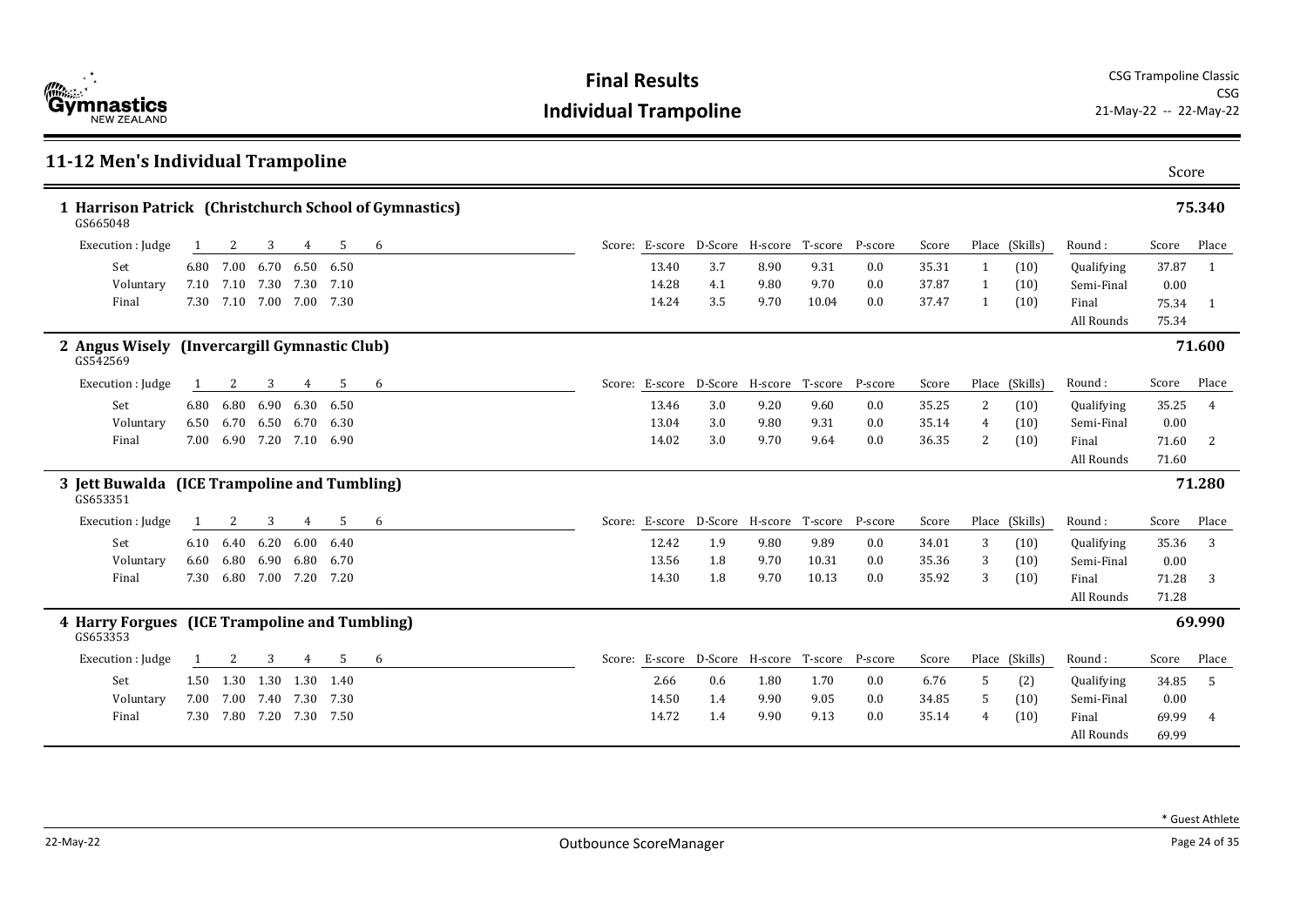

**Final Results** CSG Trampoline Classic CSG<br>21-May-22 -- 22-May-22

| 11-12 Men's Individual Trampoline                                                                                                                                                                                                                                                                                                                                                                                                          |      |      |      |      |                  |   |  |  |       |     |                                                                                                                                                                                                                         |       |                                                |                                                                                   | Score                                                                                                     |                |            |          |        |
|--------------------------------------------------------------------------------------------------------------------------------------------------------------------------------------------------------------------------------------------------------------------------------------------------------------------------------------------------------------------------------------------------------------------------------------------|------|------|------|------|------------------|---|--|--|-------|-----|-------------------------------------------------------------------------------------------------------------------------------------------------------------------------------------------------------------------------|-------|------------------------------------------------|-----------------------------------------------------------------------------------|-----------------------------------------------------------------------------------------------------------|----------------|------------|----------|--------|
| 5 Flynn McCallum (Invercargill Gymnastic Club)<br>GS606511                                                                                                                                                                                                                                                                                                                                                                                 |      |      |      |      |                  |   |  |  |       |     |                                                                                                                                                                                                                         |       |                                                |                                                                                   |                                                                                                           |                |            |          | 53.090 |
| Execution : Judge                                                                                                                                                                                                                                                                                                                                                                                                                          |      | 2    | 3    | 4    | 5                | 6 |  |  |       |     |                                                                                                                                                                                                                         |       | Score: E-score D-Score H-score T-score P-score | Score                                                                             |                                                                                                           | Place (Skills) | Round :    | Score    | Place  |
| Set                                                                                                                                                                                                                                                                                                                                                                                                                                        | 3.40 | 3.40 | 3.40 |      | 3.30 3.40        |   |  |  | 6.80  | 1.8 | 9.40                                                                                                                                                                                                                    | 5.48  | 0.0                                            | 23.48                                                                             | 4                                                                                                         | (5)            | Qualifying | 37.35    | 2      |
| Voluntary                                                                                                                                                                                                                                                                                                                                                                                                                                  | 7.10 | 6.90 | 6.80 | 6.90 | 6.90             |   |  |  | 13.80 | 3.7 | 9.50                                                                                                                                                                                                                    | 10.36 | 0.0                                            | 37.35                                                                             | 2                                                                                                         | (10)           | Semi-Final | $0.00\,$ |        |
| Final                                                                                                                                                                                                                                                                                                                                                                                                                                      | 2.90 | 2.80 | 3.00 |      | 2.90 2.90        |   |  |  | 5.80  | 1.8 | 3.90                                                                                                                                                                                                                    | 4.25  | 0.0                                            | 15.74                                                                             | $5 -$                                                                                                     | (4)            | Final      | 53.09    | 5      |
|                                                                                                                                                                                                                                                                                                                                                                                                                                            |      |      |      |      |                  |   |  |  |       |     |                                                                                                                                                                                                                         |       |                                                |                                                                                   |                                                                                                           |                | All Rounds | 53.09    |        |
| <b>Judging Panels:</b><br>Qualifying Round<br>Chair of Panel<br>Maddie Davidson (Olympia)<br>Execution Judge 1<br>Tracy Penney (ICE)<br><b>Execution Judge 2</b><br>Stacey Judd (Dynamic)<br>Execution Judge 3<br>Kay Hayes (CSG)<br><b>Execution Judge 4</b><br>Grant Lucas (ICE)<br><b>Execution Judge 5</b><br>Kendra Street (CSG)<br>Displacement Judge 1<br>Michelle Stanley (Dynamic)<br>Difficulty Judge 1<br>Vicki Humphreys (ICE) |      |      |      |      | Semi-Final Round |   |  |  |       |     | <b>Final Round</b><br>Chair of Panel<br><b>Execution Judge 1</b><br><b>Execution Judge 2</b><br>Execution Judge 3<br><b>Execution Judge 4</b><br><b>Execution Judge 5</b><br>Displacement Judge 1<br>Difficulty Judge 1 |       |                                                | Tracy Penney (ICE)<br>Kay Hayes (CSG)<br>Grant Lucas (ICE)<br>Kendra Street (CSG) | Maddie Davidson (Olympia)<br>Stacey Judd (Dynamic)<br>Michelle Stanley (Dynamic)<br>Vicki Humphreys (ICE) |                |            |          |        |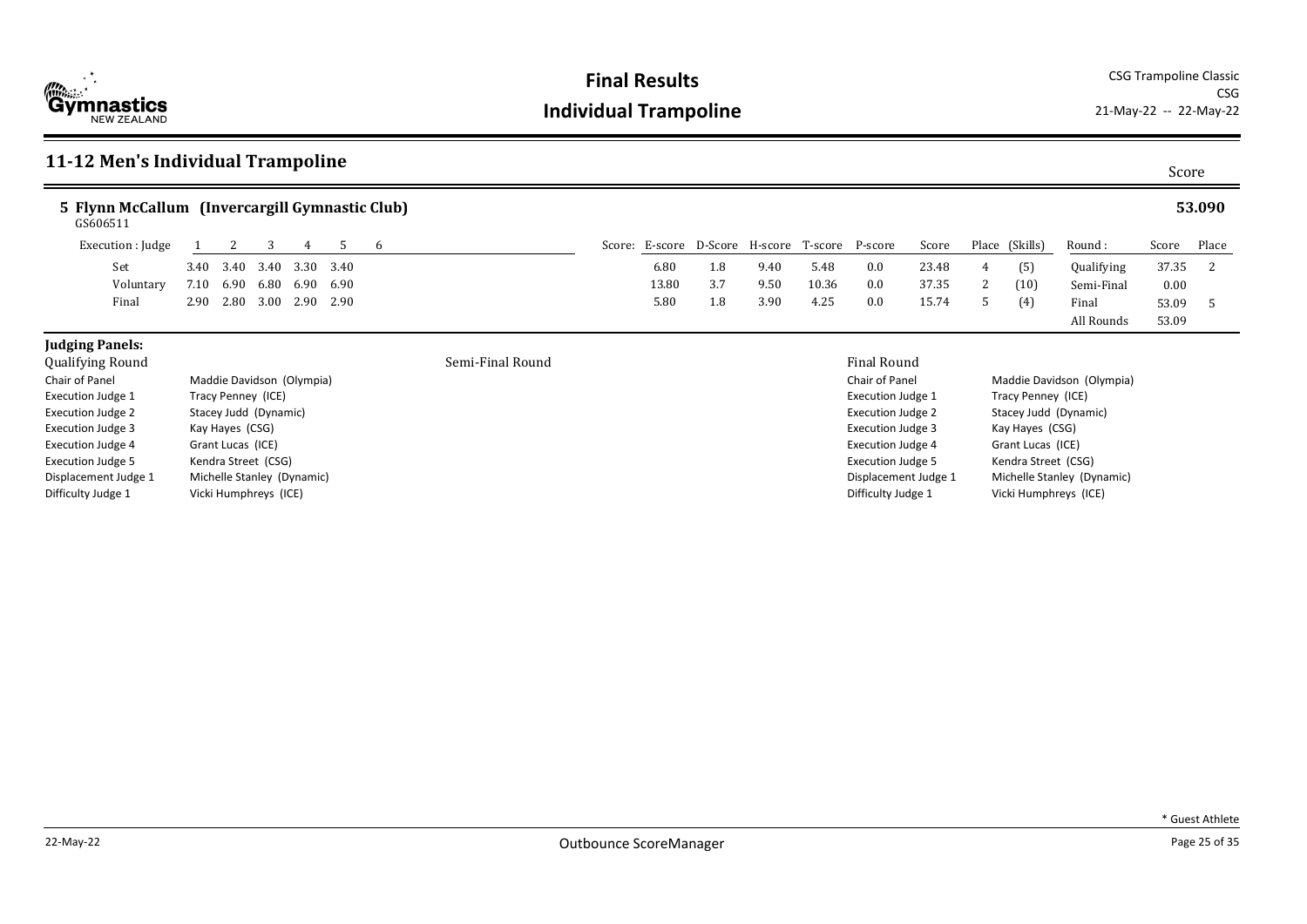

| 11-12 Women's Individual Trampoline                                 |      |                          |           |      |      |   |       |                                                |      |       |     |       |    |                |            | Score |                |
|---------------------------------------------------------------------|------|--------------------------|-----------|------|------|---|-------|------------------------------------------------|------|-------|-----|-------|----|----------------|------------|-------|----------------|
| 1 Madison Sillifant (Christchurch School of Gymnastics)<br>GS561336 |      |                          |           |      |      |   |       |                                                |      |       |     |       |    |                |            |       | 81.150         |
| Execution : Judge                                                   |      | 2                        | 3         | 4    | 5    | 6 |       | Score: E-score D-Score H-score T-score P-score |      |       |     | Score |    | Place (Skills) | Round:     | Score | Place          |
| Set                                                                 | 8.20 | 8.00                     | 7.50      | 7.60 | 8.10 |   | 15.88 | 4.1                                            | 9.70 | 11.01 | 0.0 | 40.69 | -1 | (10)           | Qualifying | 40.69 | -1             |
| Voluntary                                                           |      | 7.50 7.40 7.20 7.00 7.30 |           |      |      |   | 14.58 | 4.6                                            | 9.70 | 10.70 | 0.0 | 39.57 | 3  | (10)           | Semi-Final | 0.00  |                |
| Final                                                               |      | 7.80 7.70 7.70 7.50 8.00 |           |      |      |   | 15.44 | 4.1                                            | 9.70 | 11.23 | 0.0 | 40.46 | -1 | (10)           | Final      | 81.15 | -1             |
|                                                                     |      |                          |           |      |      |   |       |                                                |      |       |     |       |    |                | All Rounds | 81.15 |                |
| 2 Holly Chaloner (Invercargill Gymnastic Club)<br>GS545325          |      |                          |           |      |      |   |       |                                                |      |       |     |       |    |                |            |       | 80.100         |
| Execution : Judge                                                   |      | 2                        | 3         | 4    | -5   | 6 |       | Score: E-score D-Score H-score T-score P-score |      |       |     | Score |    | Place (Skills) | Round:     | Score | Place          |
| Set                                                                 |      | 7.80 7.60 7.70 7.30 7.10 |           |      |      |   | 15.10 | 4.3                                            | 9.60 | 11.38 | 0.0 | 40.37 | 2  | (10)           | Qualifying | 40.37 | 2              |
| Voluntary                                                           |      | 7.80 7.50                | 7.60      | 7.30 | 7.50 |   | 15.04 | 4.3                                            | 9.30 | 11.23 | 0.0 | 39.86 | 1  | (10)           | Semi-Final | 0.00  |                |
| Final                                                               |      | 8.10 7.50 7.60 7.70 7.80 |           |      |      |   | 15.44 | 3.1                                            | 9.70 | 11.50 | 0.0 | 39.73 | 3  | (10)           | Final      | 80.10 | 2              |
|                                                                     |      |                          |           |      |      |   |       |                                                |      |       |     |       |    |                | All Rounds | 80.10 |                |
| 3 Hannah Van Schalkyn (ICE Trampoline and Tumbling)<br>GS653343     |      |                          |           |      |      |   |       |                                                |      |       |     |       |    |                |            |       | 79.770         |
| Execution : Judge                                                   |      | 2                        | 3         | 4    | 5    | 6 |       | Score: E-score D-Score H-score T-score P-score |      |       |     | Score |    | Place (Skills) | Round:     | Score | Place          |
| Set                                                                 |      | 7.50 7.80 7.10 7.40      |           |      | 7.80 |   | 15.02 | 4.5                                            | 9.90 | 10.54 | 0.0 | 39.96 | 3  | (10)           | Qualifying | 39.96 | 3              |
| Voluntary                                                           | 7.90 | 7.30                     | 7.40 7.60 |      | 7.20 |   | 14.88 | 4.5                                            | 9.80 | 10.56 | 0.0 | 39.73 | 2  | (10)           | Semi-Final | 0.00  |                |
| Final                                                               |      | 7.80 7.20 7.70 7.50 7.40 |           |      |      |   | 15.02 | 4.5                                            | 9.50 | 10.79 | 0.0 | 39.81 | 2  | (10)           | Final      | 79.77 | 3              |
|                                                                     |      |                          |           |      |      |   |       |                                                |      |       |     |       |    |                | All Rounds | 79.77 |                |
| 4 Emily Newell (Invercargill Gymnastic Club)<br>GS534449            |      |                          |           |      |      |   |       |                                                |      |       |     |       |    |                |            |       | 77.720         |
| Execution : Judge                                                   |      | 2                        | 3         | 4    | 5    | 6 |       | Score: E-score D-Score H-score T-score P-score |      |       |     | Score |    | Place (Skills) | Round:     | Score | Place          |
| Set                                                                 |      | 7.40 7.20                | 7.30      | 6.80 | 7.00 |   | 14.34 | 5.0                                            | 9.00 | 10.47 | 0.0 | 38.81 | 4  | (10)           | Qualifying | 38.81 | $\overline{4}$ |
| Voluntary                                                           |      | 7.20 7.00 7.60 6.80      |           |      | 7.00 |   | 14.12 | 5.0                                            | 8.90 | 10.56 | 0.0 | 38.58 | 4  | (10)           | Semi-Final | 0.00  |                |
| Final                                                               |      | 7.10 6.80 7.40 7.10 7.30 |           |      |      |   | 14.24 | 5.0                                            | 9.00 | 10.67 | 0.0 | 38.91 | 4  | (10)           | Final      | 77.72 | $\overline{4}$ |
|                                                                     |      |                          |           |      |      |   |       |                                                |      |       |     |       |    |                | All Rounds | 77.72 |                |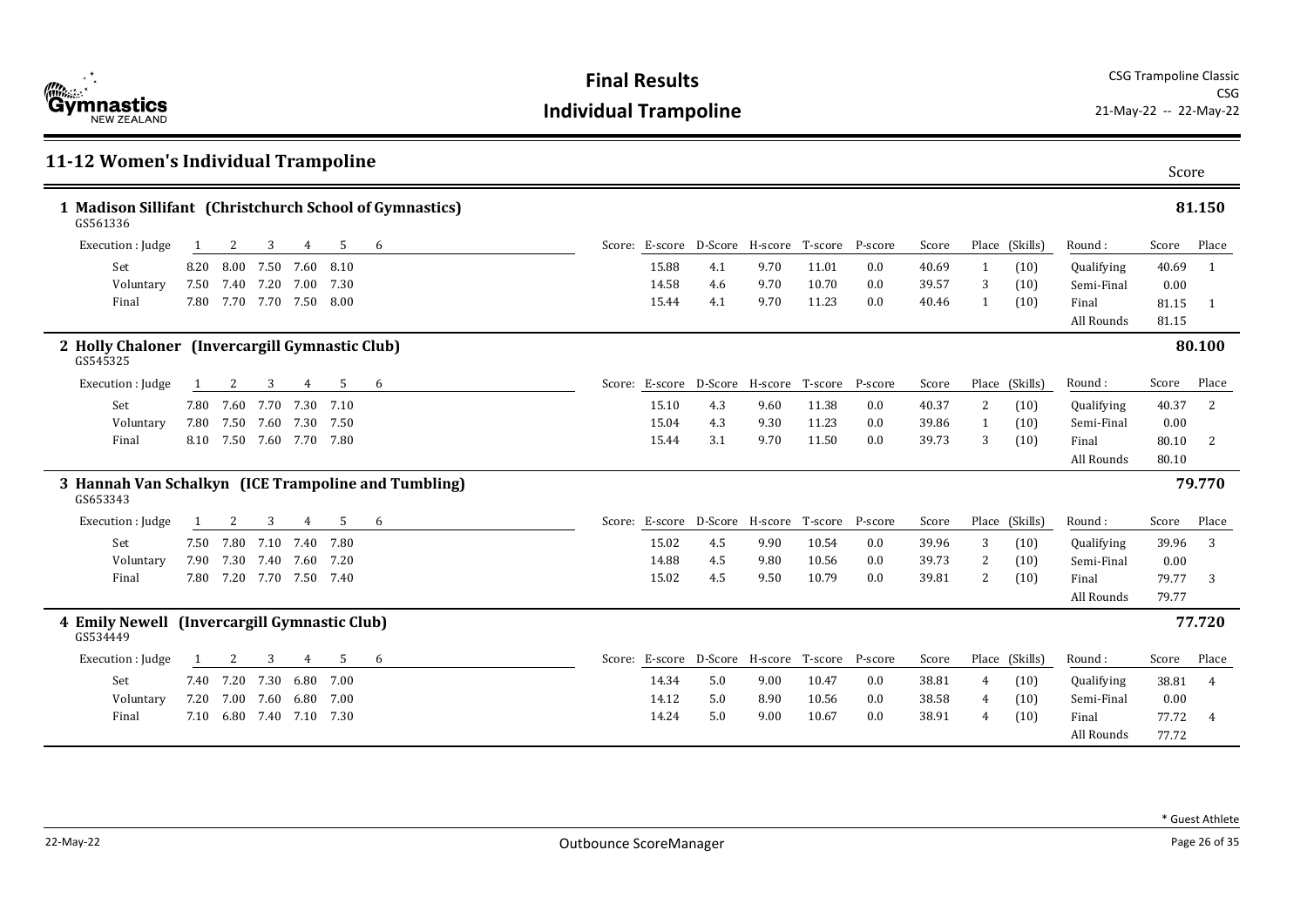

| 5 Naya Milnthorp (Christchurch School of Gymnastics)<br>GS267706                                                                                       |       |        |
|--------------------------------------------------------------------------------------------------------------------------------------------------------|-------|--------|
|                                                                                                                                                        |       | 76.490 |
| 5<br>6<br>Score: E-score D-Score H-score T-score<br>Place (Skills)<br>Execution : Judge<br>P-score<br>Score<br>Round:<br>2<br>3<br>4                   | Score | Place  |
| Set<br>7.50<br>6.60<br>7.00<br>7.00<br>14.10<br>4.1<br>9.70<br>10.52<br>0.0<br>38.42<br>Qualifying<br>7.40<br>5<br>(10)                                | 38.42 | -5     |
| 13.22<br>3.5<br>10.48<br>Semi-Final<br>Voluntary<br>7.10<br>6.90 6.40 6.60<br>0.0<br>36.80<br>5<br>(10)<br>-6.10<br>9.60                               | 0.00  |        |
| 7.00 7.30 7.10 7.40 6.80<br>14.22<br>38.07<br>Final<br>4.1<br>9.60<br>10.16<br>0.0<br>(10)<br>6<br>Final                                               | 76.49 | -5     |
| All Rounds                                                                                                                                             | 76.49 |        |
| 6 Jemma Clarke (ICE Trampoline and Tumbling)                                                                                                           |       | 74.930 |
| Execution : Judge<br>Score: E-score D-Score H-score T-score<br>Place (Skills)<br>3<br>$\overline{4}$<br>5<br>6<br>P-score<br>Score<br>Round:<br>2<br>1 | Score | Place  |
| 6.50<br>7.00 6.40<br>13.80<br>9.42<br>Set<br>7.00 7.10<br>4.1<br>9.50<br>0.0<br>36.82<br>7<br>(10)<br>Qualifying                                       | 36.82 | 7      |
| 7.30<br>13.96<br>Voluntary<br>6.80<br>7.00<br>6.60<br>3.5<br>9.68<br>0.0<br>36.73<br>Semi-Final<br>7.10<br>9.60<br>6<br>(10)                           | 0.00  |        |
| 7.50 7.30 7.10 7.50<br>14.64<br>9.88<br>38.11<br>Final<br>7.30<br>4.1<br>9.50<br>0.0<br>5<br>(10)<br>Final                                             | 74.93 | -6     |
| All Rounds                                                                                                                                             | 74.93 |        |
| 7 Kirah Galbraith (ICE Trampoline and Tumbling)<br>GS653345                                                                                            |       | 73.810 |
| 5<br>Score: E-score D-Score H-score T-score<br>Place (Skills)<br>Execution : Judge<br>3<br>4<br>6<br>P-score<br>Score<br>Round:<br>2                   | Score | Place  |
| Set<br>7.30 7.40<br>6.80<br>7.10<br>14.18<br>3.3<br>9.50<br>9.31<br>0.0<br>36.28<br>8<br>Qualifying<br>6.80<br>(10)                                    | 36.61 | -8     |
| 14.58<br>3.3<br>9.13<br>Voluntary<br>7.40<br>7.40<br>7.20<br>7.30<br>9.60<br>0.0<br>36.61<br>Semi-Final<br>7.10<br>7<br>(10)                           | 0.00  |        |
| 7.50 7.20 7.40 7.40 7.30<br>14.76<br>3.3<br>9.34<br>0.0<br>37.20<br>Final<br>9.80<br>7<br>(10)<br>Final                                                | 73.81 | - 7    |
| All Rounds                                                                                                                                             | 73.81 |        |
| 8 Pippa Wright (Olympia Gymnastic Sports)<br>GS549726                                                                                                  |       | 73.580 |
| 3<br>5<br>D-Score H-score T-score<br>P-score<br>Place (Skills)<br>Execution : Judge<br>$\overline{4}$<br>6<br>Score: E-score<br>Score<br>Round:<br>2   | Score | Place  |
| Set<br>7.50 7.60<br>7.80<br>15.18<br>2.4<br>9.80<br>10.01<br>0.0<br>Qualifying<br>7.70<br>7.30<br>37.39<br>6<br>(10)                                   | 37.39 | -6     |
| 6.70<br>3.4<br>9.18<br>Voluntary<br>6.90<br>7.00 7.00<br>6.50<br>13.72<br>9.50<br>0.0<br>35.80<br>10<br>(10)<br>Semi-Final                             | 0.00  |        |
| 13.88<br>3.4<br>8<br>7.10<br>6.90 6.90 7.10 6.90<br>9.70<br>9.21<br>0.0<br>36.19<br>(10)<br>Final<br>Final                                             | 73.58 | 8      |
| All Rounds                                                                                                                                             | 73.58 |        |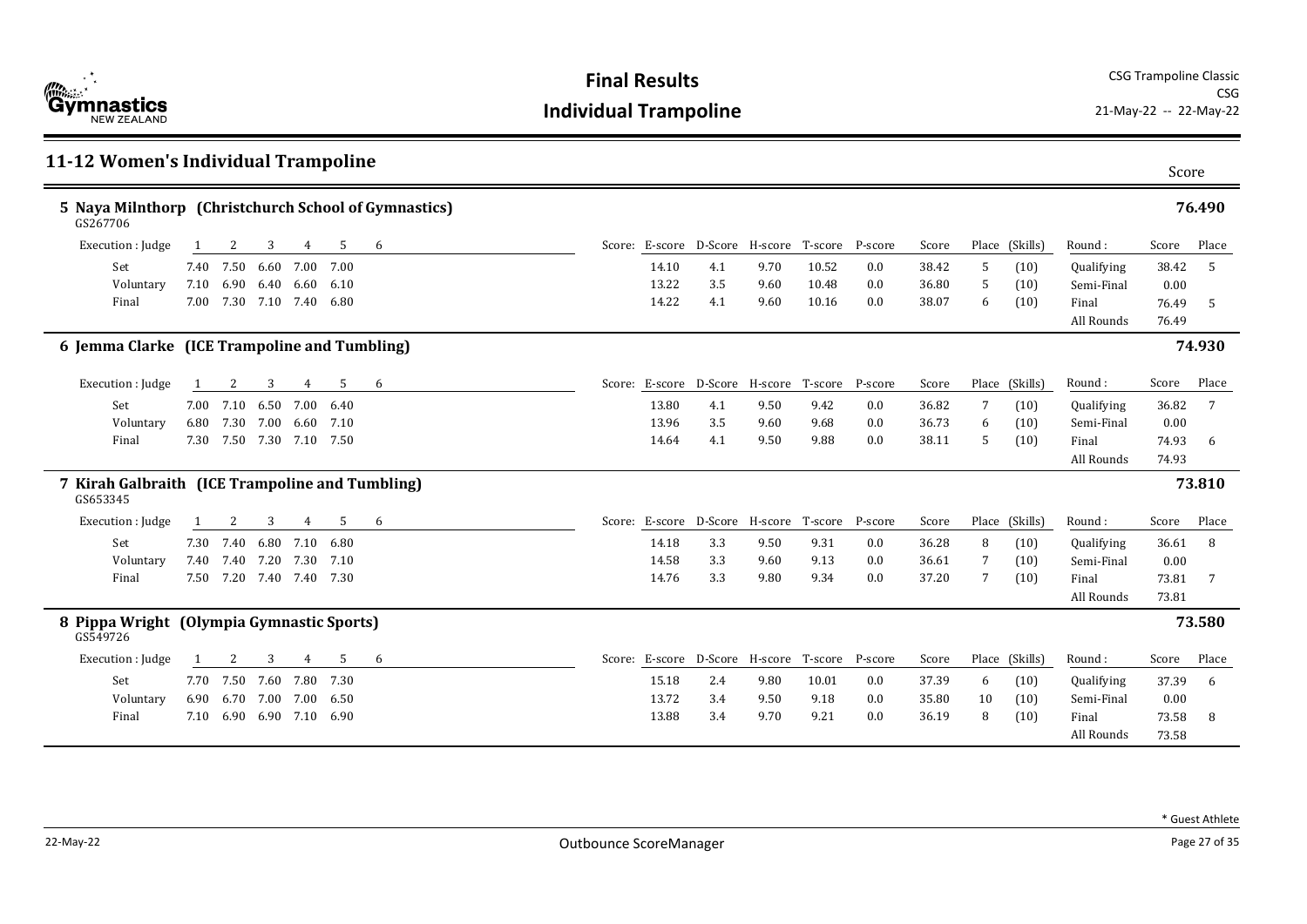| <b>Example 1</b><br><b>Gymnastics</b><br><b>NFW 7FAI AND</b> |
|--------------------------------------------------------------|
|--------------------------------------------------------------|

| 11-12 Women's Individual Trampoline<br>Score                            |  |                |                                                |      |       |         |           |    |                |            |       |        |  |  |
|-------------------------------------------------------------------------|--|----------------|------------------------------------------------|------|-------|---------|-----------|----|----------------|------------|-------|--------|--|--|
| 9 Grace Byrne (Christchurch School of Gymnastics)<br>36.180<br>GS222251 |  |                |                                                |      |       |         |           |    |                |            |       |        |  |  |
| Execution : Judge<br>5<br>3<br>$\overline{4}$<br>6<br>2                 |  |                | Score: E-score D-Score H-score T-score P-score |      |       |         | Score     |    | Place (Skills) | Round:     | Score | Place  |  |  |
| 6.90 6.90<br>6.60 6.90<br>Set<br>7.10                                   |  | 13.80          | 2.9                                            | 9.60 | 9.54  | 0.0     | 35.84     | 10 | (10)           | Qualifying | 36.18 | 9      |  |  |
| 7.10 7.30 7.00 7.30<br>Voluntary<br>7.20                                |  | 14.38          | 2.9                                            | 9.60 | 9.30  | 0.0     | 36.18     | 8  | (10)           | Semi-Final | 0.00  |        |  |  |
| Final                                                                   |  | 0.00           | 0.0                                            | 0.00 | 0.00  | 0.0     | 0.00      | 9  | (10)           | Final      | 0.00  |        |  |  |
|                                                                         |  |                |                                                |      |       |         |           |    |                | All Rounds | 36.18 |        |  |  |
| 10 Maggie Kennedy (Invercargill Gymnastic Club)<br>GS534461             |  |                |                                                |      |       |         |           |    |                |            |       | 35.930 |  |  |
| 5<br>Execution : Judge<br>2<br>3<br>6<br>4                              |  |                | Score: E-score D-Score H-score T-score         |      |       | P-score | Score     |    | Place (Skills) | Round:     | Score | Place  |  |  |
| 7.20<br>Set<br>7.20<br>7.20<br>7.10<br>6.80                             |  | 14.30          | 2.7                                            | 9.40 | 9.53  | 0.0     | 35.93     | 9  | (10)           | Qualifying | 35.93 | 10     |  |  |
| 7.30<br>7.30 7.40 7.30 6.90<br>Voluntary                                |  | 14.60          | 2.7                                            | 9.50 | 9.13  | 0.0     | 35.93     | 9  | (10)           | Semi-Final | 0.00  |        |  |  |
| Final                                                                   |  | 0.00           | 0.0                                            | 0.00 | 0.00  | 0.0     | 0.00      | 9  | (10)           | Final      | 0.00  |        |  |  |
|                                                                         |  |                |                                                |      |       |         |           |    |                | All Rounds | 35.93 |        |  |  |
| 11 Madeline Turner-Dlaskova (Dunedin Trampoline Sports)<br>GS255633     |  |                |                                                |      |       |         |           |    |                |            |       | 34.390 |  |  |
| Execution : Judge<br>3<br>5<br>2<br>4<br>6<br>1                         |  |                | Score: E-score D-Score H-score T-score P-score |      |       |         | Score     |    | Place (Skills) | Round:     | Score | Place  |  |  |
| Set<br>6.10<br>5.40<br>5.70 5.50<br>5.70                                |  | 11.38          | 3.0                                            | 9.30 | 10.71 | 0.0     | 34.39     | 11 | (10)           | Qualifying | 34.39 | 11     |  |  |
| 1.20 1.30 1.20 1.20 1.00<br>Voluntary                                   |  | 2.40           | 0.6                                            | 2.00 | 2.64  | 0.0     | 7.63      | 11 | (2)            | Semi-Final | 0.00  |        |  |  |
| Final                                                                   |  | 0.00           | 0.0                                            | 0.00 | 0.00  | 0.0     | 0.00      | 9  | (10)           | Final      | 0.00  |        |  |  |
|                                                                         |  |                |                                                |      |       |         |           |    |                | All Rounds | 34.39 |        |  |  |
| 12 Nelly Hedley (Dunedin Trampoline Sports)<br>GS294280                 |  |                |                                                |      |       |         | Withdrawn |    |                |            |       | 0.000  |  |  |
| Execution : Judge<br>3<br>5<br>2<br>4<br>6                              |  | Score: E-score | D-Score H-score T-score                        |      |       | P-score | Score     |    | Place (Skills) | Round:     | Score | Place  |  |  |
| Set                                                                     |  | 0.00           | 0.0                                            | 0.00 | 0.00  | 0.0     | 0.00      | 12 | (10)           | Qualifying | 0.00  | 12     |  |  |
| Voluntary                                                               |  | 0.00           | 0.0                                            | 0.00 | 0.00  | 0.0     | 0.00      | 12 | (10)           | Semi-Final | 0.00  |        |  |  |
| Final                                                                   |  | 0.00           | 0.0                                            | 0.00 | 0.00  | 0.0     | 0.00      | 9  | (10)           | Final      | 0.00  |        |  |  |
|                                                                         |  |                |                                                |      |       |         |           |    |                | All Rounds | 0.00  |        |  |  |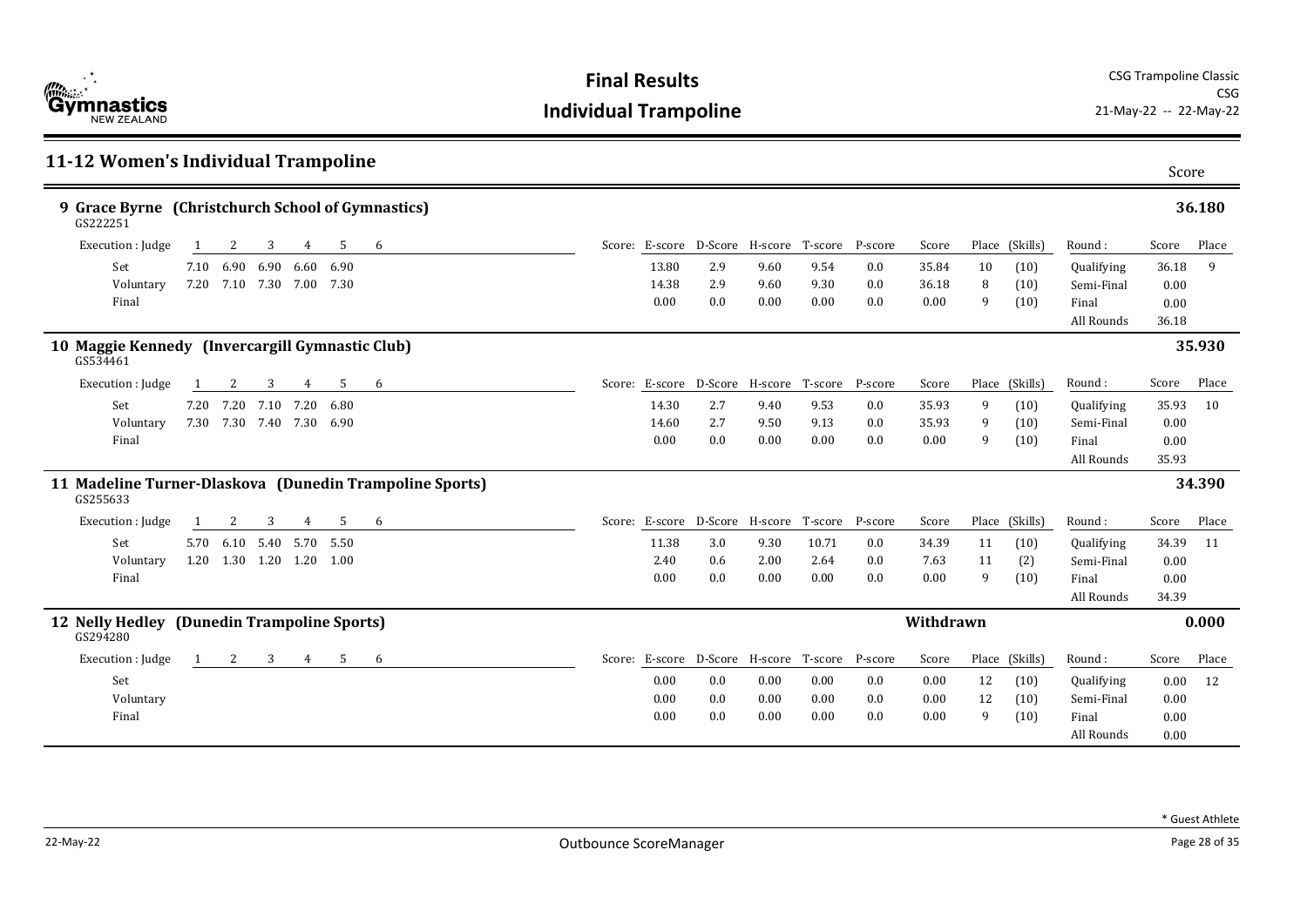

#### **Final Results** CSG Trampoline Classic **Individual Trampoline**

CSG<br>21-May-22 -- 22-May-22

#### **11-12 Women's Individual Trampoline** Score

#### **Judging Panels:** Qualifying Round Semi-Final Round Final Round Chair of Panel Maddie Davidson (Olympia) Execution Judge 1 Tracy Penney (ICE) Execution Judge 2 Stacey Judd (Dynamic) Execution Judge 3 Kay Hayes (CSG) Execution Judge 4 Grant Lucas (ICE) Execution Judge 5 Kendra Street (CSG) Displacement Judge 1 Michelle Stanley (Dynamic) Difficulty Judge 1 Vicki Humphreys (ICE)

Chair of Panel Maddie Davidson (Olympia) Execution Judge 1 Tracy Penney (ICE) Execution Judge 2 Stacey Judd (Dynamic) Execution Judge 3 Kay Hayes (CSG) Execution Judge 4 Grant Lucas (ICE) Execution Judge 5 Kendra Street (CSG) Displacement Judge 1 Michelle Stanley (Dynamic) Difficulty Judge 1 Vicki Humphreys (ICE)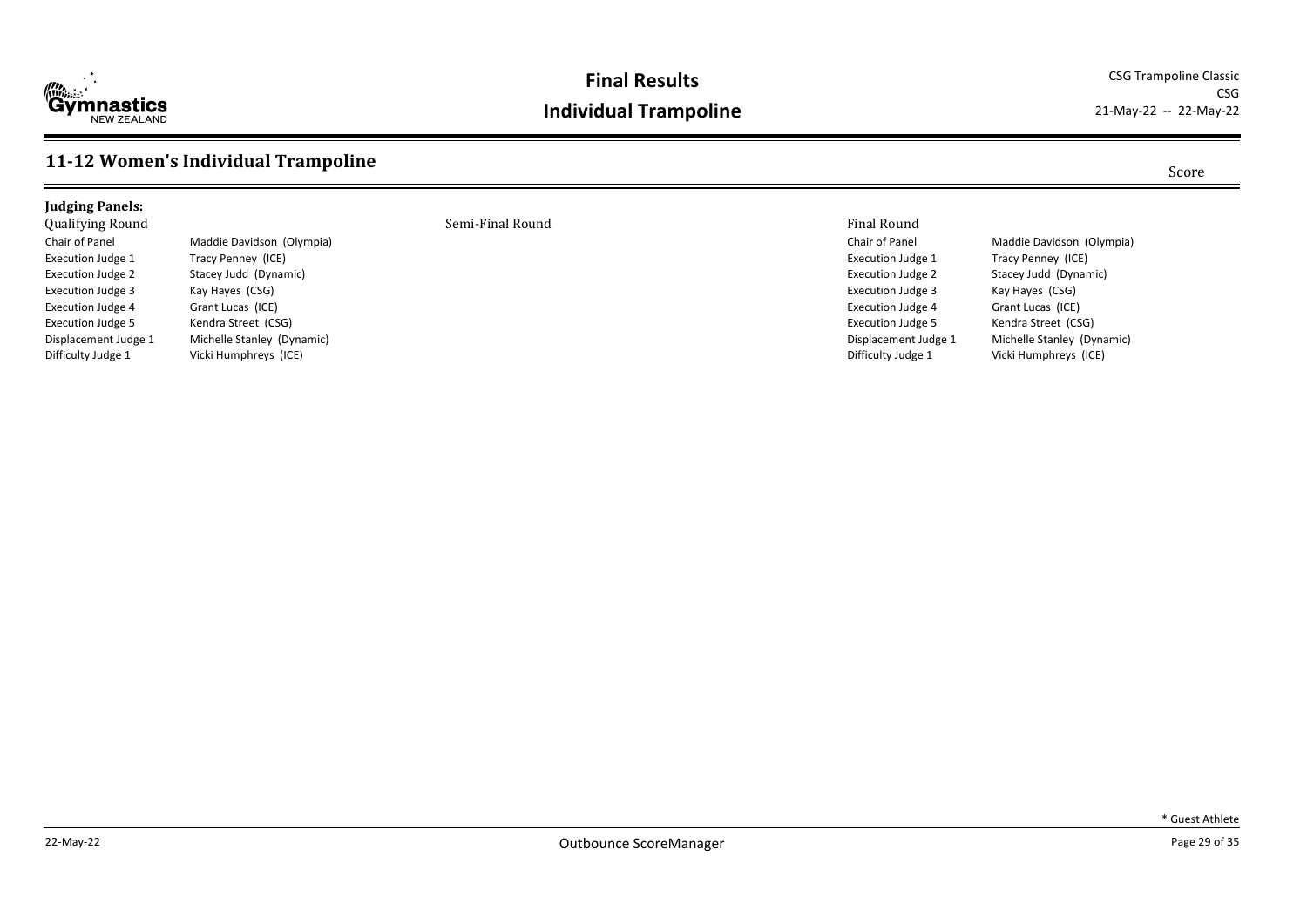

| <b>10&amp;U Men's Individual Trampoline</b>                    |      |      |                          |                |      |   |                                        |                 |      |         |         |       |              |                |            | Score |              |
|----------------------------------------------------------------|------|------|--------------------------|----------------|------|---|----------------------------------------|-----------------|------|---------|---------|-------|--------------|----------------|------------|-------|--------------|
| 1 Nate Milne (Christchurch School of Gymnastics)<br>GS648669   |      |      |                          |                |      |   |                                        |                 |      |         |         |       |              |                |            |       | 54.840       |
| Execution : Judge                                              | 1    | 2    | 3                        | 4              | 5    | 6 | Score: E-score D-Score H-score T-score |                 |      |         | P-score | Score |              | Place (Skills) | Round:     | Score | Place        |
| Set                                                            | 7.30 | 7.80 | 7.20                     | 7.50           | 7.10 |   | 14.68                                  | 3.0             | 9.60 | 0.00    | 0.0     | 27.28 | 2            | (10)           | Qualifying | 27.28 | <sup>2</sup> |
| Voluntary                                                      | 6.60 |      | 6.80 6.50 7.10 6.40      |                |      |   | 13.28                                  | 1.8             | 8.80 | 0.00    | 0.0     | 23.88 | 5            | (10)           | Semi-Final | 0.00  |              |
| Final                                                          |      |      | 7.40 7.30 7.50 7.80 7.30 |                |      |   | 14.86                                  | 3.0             | 9.70 | 0.00    | 0.0     | 27.56 | $\mathbf{1}$ | (10)           | Final      | 54.84 | - 1          |
|                                                                |      |      |                          |                |      |   |                                        |                 |      |         |         |       |              |                | All Rounds | 54.84 |              |
| 2 Jack Stanley (Dynamic Gymnastic Sports)<br>GS689997          |      |      |                          |                |      |   |                                        |                 |      |         |         |       |              |                |            |       | 54.540       |
| Execution : Judge                                              | 1    | 2    | 3                        | 4              | 5    | 6 | Score: E-score D-Score H-score T-score |                 |      |         | P-score | Score |              | Place (Skills) | Round:     | Score | Place        |
| Set                                                            |      |      | 8.10 7.20 7.70 7.80 7.30 |                |      |   | 15.32                                  | 2.2             | 9.60 | 0.00    | 0.0     | 27.12 | 3            | (10)           | Qualifying | 27.12 | 3            |
| Voluntary                                                      | 7.80 | 7.30 | 7.20                     | 7.50           | 7.20 |   | 14.70                                  | 2.2             | 9.60 | 0.00    | 0.0     | 26.50 | 2            | (10)           | Semi-Final | 0.00  |              |
| Final                                                          | 7.90 |      | 7.60 7.70 7.90 7.50      |                |      |   | 15.42                                  | 2.2             | 9.80 | 0.00    | 0.0     | 27.42 | 2            | (10)           | Final      | 54.54 | -2           |
|                                                                |      |      |                          |                |      |   |                                        |                 |      |         |         |       |              |                | All Rounds | 54.54 |              |
| 3 Noah Peawini (Christchurch School of Gymnastics)<br>GS622945 |      |      |                          |                |      |   |                                        |                 |      |         |         |       |              |                |            |       | 54.320       |
| Execution : Judge                                              | -1   | 2    | 3                        | 4              | 5    | 6 | Score: E-score D-Score H-score         |                 |      | T-score | P-score | Score |              | Place (Skills) | Round:     | Score | Place        |
| Set                                                            |      |      | 7.20 7.30 7.30           | 7.50           | 6.80 |   | 14.52                                  | 4.1             | 9.30 | 0.00    | 0.0     | 27.92 | 1            | (10)           | Qualifying | 27.92 | -1           |
| Voluntary                                                      | 7.50 | 7.40 | 7.30                     | 7.80           | 6.90 |   | 14.78                                  | 3.5             | 9.40 | 0.00    | 0.0     | 27.68 | 1            | (10)           | Semi-Final | 0.00  |              |
| Final                                                          | 6.70 |      | 6.80 7.20 7.70 6.60      |                |      |   | 13.80                                  | 3.5             | 9.10 | 0.00    | 0.0     | 26.40 | 4            | (10)           | Final      | 54.32 | -3           |
|                                                                |      |      |                          |                |      |   |                                        |                 |      |         |         |       |              |                | All Rounds | 54.32 |              |
| 4 Jye Pryce (Christchurch School of Gymnastics)<br>GS587748    |      |      |                          |                |      |   |                                        |                 |      |         |         |       |              |                |            |       | 53.300       |
| Execution : Judge                                              |      |      | 3                        | $\overline{4}$ | 5    | 6 | Score: E-score                         | D-Score H-score |      | T-score | P-score | Score |              | Place (Skills) | Round:     | Score | Place        |
| Set                                                            | 7.80 | 7.20 | 6.90                     | 7.70 7.40      |      |   | 14.80                                  | 2.5             | 9.30 | 0.00    | 0.0     | 26.60 | 4            | (10)           | Qualifying | 26.60 | 4            |
| Voluntary                                                      | 7.70 | 7.00 | 6.80 7.10                |                | 7.00 |   | 14.10                                  | 2.5             | 9.50 | 0.00    | 0.0     | 26.10 | 4            | (10)           | Semi-Final | 0.00  |              |
| Final                                                          |      |      | 7.20 7.50 7.20 7.40 7.20 |                |      |   | 14.50                                  | 2.5             | 9.70 | 0.00    | 0.0     | 26.70 | 3            | (10)           | Final      | 53.30 | 4            |
|                                                                |      |      |                          |                |      |   |                                        |                 |      |         |         |       |              |                | All Rounds | 53.30 |              |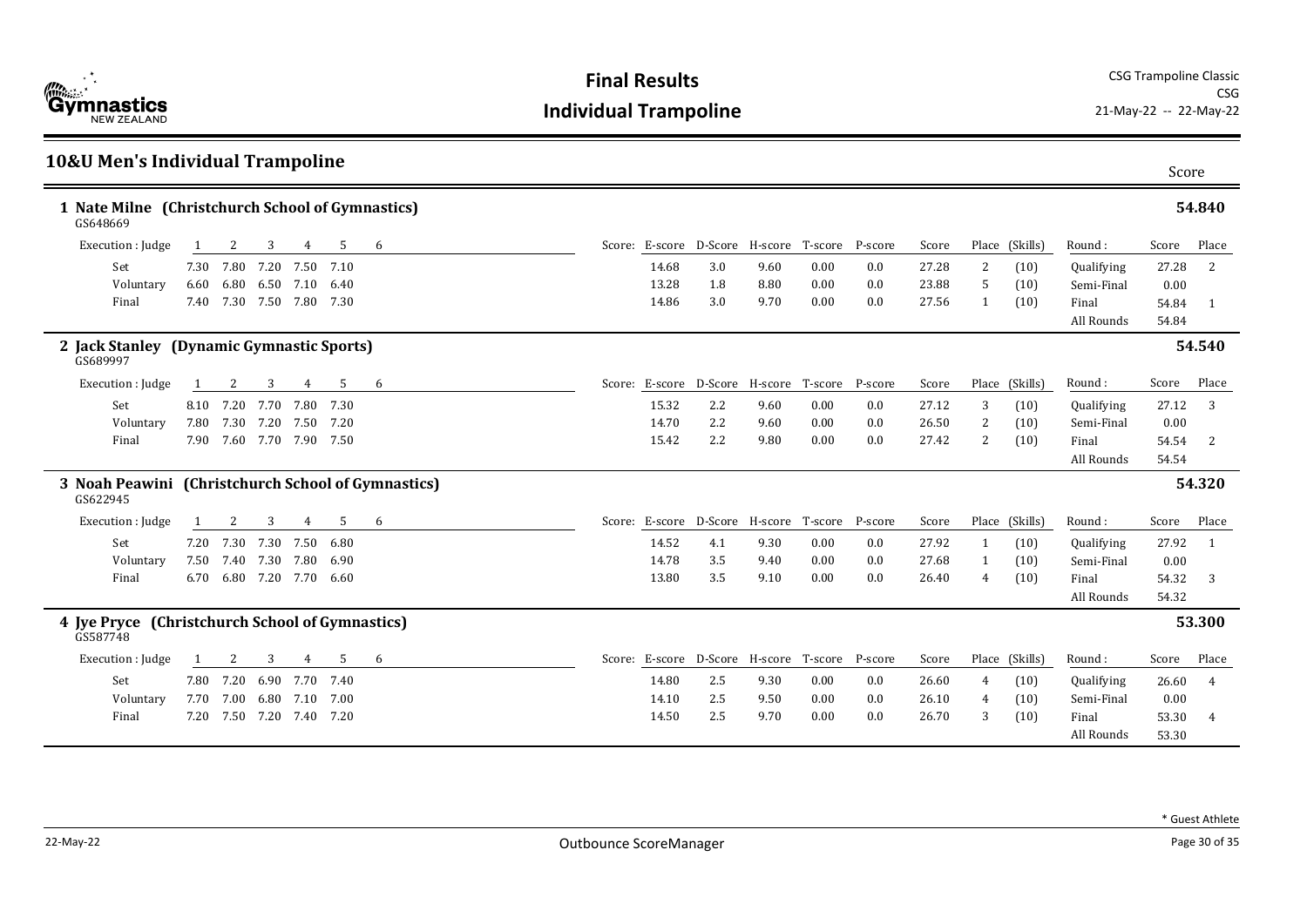

| <b>10&amp;U Men's Individual Trampoline</b>                       |      |                            |      |      |      |   |                  |       |     |      |                                        |                                                |           |   |                      |                            | Score |        |
|-------------------------------------------------------------------|------|----------------------------|------|------|------|---|------------------|-------|-----|------|----------------------------------------|------------------------------------------------|-----------|---|----------------------|----------------------------|-------|--------|
| 5 Nicolas Auckram (Christchurch School of Gymnastics)<br>GS304281 |      |                            |      |      |      |   |                  |       |     |      |                                        |                                                |           |   |                      |                            |       | 52.020 |
| Execution : Judge                                                 |      |                            | 3    | 4    | -5   | 6 |                  |       |     |      |                                        | Score: E-score D-Score H-score T-score P-score | Score     |   | Place (Skills)       | Round:                     | Score | Place  |
| Set                                                               | 4.80 | 4.90                       | 4.70 | 4.60 | 4.00 |   |                  | 9.30  | 2.3 | 6.50 | 0.00                                   | 0.0                                            | 18.10     | 5 | (10)                 | Qualifying                 | 26.34 | -5     |
| Voluntary                                                         | 6.90 | 7.30                       | 6.70 | 6.60 | 6.70 |   |                  | 13.54 | 2.9 | 9.90 | 0.00                                   | 0.0                                            | 26.34     | 3 | (10)                 | Semi-Final                 | 0.00  |        |
| Final                                                             | 6.70 | 6.90                       | 6.60 | 7.00 | 6.70 |   |                  | 13.48 | 3.0 | 9.20 | 0.00                                   | 0.0                                            | 25.68     | 5 | (10)                 | Final                      | 52.02 | -5     |
|                                                                   |      |                            |      |      |      |   |                  |       |     |      |                                        |                                                |           |   |                      | All Rounds                 | 52.02 |        |
| 6 Andre Payne (ICE Trampoline and Tumbling)<br>GS653349           |      |                            |      |      |      |   |                  |       |     |      |                                        |                                                | Withdrawn |   |                      |                            |       | 0.000  |
| Execution : Judge                                                 |      | 2                          | 3    | 4    | 5    | 6 |                  |       |     |      | Score: E-score D-Score H-score T-score | P-score                                        | Score     |   | Place (Skills)       | Round:                     | Score | Place  |
| Set                                                               |      |                            |      |      |      |   |                  | 0.00  | 0.0 | 0.00 | 0.00                                   | 0.0                                            | 0.00      | 6 | (10)                 | Qualifying                 | 0.00  | - 6    |
| Voluntary                                                         |      |                            |      |      |      |   |                  | 0.00  | 0.0 | 0.00 | 0.00                                   | 0.0                                            | 0.00      | 6 | (10)                 | Semi-Final                 | 0.00  |        |
| Final                                                             |      |                            |      |      |      |   |                  | 0.00  | 0.0 | 0.00 | 0.00                                   | 0.0                                            | 0.00      | 6 | (10)                 | Final                      | 0.00  |        |
|                                                                   |      |                            |      |      |      |   |                  |       |     |      |                                        |                                                |           |   |                      | All Rounds                 | 0.00  |        |
| <b>Judging Panels:</b>                                            |      |                            |      |      |      |   |                  |       |     |      |                                        |                                                |           |   |                      |                            |       |        |
| Qualifying Round                                                  |      |                            |      |      |      |   | Semi-Final Round |       |     |      |                                        | <b>Final Round</b>                             |           |   |                      |                            |       |        |
| Chair of Panel                                                    |      | Maddie Davidson (Olympia)  |      |      |      |   |                  |       |     |      |                                        | Chair of Panel                                 |           |   |                      | Maddie Davidson (Olympia)  |       |        |
| <b>Execution Judge 1</b>                                          |      | Maddie Davidson (Olympia)  |      |      |      |   |                  |       |     |      |                                        | <b>Execution Judge 1</b>                       |           |   |                      | Maddie Davidson (Olympia)  |       |        |
| <b>Execution Judge 2</b>                                          |      | Ilonka Buwalda (ICE)       |      |      |      |   |                  |       |     |      |                                        | <b>Execution Judge 2</b>                       |           |   | Ilonka Buwalda (ICE) |                            |       |        |
| <b>Execution Judge 3</b>                                          |      | Tracy Penney (ICE)         |      |      |      |   |                  |       |     |      |                                        | <b>Execution Judge 3</b>                       |           |   | Tracy Penney (ICE)   |                            |       |        |
| <b>Execution Judge 4</b>                                          |      | Liesel van Schalkwyk (ICE) |      |      |      |   |                  |       |     |      |                                        | <b>Execution Judge 4</b>                       |           |   |                      | Liesel van Schalkwyk (ICE) |       |        |

Execution Judge 5 Kendra Street (CSG)<br>Displacement Judge 1 Stacey Judd (Dynami Displacement Judge 1 Stacey Judd (Dynamic)<br>Difficulty Judge 1 Jess Thompson (Duned

Jess Thompson (Dunedin)

Execution Judge 5 Kendra Street (CSG)<br>Displacement Judge 1 Stacey Judd (Dynami Displacement Judge 1 Stacey Judd (Dynamic)<br>Difficulty Judge 1 Jess Thompson (Dunec

Jess Thompson (Dunedin)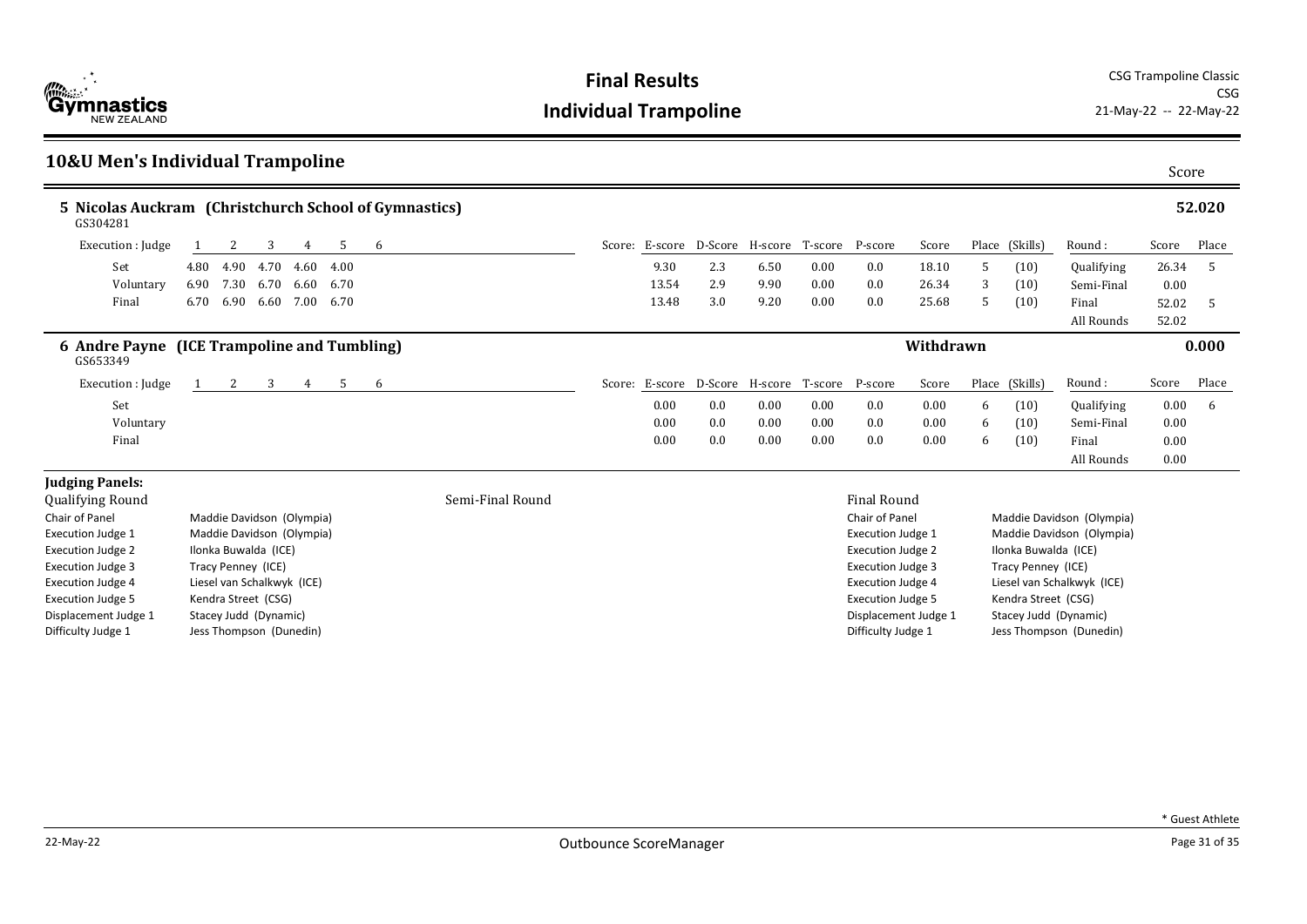

| <b>10&amp;U Women's Individual Trampoline</b>                     |      |                          |           |      |      |   |       |                                                |      |         |         |       |    |                |            | Score |        |
|-------------------------------------------------------------------|------|--------------------------|-----------|------|------|---|-------|------------------------------------------------|------|---------|---------|-------|----|----------------|------------|-------|--------|
| 1 Kiera Milnthorp (Christchurch School of Gymnastics)<br>GS527980 |      |                          |           |      |      |   |       |                                                |      |         |         |       |    |                |            |       | 55.820 |
| Execution : Judge                                                 | -1   | 2                        | 3         | 4    | 5    | 6 |       | Score: E-score D-Score H-score T-score P-score |      |         |         | Score |    | Place (Skills) | Round:     | Score | Place  |
| Set                                                               |      | 7.80 8.10                | 7.90 8.20 |      | 8.30 |   | 16.16 | 2.6                                            | 9.60 | 0.00    | 0.0     | 28.36 | -1 | (10)           | Qualifying | 28.36 | 2      |
| Voluntary                                                         |      | 7.90 8.00 7.60 8.10      |           |      | 8.00 |   | 15.92 | 2.6                                            | 9.80 | 0.00    | 0.0     | 28.32 | 2  | (10)           | Semi-Final | 0.00  |        |
| Final                                                             |      | 7.50 7.80 7.50 8.30 7.70 |           |      |      |   | 15.46 | 2.6                                            | 9.40 | 0.00    | 0.0     | 27.46 | 3  | (10)           | Final      | 55.82 | -1     |
|                                                                   |      |                          |           |      |      |   |       |                                                |      |         |         |       |    |                | All Rounds | 55.82 |        |
| 2 Gemma Stead (Christchurch School of Gymnastics)<br>GS231249     |      |                          |           |      |      |   |       |                                                |      |         |         |       |    |                |            |       | 55.520 |
| Execution : Judge                                                 |      | 2                        | 3         | 4    | -5   | 6 |       | Score: E-score D-Score H-score T-score         |      |         | P-score | Score |    | Place (Skills) | Round:     | Score | Place  |
| Set                                                               |      | 7.70 7.70 7.40 7.80 7.50 |           |      |      |   | 15.32 | 2.9                                            | 9.60 | 0.00    | 0.0     | 27.82 | 2  | (10)           | Qualifying | 27.86 | 3      |
| Voluntary                                                         | 7.60 | 7.90                     | 8.00 8.20 |      | 7.60 |   | 15.76 | 2.9                                            | 9.20 | 0.00    | 0.0     | 27.86 | 3  | (10)           | Semi-Final | 0.00  |        |
| Final                                                             |      | 7.60 8.00 7.20 7.80 7.20 |           |      |      |   | 15.16 | 2.9                                            | 9.60 | 0.00    | 0.0     | 27.66 | 2  | (10)           | Final      | 55.52 | 2      |
|                                                                   |      |                          |           |      |      |   |       |                                                |      |         |         |       |    |                | All Rounds | 55.52 |        |
| 3 Samantha Wood (Dynamic Gymnastic Sports)<br>GS656703            |      |                          |           |      |      |   |       |                                                |      |         |         |       |    |                |            |       | 54.940 |
| Execution : Judge                                                 |      | 2                        | 3         | 4    | 5    | 6 |       | Score: E-score D-Score H-score                 |      | T-score | P-score | Score |    | Place (Skills) | Round:     | Score | Place  |
| Set                                                               |      | 8.30 7.60 7.30 7.40      |           |      | 7.00 |   | 14.92 | 2.2                                            | 9.70 | 0.00    | 0.0     | 26.82 | 5  | (10)           | Qualifying | 27.10 | -5     |
| Voluntary                                                         | 7.90 | 7.50 8.00 7.50 7.10      |           |      |      |   | 15.10 | 2.2                                            | 9.80 | 0.00    | 0.0     | 27.10 | -5 | (10)           | Semi-Final | 0.00  |        |
| Final                                                             |      | 8.00 8.00 7.80 8.00 7.40 |           |      |      |   | 15.84 | 2.2                                            | 9.80 | 0.00    | 0.0     | 27.84 | -1 | (10)           | Final      | 54.94 | 3      |
|                                                                   |      |                          |           |      |      |   |       |                                                |      |         |         |       |    |                | All Rounds | 54.94 |        |
| 4 Kate Marshall (Dunedin Trampoline Sports)<br>GS294242           |      |                          |           |      |      |   |       |                                                |      |         |         |       |    |                |            |       | 53.940 |
| Execution : Judge                                                 |      | 2                        | 3         | 4    | 5    | 6 |       | Score: E-score D-Score H-score T-score         |      |         | P-score | Score |    | Place (Skills) | Round:     | Score | Place  |
| Set                                                               |      | 7.60 7.90                | 7.80      | 8.20 | 6.80 |   | 15.46 | 2.8                                            | 9.10 | 0.00    | 0.0     | 27.36 | 4  | (10)           | Qualifying | 28.84 | -1     |
| Voluntary                                                         | 7.50 | 7.90                     | 7.50 8.10 |      | 7.20 |   | 15.14 | 4.0                                            | 9.70 | 0.00    | 0.0     | 28.84 | -1 | (10)           | Semi-Final | 0.00  |        |
| Final                                                             |      | 6.90 7.00 6.70 6.80      |           |      | 6.00 |   | 13.50 | 2.9                                            | 8.70 | 0.00    | 0.0     | 25.10 | 6  | (10)           | Final      | 53.94 | 4      |
|                                                                   |      |                          |           |      |      |   |       |                                                |      |         |         |       |    |                | All Rounds | 53.94 |        |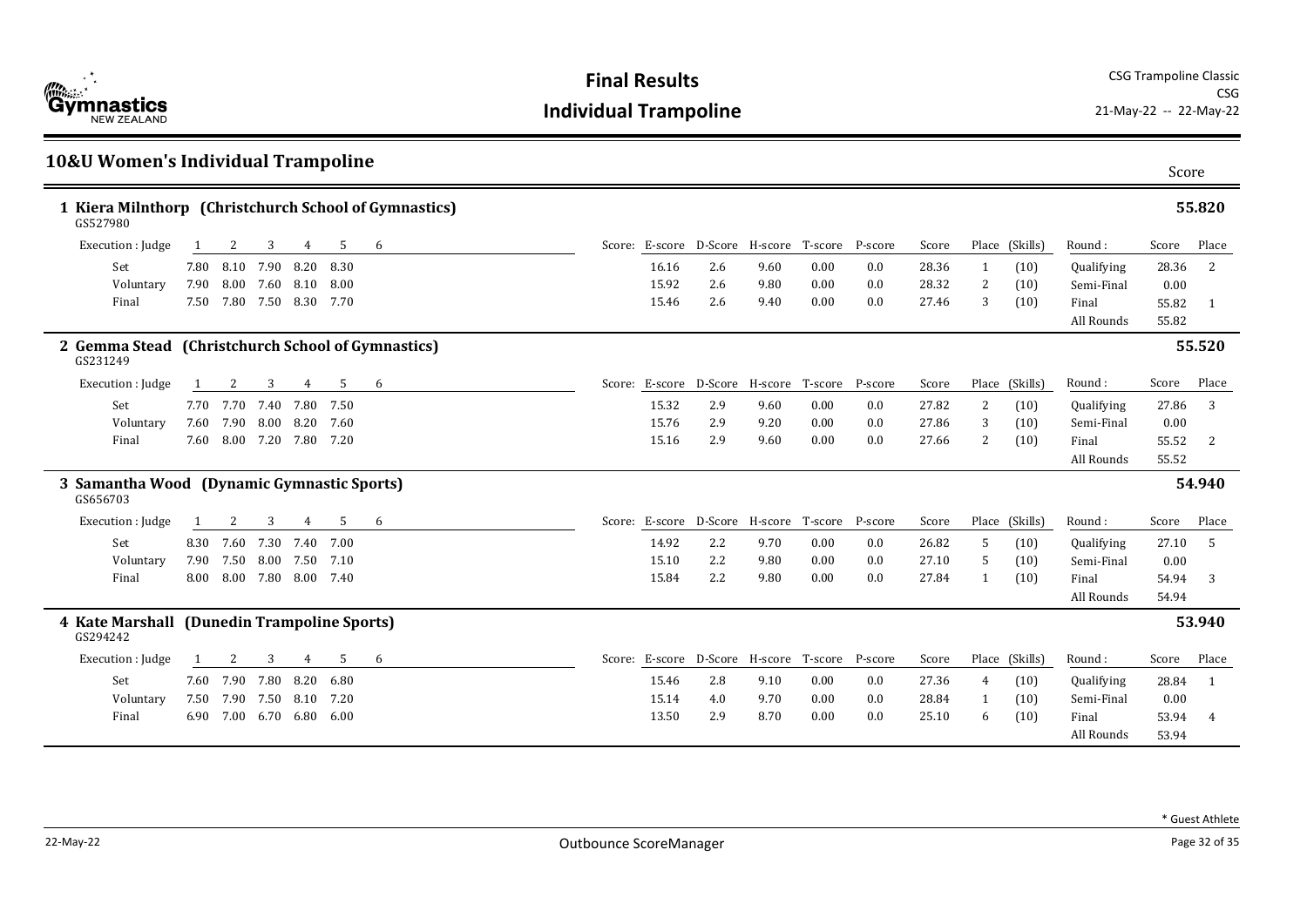

| <b>10&amp;U Women's Individual Trampoline</b>                 |      |                          |                |      |                            |   |       |                                                |      |      |         |       |    |                |                     | Score          |                |
|---------------------------------------------------------------|------|--------------------------|----------------|------|----------------------------|---|-------|------------------------------------------------|------|------|---------|-------|----|----------------|---------------------|----------------|----------------|
| 5 Sophie Newlove (ICE Trampoline and Tumbling)<br>GS600769    |      |                          |                |      |                            |   |       |                                                |      |      |         |       |    |                |                     |                | 52.880         |
| Execution : Judge                                             |      | 2                        | 3              | 4    | 5                          | 6 |       | Score: E-score D-Score H-score T-score P-score |      |      |         | Score |    | Place (Skills) | Round:              | Score          | Place          |
| Set                                                           | 6.30 | 7.30                     | 7.00           | 7.00 | 6.50                       |   | 13.82 | 2.9                                            | 9.40 | 0.00 | 0.0     | 26.12 | 6  | (10)           | Qualifying          | 26.12          | 6              |
| Voluntary                                                     | 6.80 | 6.80                     | 6.80 7.50      |      | 6.60                       |   | 13.60 | 2.9                                            | 9.40 | 0.00 | 0.0     | 25.90 | 6  | (10)           | Semi-Final          | 0.00           |                |
| Final                                                         |      | 6.60 6.90 6.90 7.30      |                |      | 6.60                       |   | 13.76 | 3.5                                            | 9.50 | 0.00 | 0.0     | 26.76 | 4  | (10)           | Final<br>All Rounds | 52.88<br>52.88 | -5             |
| 6 Natalie McGregor (Dynamic Gymnastic Sports)<br>GS584743     |      |                          |                |      |                            |   |       |                                                |      |      |         |       |    |                |                     |                | 51.780         |
| Execution : Judge                                             |      | 2                        | 3              | 4    | 5                          | 6 |       | Score: E-score D-Score H-score T-score         |      |      | P-score | Score |    | Place (Skills) | Round:              | Score          | Place          |
| Set                                                           |      | 8.10 7.70                | 7.10 7.50 7.60 |      |                            |   | 15.20 | 1.0                                            | 9.90 | 0.00 | 0.0     | 26.10 | 7  | (10)           | Qualifying          | 26.10          | 7              |
| Voluntary                                                     |      | 8.10 7.50                | 7.50           | 7.30 | 6.80                       |   | 14.94 | 1.0                                            | 9.80 | 0.00 | 0.0     | 25.74 | 8  | (10)           | Semi-Final          | 0.00           |                |
| Final                                                         |      | 7.80 7.50 7.40 7.20 7.00 |                |      |                            |   | 14.78 | 1.0                                            | 9.90 | 0.00 | 0.0     | 25.68 | -5 | (10)           | Final               | 51.78          | 6              |
|                                                               |      |                          |                |      |                            |   |       |                                                |      |      |         |       |    |                | All Rounds          | 51.78          |                |
| 7 Annabelle Clinton (Invercargill Gymnastic Club)<br>GS534406 |      |                          |                |      |                            |   |       |                                                |      |      |         |       |    |                |                     |                | 51.020         |
| Execution : Judge                                             |      | 2                        | 3              | 4    | 5                          | 6 |       | Score: E-score D-Score H-score T-score P-score |      |      |         | Score |    | Place (Skills) | Round:              | Score          | Place          |
| Set                                                           |      | 7.00 6.90                | 6.70           | 6.90 | 6.50                       |   | 13.70 | 2.5                                            | 9.80 | 0.00 | 0.0     | 26.00 | 8  | (10)           | Qualifying          | 26.00          | 8              |
| Voluntary                                                     | 7.20 | 6.80                     | 6.90 6.90      |      | 6.40                       |   | 13.74 | 2.5                                            | 9.60 | 0.00 | 0.0     | 25.84 | -7 | (10)           | Semi-Final          | 0.00           |                |
| Final                                                         |      | 6.00 6.70 6.40 6.70 5.80 |                |      |                            |   | 12.72 | 2.5                                            | 9.80 | 0.00 | 0.0     | 25.02 | 7  | (10)           | Final               | 51.02          |                |
|                                                               |      |                          |                |      |                            |   |       |                                                |      |      |         |       |    |                | All Rounds          | 51.02          |                |
| 8 Jessica Triggs<br>GS549848                                  |      |                          |                |      | (Olympia Gymnastic Sports) |   |       |                                                |      |      |         |       |    |                |                     |                | 38.540         |
| Execution : Judge                                             |      | 2                        | 3              | 4    | 5                          | 6 |       | Score: E-score D-Score H-score T-score P-score |      |      |         | Score |    | Place (Skills) | Round:              | Score          | Place          |
| Set                                                           |      | 9.10 8.60                | 8.00 8.30      |      | 8.60                       |   | 17.12 | 0.7                                            | 9.90 | 0.00 | 0.0     | 27.72 | 3  | (10)           | Qualifying          | 27.72          | $\overline{4}$ |
| Voluntary                                                     |      | 8.20 8.30 7.40 8.40      |                |      | 7.20                       |   | 16.10 | 1.5                                            | 9.60 | 0.00 | 0.0     | 27.20 | 4  | (10)           | Semi-Final          | 0.00           |                |
| Final                                                         |      | 3.20 3.20 3.00 3.00 3.20 |                |      |                            |   | 6.32  | 0.7                                            | 3.80 | 0.00 | 0.0     | 10.82 | 8  | (4)            | Final               | 38.54          | 8              |
|                                                               |      |                          |                |      |                            |   |       |                                                |      |      |         |       |    |                | All Rounds          | 38.54          |                |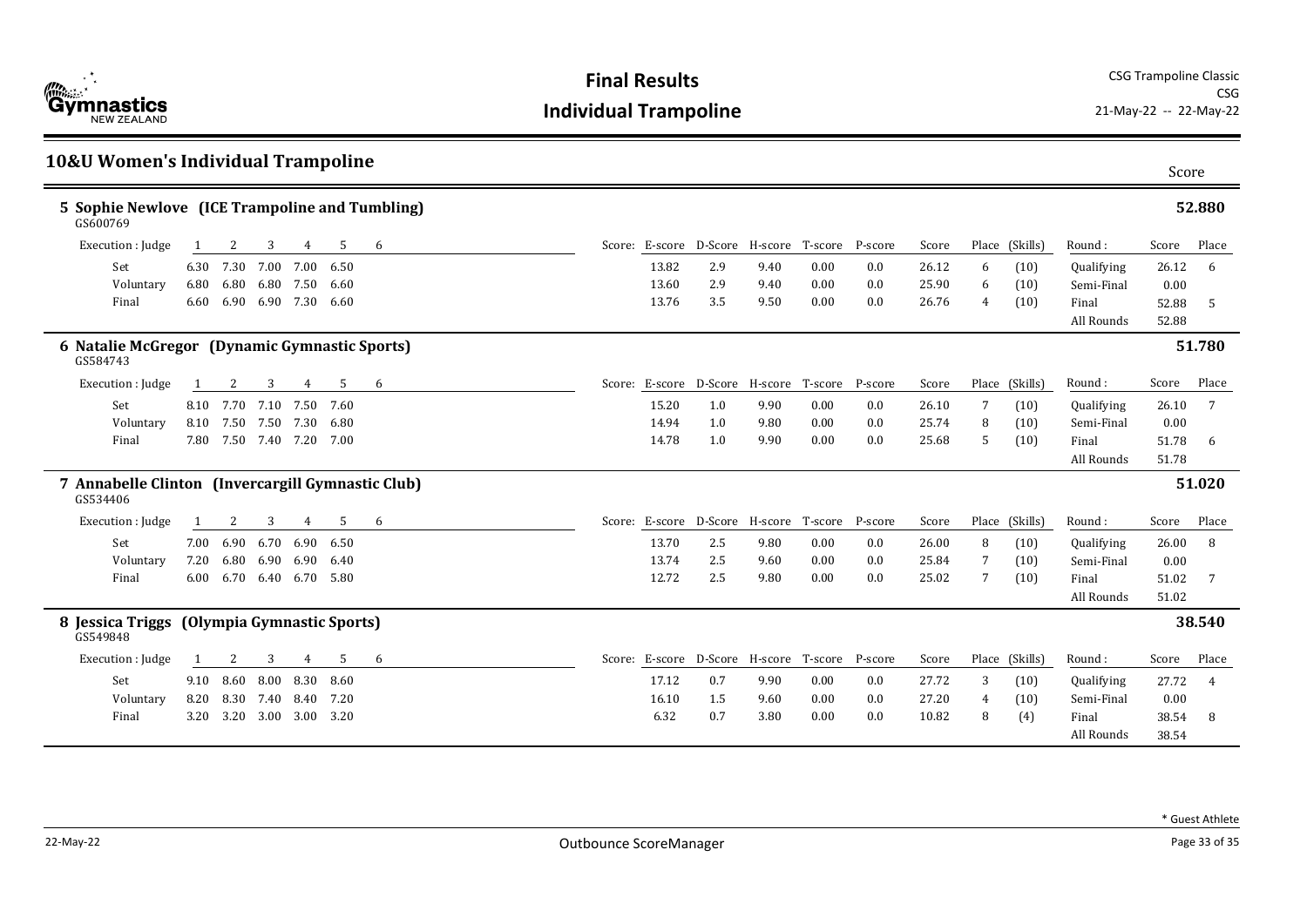

**Final Results** CSG Trampoline Classic CSG<br>21-May-22 -- 22-May-22

#### **10&U Women's Individual Trampoline** Score **9 Tyler Macphail (Christchurch School of Gymnastics) Withdrawn 0.000** Round : Qualifying Semi-Final Final All Rounds Score Place 0.00 9 0.00 0.00 GS304186 0.00 Execution : Judge 1 2 3 4 5 6 Score: E-score D-Score: H-score H-score P-score Score Place (Skills) Set 0.00 0.0 0.00 0.00 0.0 0.00 9 (10) Voluntary 0.00 0.0 0.00 0.00 0.0 0.00 9 (10) Final 0.00 0.0 0.00 0.00 0.0 0.00 9 (10) **Judging Panels:** Qualifying Round Semi-Final Round Final Round Chair of Panel Maddie Davidson (Olympia) Execution Judge 1 Maddie Davidson (Olympia) Chair of Panel Maddie Davidson (Olympia) Execution Judge 1 Maddie Davidson (Olympia)

Execution Judge 2 Ilonka Buwalda (ICE) Execution Judge 3 Tracy Penney (ICE) Execution Judge 4 Liesel van Schalkwyk (ICE) Execution Judge 5 Kendra Street (CSG) Displacement Judge 1 Stacey Judd (Dynamic) Difficulty Judge 1 Jess Thompson (Dunedin)

| Maddie Davidson (Olympi    |
|----------------------------|
| Maddie Davidson (Olympi    |
| Ilonka Buwalda (ICE)       |
| Tracy Penney (ICE)         |
| Liesel van Schalkwyk (ICE) |
| Kendra Street (CSG)        |
| Stacey Judd (Dynamic)      |
| Jess Thompson (Dunedin)    |
|                            |